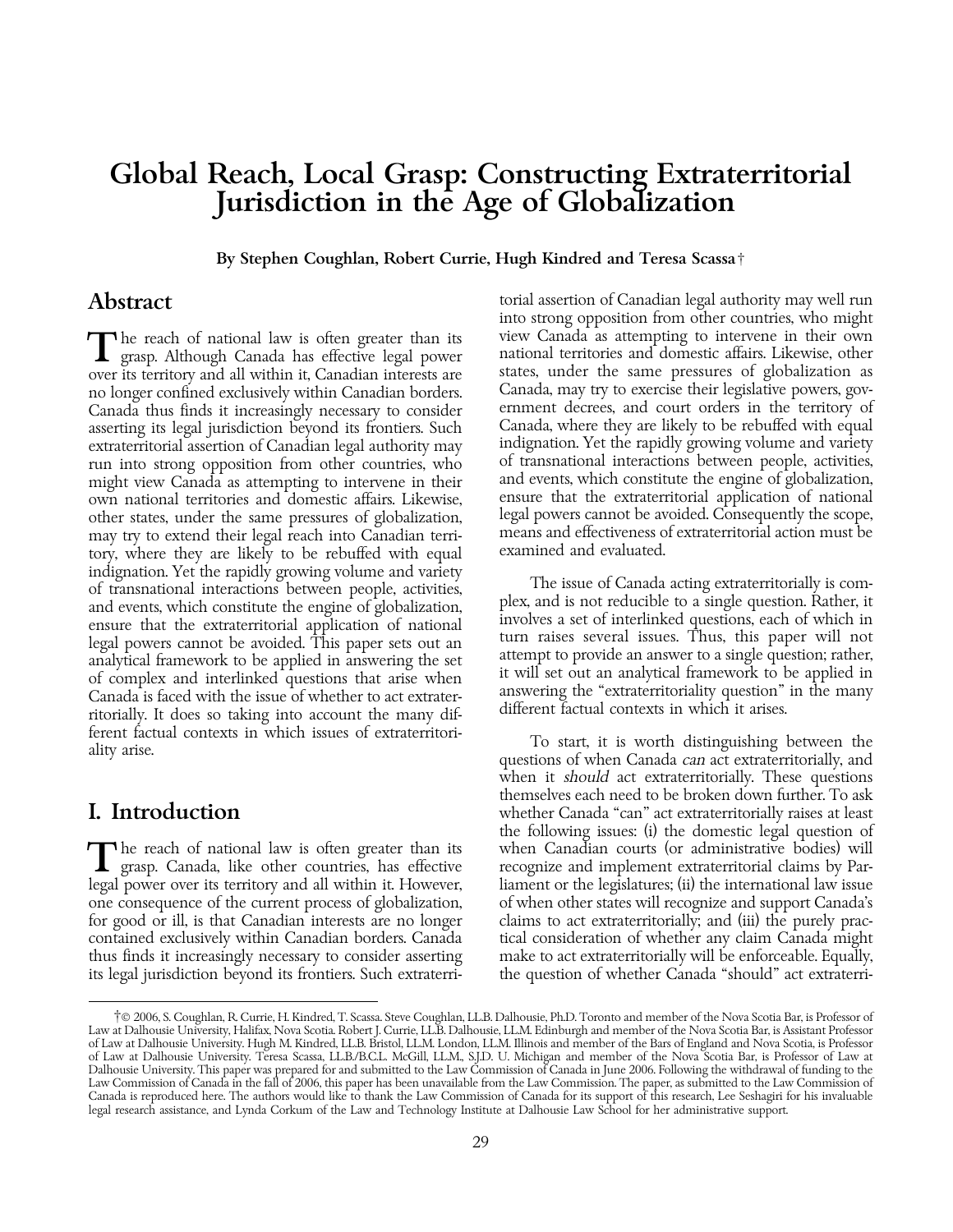lows: (i) what domestic considerations will tempt conduct with a strong connection to Canada, of control-Canada to legislate with extraterritorial effect; (ii) what ling the public face of Canada, of avoiding lawless terriconsiderations regarding international relations should tories, and of implementing international agreements militate both for and against Canada acting extraterrito- regarding particular offences. rially; and (iii) related to (ii), what attitude Canada<br>should adopt towards other states acting extraterritorially<br>in Canada's jurisdiction. In this paper, we will not<br>approach the question of "should" in the sense of con policy-makers. Rather, we will consider how to deter-<br>mine whether extraterritorial action "should" be used as hibitory approach of criminal law. In particular we will<br>a means of implementing policy choices whatever they c a means of implementing policy choices, whatever they may be. **relating** to (i) the Internet; (ii) personal data protection;

clear understanding of what it means to "act extraterrito-<br>
rially", but that phrase itself is not free from ambiguity. Canada should or should not do this or that exact thing, rially'', but that phrase itself is not free from ambiguity. Canada should or should not do this or that exact thing, Some legislative or judicial action has an impact or influ- because the questions are too complex for such ready ence outside Canada's geographical borders but none- answers. But we will provide conclusions in the form of<br>theless ought not to be considered truly "extraterritorial" an analytical framework of questions and consideratio theless ought not to be considered truly "extraterritorial" an analytical framework of questions and considerations,<br>because the impact is coincidental. Further, in this con-and the interconnections between them, that shou because the impact is coincidental. Further, in this con-<br>text even the word "act" requires clarification. Most obvi-<br>taken into account in any circumstance in which the text even the word "act" requires clarification. Most obvi-<br>
ously a government "acts" when it passes prohibitory overarching question of whether Canada "should" act ously a government "acts" when it passes prohibitory overarching question of legislation. However, many other alternatives are also canada extraterritorially arises. legislation. However, many other alternatives are also open to governments when they attempt to affect the behaviour of actors domestically or abroad, and so the

Broadly speaking, this paper will proceed in two stages. In the first stage (Parts II and III), we will set out a series of distinctions, aimed at clarifying the analytical **A. Definitions, Distinctions, and** tools necessary to understand the various inter-related **Dichotomies** tools necessary to understand the various inter-related extraterritoriality questions noted above. We will consider issues of jurisdiction, distinguishing between terri-<br>torial and extraterritorial jurisdiction, and defining and **1. Jurisdiction Defined** discussing legislative/prescriptive jurisdiction, execu-<br>tive/enforcement jurisdiction, investigative jurisdiction,<br>and judicial/adjudicative jurisdiction. We will then dis-<br>cuss the mechanics of extraterritorial action, i cuss the mechanics of extraterritorial action, including the context in which it is used. Generally, the term<br>the ability to affect the behaviour of individuals corpora- "describes the limits of legal competence of a state the ability to affect the behaviour of individuals, corpora-<br>tions and other states, and the different abilities of the<br>federal and provincial/territorial governments in this<br>regard. We will then discuss the means by which ritorial action; (ii) unilateral extraterritoriality; and (iii) A discussion of extraterritoriality, however, necessamultilateral extraterritoriality. Within that discussion we rily engages the state's ability to exert its power in ways<br>will also look at the question of Canadian responses to that involve and affect people, places, and th will also look at the question of Canadian responses to extraterritorial claims by other nations. Finally, within beyond its borders. In the international legal system, the the first stage we will consider the policy justifications state is essentially a territorial entity and each state enjoys that have primarily motivated Canada to act extraterrito- plenary jurisdiction within, and exclusive control over, rially in the past. This aspect of the paper will focus on its territory.<sup>2</sup> Any act that exerts power outside the state's criminal law, since that is where Canada has the territory necessarily implicates the interests of other strongest history of acting (or not acting) extraterritori- states. This is manifestly so where the act in question ally, and therefore where the lessons of the past are affects another state's territory or citizens, as this quite written most clearly. In that discussion we will identify directly engages the interests of the second state. It is

torially raises various considerations, including, as fol- the extraterritorial motives of regulating extraterritorial

(iii) human rights; and (iv) competition in the market-The questions above hinge on having a relatively place. Finally, we will attempt to draw conclusions.

# methods by which Canada might act extraterritorially **II. Analytical Tools and Current**<br>also need to be discussed. **Extra-Territorial Practices**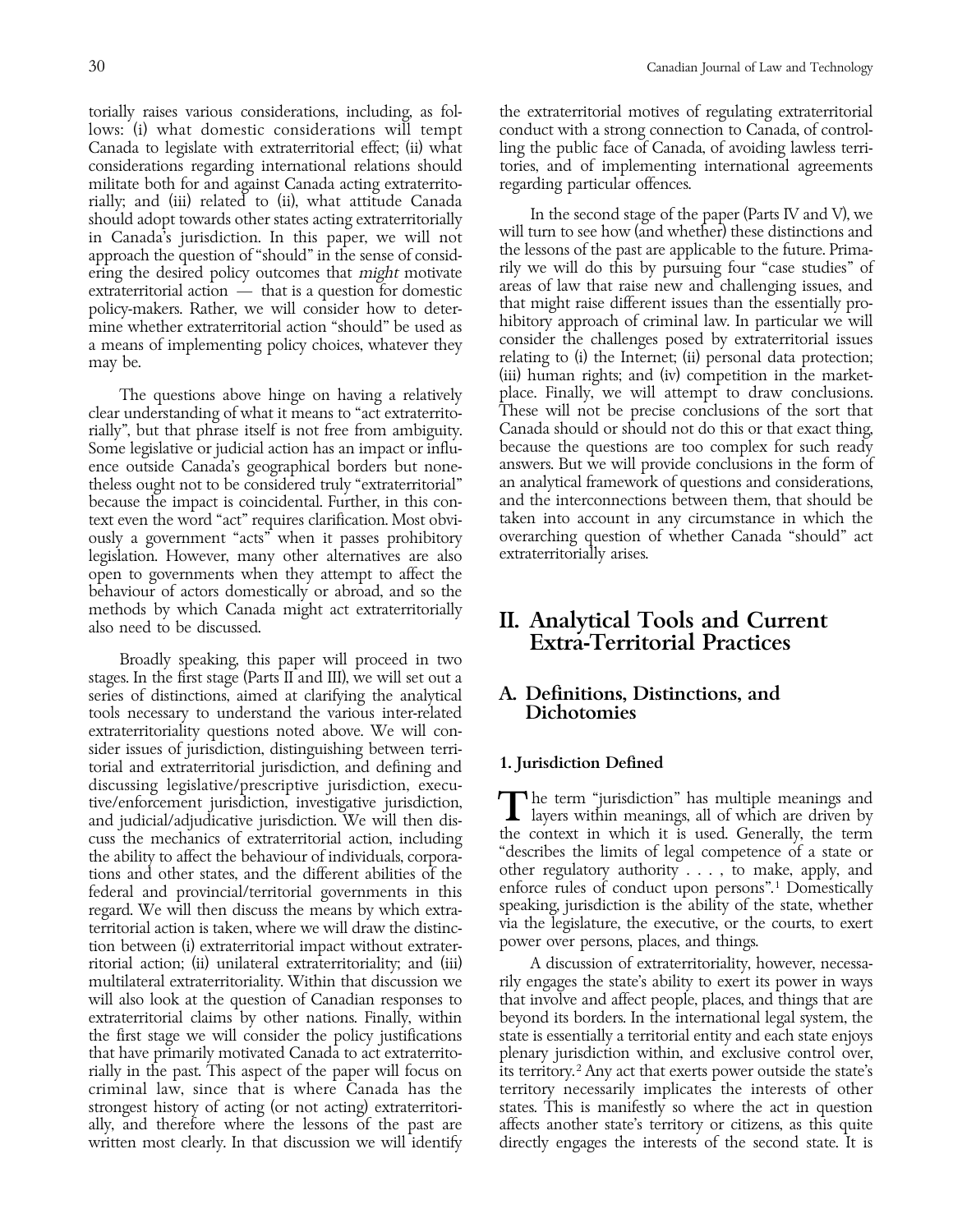equally true, however, even for areas such as the high normally considered relative to the rights of other states seas or outer space. Because no state has plenary jurisdic- and not as a question of basic competence".<sup>5</sup>

basis for states to sort out what each may do, and not do, another state; and *objective territoriality*, where a state in particular outside their borders.

A crucial step in examining the exception of extra- ance in international law are as follows: territorial jurisdiction is understanding its relationship to **(a) nationality principle**: the rule of territorial jurisdiction. A state's plenary juris-<br>diction over its territory, and every person and thing<br>upon it, is a function of state sovereignty. Thus, Canada's<br>territory is the place where other states ma as soon as Canada exerts power in a way that has effects outside its borders it will face limitations. **(b) protective principle**:

diction by states can be expressed simply: one state's exercise of sovereign power cannot infringe upon the rity, and political independence".<sup>7</sup> Examples are treason, sovereignty of another state or states. This is easy enough espionage, and counterfeiting of state currency. to assert, but nebulous and nuanced in application since **(c) universal principle**:<br>
judging where the line is crossed is a complex exercise.

Second, various principles of jurisdiction have devel-<br>oped in international law to allow states to mitigate the oped in international law to allow states to mitigate the<br>conflict that may result from concurrent claims to juris-<br>diction. This system of "allocat[ing] competences"<sup>4</sup> is a<br>direct outgrowth of the need to manage inter-st tionalist in practice. As Professor Brownlie has written, Exercising extraterritorial jurisdiction, then, is not ''the sufficiency of grounds for jurisdiction is an issue necessarily illegal under international law: it depends

tion in these areas, all states have at least a conceptual The starting point, of course, is the *territorial prin*<br>interest in regulating the manner in which any state acts,<br>so as to safeguard their own interests.<br>above o Accordingly, the focus here must be on jurisdiction accepted that a state can assert jurisdiction over its terriin its international law meaning. This invokes a number tory, including the territorial sea, internal waters, airof different concepts and relationships. Most impor- space, and certain maritime zones. In the context of tantly, jurisdiction at international law ''reflects the basic criminal jurisdiction, two sub-classes of territoriality have principles of state sovereignty, equality of states and non- been put into use: *subjective territoriality*, where a state interference in domestic affairs''. 3 As explored in the next has jurisdiction over a criminal act that occurs, or is at section, it is an over-arching concept that provides a legal least begun, on its territory but has consequences in<br>basis for states to sort out what each may do, and not do, another state; and *objective territoriality*, w has jurisdiction over an act that is begun in another state but is completed in the first state.

2. Territoriality v. Extraterritoriality: Existence and Since territoriality is the starting point, it follows<br>Exercise of Jurisdiction at Domestic and that the other jurisdictional principles are extra-territo-<br>Internatio

The international law regarding the exercise of juris-<br>
States may assert jurisdiction "over acts committed<br>
on by states can be expressed simply: one state's abroad that are prejudicial to its security, territorial integ-

judging where the line is crossed is a complex exercise.<br>The centre point of conflict will be situations of *concur-*<br>The centre point of conflict will be situations of concurrent jurisdiction, i.e., where two or more stat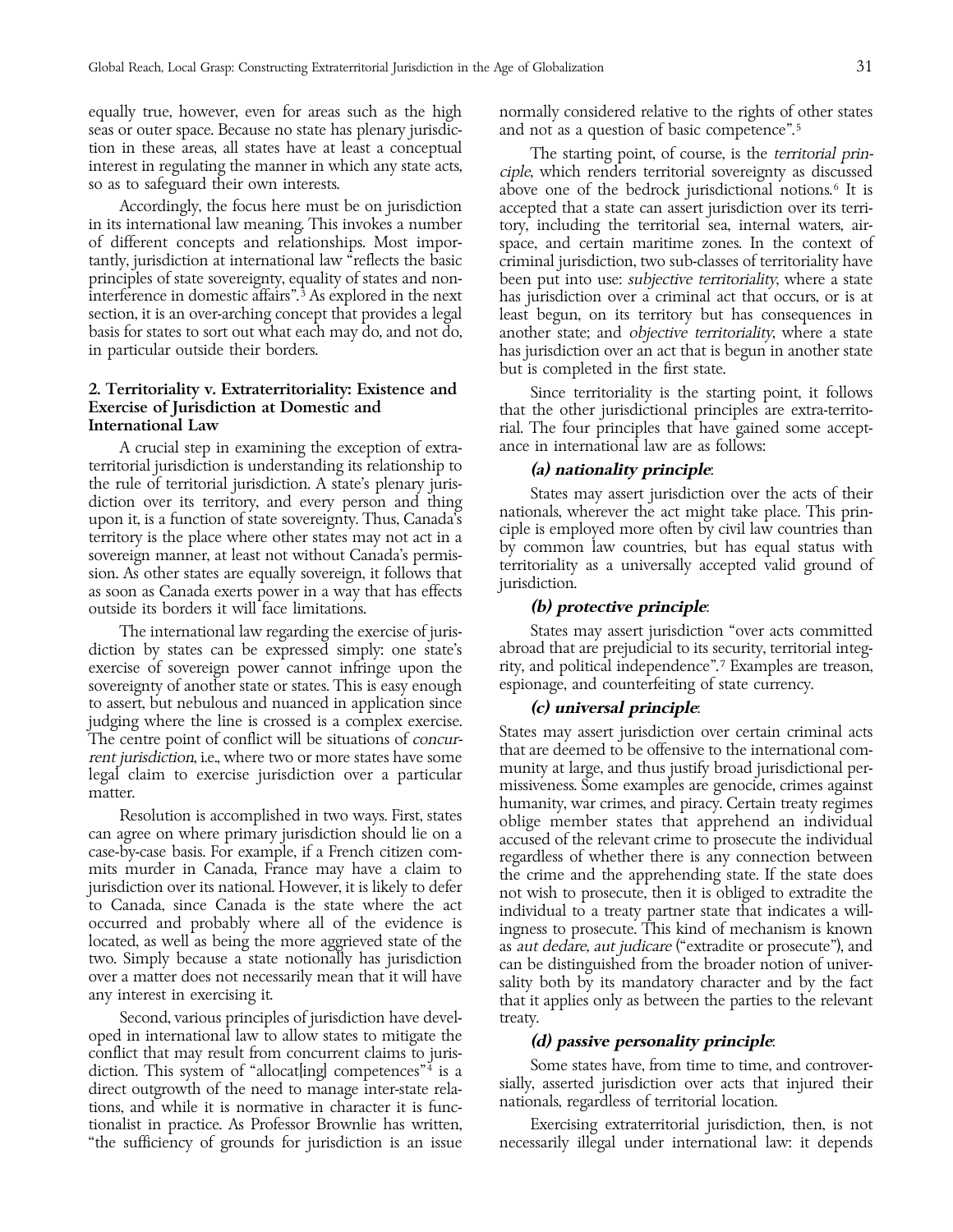upon whether, in exercising jurisdiction, a state can be eign state''. 13 Enforcement may also occur by way of said to infringe upon the sovereignty of another. Each of domestic courts exercising judicial jurisdiction to decide the jurisdictional principles above has the effect of legiti- that they may seize themselves of a particular matter. mizing, to a greater or lesser extent, a state's claim to While it may be, as the saying goes, that Parliament exercise jurisdiction over persons, places, and things beyond its territory. They are the techniques that state

employed as criteria within a more global test for the attempts by states to enforce their laws in the absence of legality of an exercise of jurisdiction: whether there is ''a clear entitlement to do so have produced international substantial and *bona fide* connection between the sub-<br>strife, a classic example being one state abducting indiject-matter and the source of the jurisdiction".<sup>8</sup> Professor viduals from the territory of another state.<sup>15</sup> Investigation Brownlie, among others, has posited that state jurisdic-<br>
is similarly circumscribed, and state officials such as<br>

tion over an extraterritorial act will be lawful where this<br>

police cannot exercise their executive powe tion over an extraterritorial act will be lawful where this police cannot exercise their executive powers on the primary criterion is met.<sup>9</sup> The essence of this test, usually territory of another state without that state' primary criterion is met.<sup>9</sup> The essence of this test, usually territory expressed in the phrase "real and substantial connec-  $\sinh^{16}$ expressed in the phrase "real and substantial connection", has appeared in Supreme Court of Canada juris-<br>prudence as the test Canadian courts will apply in<br>deciding whether to take territorial jurisdiction over (i)<br>criminal acts with both domestic and transnational<br>aspect aspects,<sup>10</sup> and (ii) civil cases, whether for adjudication or<br>for enforcement of a foreign judgment.<sup>11</sup> The essential<br>point is that Canada's *ability* to legally exercise extraterri-<br>torial jurisdiction is driven by the and desirability of so doing is the larger question to which this study is dedicated.  $\overline{B}$ . Mechanics of Extraterritorial Action

refers to the ability of the legislature to make and apply laws to subject matter outside the state's territory;<br>enforcement or executive jurisdiction refers to the state's **1. Purposes for Extraterritorial Action** adjudicate cases with foreign elements. states.

designed to regulate prescriptive jurisdiction, i.e., they the realm of criminal law. In this context, the purpose of laws related to extraterritorial subject matter. Notionally, punishing Canadian wrongdoers, or wrongdoers who a state that legislates in excess of its competence at inter- find themselves on Canadian territory, for acts they may national law is intruding upon the sovereignty of other have committed outside of Canada. Canada's recent states. Practically, however, the potential for conflict will child-sex tourism legislation is an example of this.<sup>18</sup> only arise where there is some chance for the legislating Other examples of punitive extraterritorial laws include state to enforce its jurisdiction, e.g., where a state "acts in Canada's Crimes Against Humanity and War Crimes the territory of another state or at least initiates in its

beyond its territory. They are the techniques that states if Canada does not attempt to enforce such a law, then it<br>use to broker conflicts, usually in situations of concur-<br>resents no practical problems. It is possible fo Recently, the principles described above have been matter but lack the jurisdiction to enforce it. Certainly,

In this section we address the ''mechanics'' of extra-3. Prescriptive, Judicial and Enforcement Jurisdic-<br>
tion<br>
While the previous section explored the general<br>
legal basis for exercising extraterritorial jurisdiction, it is<br>
legal basis for exercising extraterritorial juri

ability to act in such a manner as to give effect to its laws The broad purposes for extraterritorial action by (including the ability of police or other government governments can be said to fall under three general actors to investigate a matter, which might be referred to headings: (1) to control or affect the behaviour of indias investigative jurisdiction); and judicial or adjudicative viduals; (2) to control or affect the behaviour of corporajurisdiction concerns the ability of a state's courts to tions; or (3) to control or affect the behaviour of other

The international law principles outlined above are  $\hskip1cm$  A great deal of extraterritorial activity takes place in determine where and when a state is competent to make extraterritorial action might be seen as primarily one of  $Act<sup>19</sup>$  and various terrorism related offences.<sup>20</sup> These own territory measures that require compliance in a for- examples are an illustration of extraterritorial action to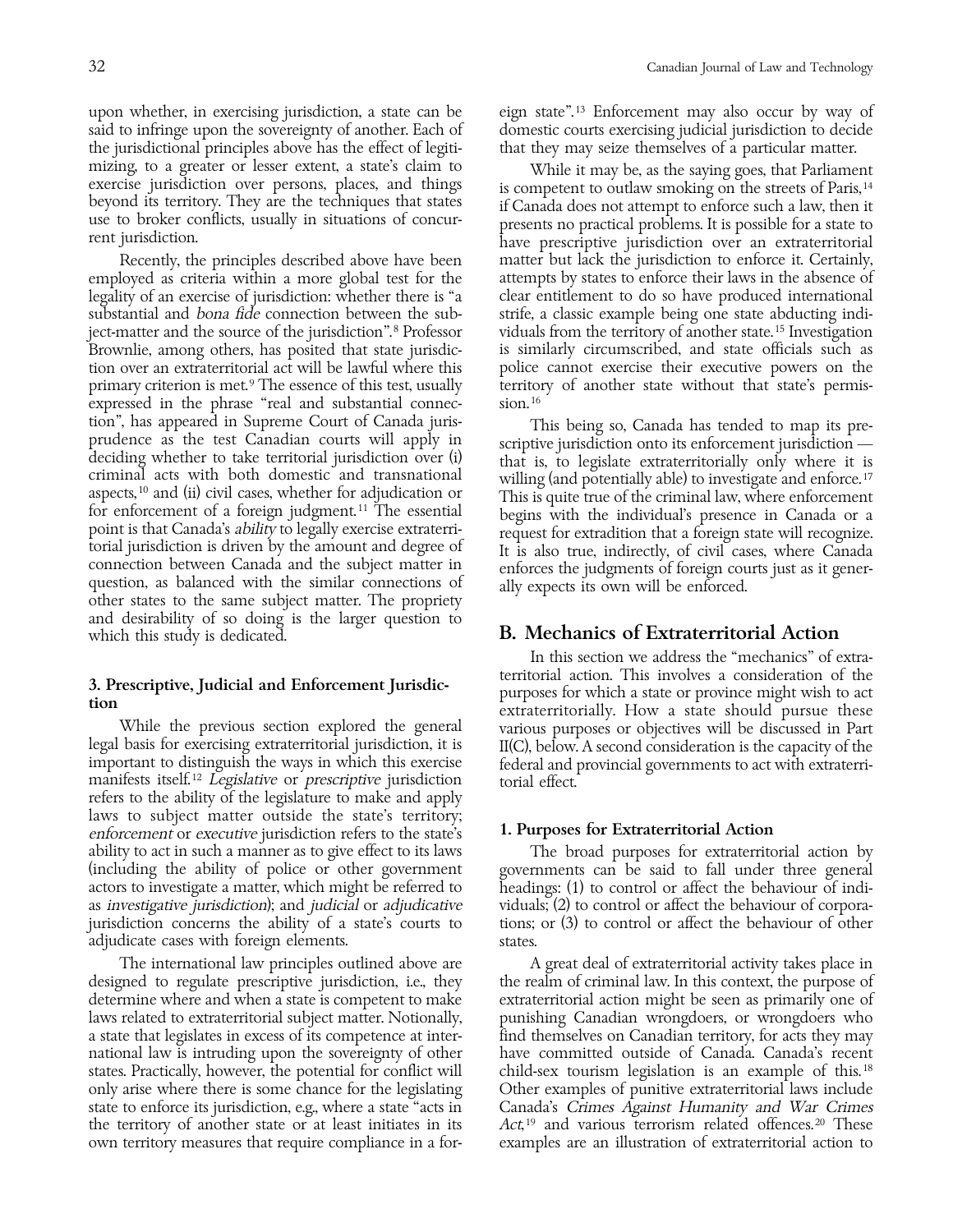control or affect the conduct of individuals. A non-puni- taken on as an exercise of the federal prerogative power

increased significantly in recent years. Such regulation can be in relation to human rights, environmental Provincial powers on the international stage are limimpacts, or other facets of the entities' operations.<sup>23</sup> The ited, although they do exist. The provinces, for example, lack of accountability of corporations operating in devel- may, and frequently do, work cooperatively with the oping nations is a significant international problem; self- federal government on issues negotiated internationally. regulation has been, to date, the preferred means of This is particularly important where the resultant treaty addressing this behaviour, even though it has been will impact on areas of provincial legislative competence. widely criticized as being insufficient to address the Provinces may also enter into agreements with other problems. While national legislation with extraterritorial governments so long as these agreements are not effect that establishes norms of conduct with punish- intended to be binding in international law. 34 Such ment for transgressions has been called for in other juris- agreements can be in the form of contracts for goods or dictions, <sup>24</sup> this is only one possible policy option. Other services, or agreements around issues such as reciprocal suggestions have included international treaty-making to enforcement of orders, or recognition of documents such<br>develop reciprocal obligations, independent complaints as drivers' licences.<sup>35</sup> develop reciprocal obligations, independent complaints mechanisms,<sup>25</sup> and standards-setting accompanied by The governments of the various Canadian provinces<br>rules for government contracting that favour companies are only competent to legislate with respect to matters<br>within t

territorial reach by influencing the actions of other ated.<sup>37</sup> This has meant that provinces have little power to nations. For example, the *European Directive on Data* use legislation to alter behaviour in other provinces that Protection<sup>26</sup> specifically provided that EU member states is having an impact within their borders.<sup>38</sup> The Supreme must legislate so that there could be no transborder Court has noted that with respect to provincial compemovement of personal data for processing abroad unless tence to legislate with extraterritorial effect, the provinces the target country had enacted legislation establishing are more constrained than is the federal government vis substantially equivalent data protection norms.  $27$  a vis other states. In the case of the provinces: "[t]here is a Although such legislation would have no overt extraterri-<br>Constitutional limitation on their legislative torial reach, the threat of loss of trade as a result of the and there is a common forum to enforce it."<sup>39</sup> Data Protection Directive was a strong motivating factor behind the Canadian government's decision to enact the Personal Information Protection and Electronic Docu- C. Ways of Taking Extraterritorial Action ments Act (PIPEDA). <sup>28</sup>

The United States has arguably been very effective<br>
in using multilateral trade treaty negotiations to achieve<br>
harmonization between its own domestic legislated<br>
norms and those of other countries. There have been<br>
numero

legislate with extraterritorial effect. The enforceability of branch of government to act extraterritorially depends<br>any such legislation is a separate issue. The Canadian on the Canadian constitution and its grants and li 1867 from enacting laws with extraterritorial effect,<sup>30</sup> In addition to the unilateral assertion of extraterritoand indeed it has done so on a number of occasions.<sup>31</sup> rial authority, Canada may also exercise jurisdiction Often, legislation with extraterritorial effect is enacted to abroad through agreements with foreign states. Such implement international treaty obligations, which are agreements may take the form of bilateral agreements,

tive example is the imposition of taxes on non- over foreign affairs. In Canada, only the federal governresidents.<sup>21</sup> ment is considered to have the ability to enter into trea-Individuals may not be the only target of extraterri-<br>torial action. The federal government may legislate with<br>respect to the activities of Canadian corporations oper-<br>ating outside Canada's borders.<sup>22</sup> Pressure to do so

In some cases, measures are designed to have extra- ritorial effects that are merely incidental will be tolerconstitutional limitation on their legislative authority

It will therefore be convenient to discuss the means of exercising extraterritorial jurisdiction under the legisla-2. Competence to Act Extraterritorially tive, executive/administrative, and judicial processes sep-An aspect of state sovereignty includes the ability to arately. As noted above, the ultimate authority for any<br>late with extraterritorial effect. The enforceability of branch of government to act extraterritorially depends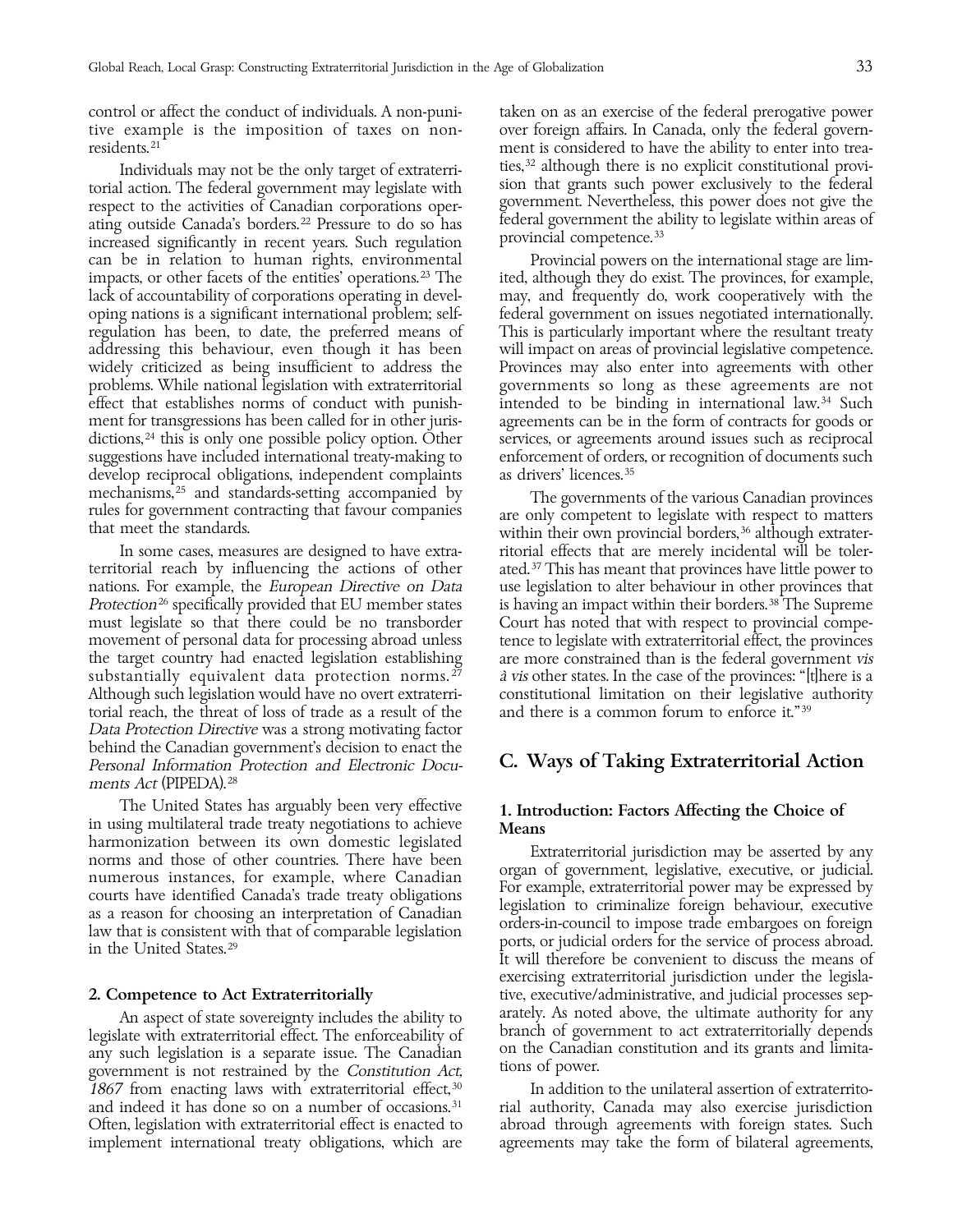will be described separately. The dian standards of conduct in their commercial and

tion, it must also expect that other states may try to In addition, although international law may express extraterritorial power that may, deliberately or limits on a state's jurisdiction, as discussed in Part II(A)(2) exercise extraterritorial power that may, deliberately or limits on a state's jurisdiction, as discussed in Part II(A)(2)<br>coincidentally, have a negative impact on Canada and its above, constitutionally, Parliament may ena coincidentally, have a negative impact on Canada and its above, constitutionally, Parliament may enact legislation interests. This prospect should moderate Canada's own in contravention of international law. The particular cirassertion of extraterritorial jurisdiction, which ought to cumstances of the occasion will determine how wise or<br>be rational and measured so as not to undercut Cana-cumvise such a parliamentary course of action might be. be rational and measured so as not to undercut Cana- unwise such a parliamentary course of action might be. dian diplomacy regarding excessive claims of extraterri- A classic instance occurred in 1970, when Canada torial jurisdiction by other states. In short, the probability adopted regulatory and managerial powers over large<br>of like, even reciprocal, assertion of extraterritorial areas of the Arctic seas by enactment of the Arctic authority by states demands a degree of comity.

and necessary to repulse foreign assertions of extraterrito-<br>
rial power by unilateral, domestic responses for the pro-<br>
tection of Canadian interests. These measures will also<br>
tive laws and it successfully carried this a

- 
- 
- laws in the area of the Confederation Bridge from Prince (iii) Jurisdiction over extraterritorial acts by extra- Edward Island to New Brunswick. territorial actors, e.g., the Crimes Against Humanity and War Crimes Act, 42 especially sections 6 and 8 on offences committed outside Canada and jurisdiction over the per- **(b) Executive Action**

tions; i.e., it acts directly to compel performance or to dian constitution, executive acts of government are criminalize misbehaviour or non-compliance. Yet it may derivative assertions of power. To be valid, all executive also be used as a persuasive tool by offering a choice of and administrative decisions must be clothed with the conduct to its addressees according to their particular authority of some enabling statute or Crown prerogative circumstances and election. This is a particularly effective power. Nonetheless, the government of Canada is a prinmeans to assert legislative influence extraterritorially over cipal source of extraterritorial action. The range of means persons who reside or hold property within Canada. For of taking extraterritorial action is great. For convenience,

multilateral treaties, or United Nations obligations. Each to persuade Canadian corporations to adhere to Cana-Just as Canada may assert extraterritorial jurisdic-<br>
financial dealings in foreign or developing countries.

areas of the Arctic seas by enactment of the Arctic Waters Pollution Prevention Act<sup>43</sup> Many states, including the At the same time, Canada has found it expedient United States, objected to this assertion of authority as<br>necessary to repulse foreign assertions of extraterritotive laws and it successfully carried this argument in the UN Conference on the Law of the Sea, which was then 2. Choice of Means to Extend Canadian underway. As a result, the UN Convention on the Law of the Sea<sup>44</sup> contains an article (234) that vindicates Canada's legislation.

(a) Legislation<br>
As discussed in Part II(A)(3), Parliament's extensive<br>
power of Parliament does not apply to the provincial<br>
power to prescribe laws will only result in enforcement<br>
when Canada has both jurisdiction over (i) Jurisdiction over extraterritorial subject matter<br>
(i) Jurisdiction over extraterritorial subject matter<br>
only, e.g., the *Competition Act*<sup>40</sup> section 46,<br>
which probibits anti-competitive agreements<br>
made abroad by the Criminal Code.<sup>41</sup> of the provincial statute in question to the offshore area adjacent to the province. In other words, the provincial (ii) Jurisdiction over extraterritorial persons only, e.g., the Criminal Code, section 477.1, which legislation is asserted extraterritorially by fiat of the fedprescribes offences on board Canadian ships eral executive. To date, this power in the Oceans Act has at sea by Canadians and foreigners.<br>laws in the area of the Confederation Bridge from Prince

petrators. While legislative and judicial organs of government Legislation is typically mandatory in its prescrip- hold inherent powers or direct authority from the Canainstance, the taxing power of Parliament might be used the techniques may be divided between unilateral mea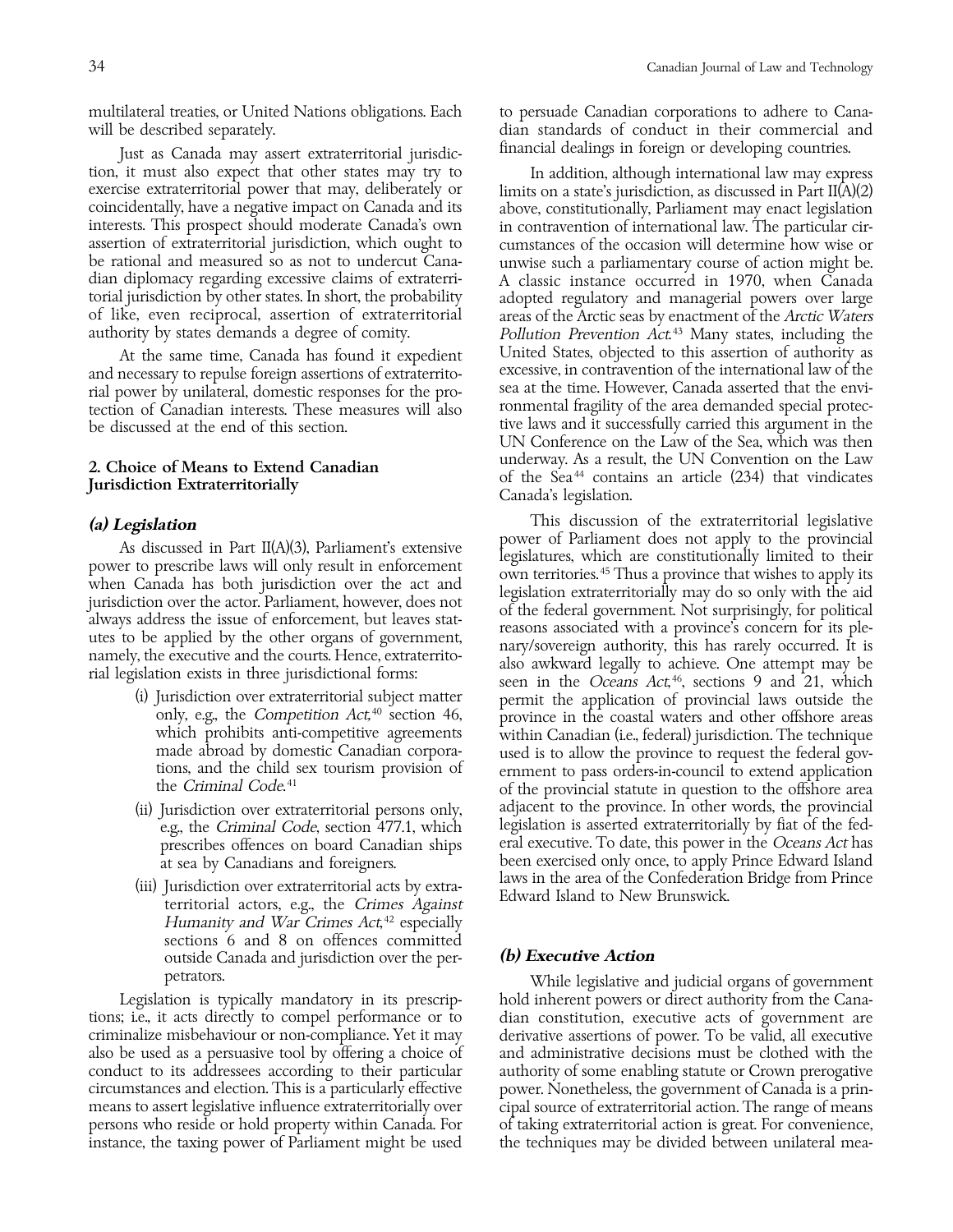sures and participatory acts, which may be either bilat- within the International Maritime Organisation have eral or multilateral in nature. produced uniformity of regulation of the international

Unilateral measures are obviously within the exclu-<br>sive force and control of the government. They are typi-<br>cally addressed to both natural and legal (i.e., corporate)<br>persons abroad, whether they are Canadians or for-<br>ei under the Immigration and Refugee Protection Act<sup>47</sup>, on However, there is a risk to Canada in pursuing such humanitarian and compassionate grounds. Or the gov-<br>multilateral paths — specifically, that other more powhumanitarian and compassionate grounds. Or the gov-<br>ernment may promote codes of good conduct for erful states, such as the United States and the European ernment may promote codes of good conduct for erful states, such as the United States and the European<br>Canadians abroad, such as corporate social responsibility Union, may overpower Canadian influence and turn the Canadians abroad, such as corporate social responsibility Union, may overpower Canadian influence and turn the and human rights standards for Canadian companies and their officers when investing and operating in devel- tives. In addition, a spirit of cooperation and mutual

Unilateral acts may also be addressed to foreign<br>states and their governments. Thus, the Canadian gov-<br>ernment may make demands or requests of a foreign<br>government for its assistance in reaching persons extra-<br>territoriall rights and interests or to protect Canadians present in the foreign state. Thus, the Canadian government may **(c) Judicial Process**

foreign states are not confrontational, comity and coop- the absence of legislative authority, the courts have eration may then be better ways to resolve them. Such employed their inherent powers over their own process<br>participatory means to control extraterritorial jurisdic- and their control over the application of common law to participatory means to control extraterritorial jurisdic- and their control over the application of common law to<br>tion may be bilateral or multilateral. For example, fashion judicial principles of extraterritorial jurisdic tion may be bilateral or multilateral. For example, Canada has written a number of memoranda of under-canadian courts have crafted tools that allow them<br>standing (MOUs), i.e., reciprocal non-binding statements to be seized of matters that, while they have extraterritostanding (MOUs), i.e., reciprocal non-binding statements<br>of policy, with other states bilaterally for the better<br>administration of practical, everyday matters amongst<br>them. The arrangement between Canada and the<br>United Sta entry of the other is an example of this kind of coopera-<br>tive, reciprocal solution that conveniences the cross-<br>jurisdiction over, e.g., breach of an Ontario probation

conflicting extraterritorial claims because they reflect a even "international Internet transmissions".<sup>53</sup> and common interest among a broader range of contending states to resolve the claims. It has proved effective and states to resolve the claims. It has proved effective and efficient for Canada to promote negotiations with for- approach to the extraterritorial application of the eign states multilaterally to harmonize their national Charter in criminal matters, and the general stance has laws internationally in line with Canadian standards and been to confine the *Charter* to Canadian territory. In interests. Canadian government initiatives of this kind extradition cases, for example, the Court has drawn

oping countries.<br>I-lateral acts may also be addressed to familian extractional condition of handling extraterritorial ten-

impose economic sanctions against a foreign state or its<br>property under the *Special Economic Measures Act*<sup>48</sup> for<br>grave breaches of international peace and security. Less<br>differential jurisdiction. However, to exer-<br>forc When extraterritorial issues between Canada and authority, as discussed under Part II(C)(2)(a) above. But in

tive, reciprocal solution that conveniences the cross-<br>border travelers of both countries.<sup>49</sup> order that took place in Cuba,<sup>51</sup> a Canadian answering Multilateral techniques are even better solutions to machine message that referred callers to a hate message<br>dicting extraterritorial claims because they reflect a broadcast by way of an American phone number,<sup>52</sup> and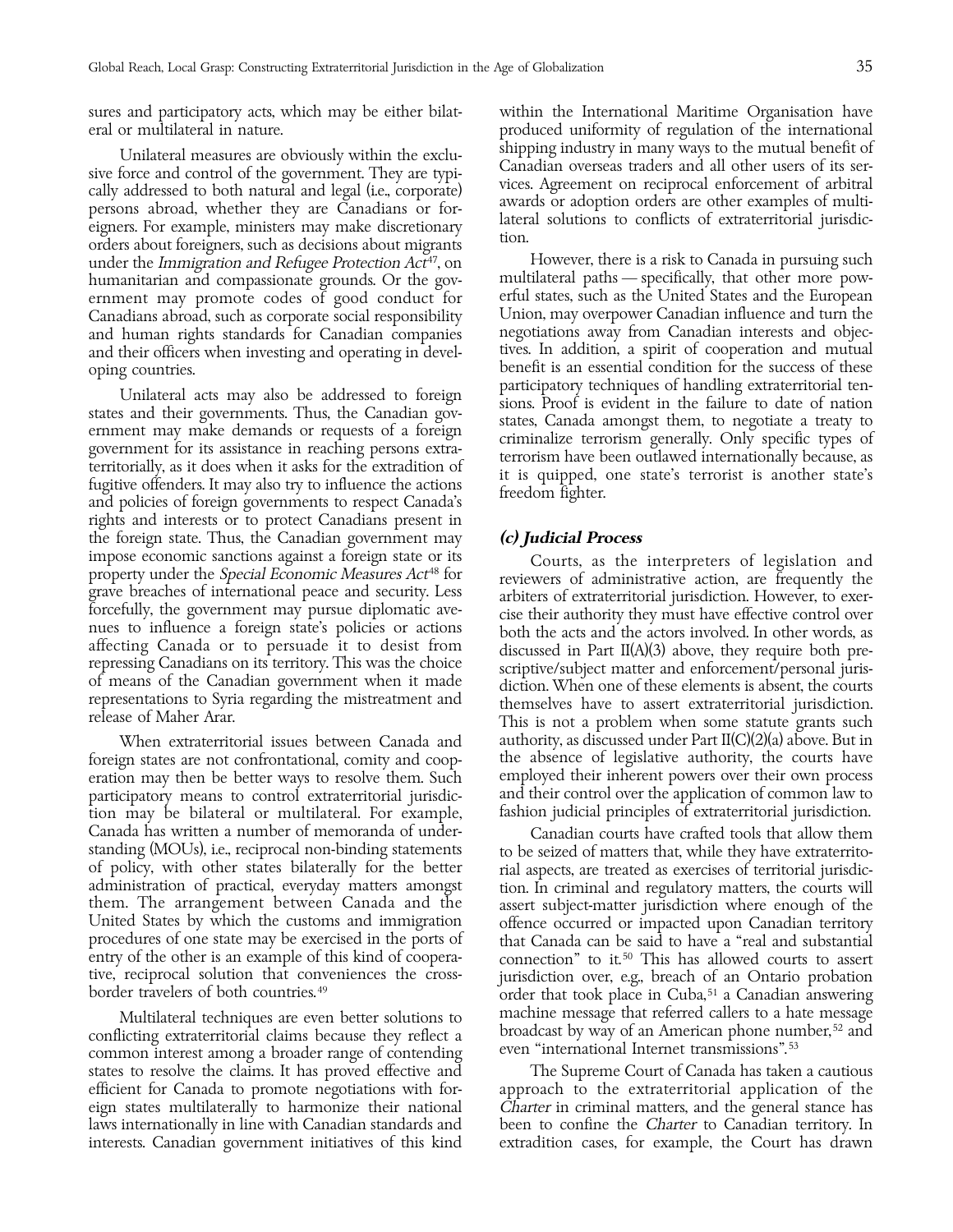applies to the domestic extradition process itself, the pro-<br>
cess and penalties to be imposed on the fugitive in the abroad may be issued, but may also be ignored. An order cess and penalties to be imposed on the fugitive in the requesting state are not subject to *Charter* scrutiny, as for taking testimony abroad is also possible, but it this would be impermissible extraterritorial applica- requires the cooperation of foreign parties for its fulfiltion. 54 The fate of the accused in the requesting state is ment. Similarly, orders for the production of information nonetheless relevant to the section 7 inquiry in Canada, and documents abroad, and letters rogatory to foreign and the courts have blurred the lines slightly by finding courts are also judicial assertions of extraterritorial that extradition to face process or punishment that authority that may readily be rebuffed. In criminal matwould ''shock the conscience'' of Canadians constitutes a ters, these extraterritorial limitations on the judicial proviolation of section 7 by the Canadian state.<sup>55</sup> cess are increasingly alleviated nowadays by inter-state

In cases where evidence was gathered on foreign agreements for mutual legal assistance, discussed below.<br>
soil the Supreme Court has consistently held that the Charter will not be applied directly to the acts of foreign<br>
a cated upon at a Canadian trial.<sup>56</sup> In R v. Cook,<sup>57</sup> the Court was willing to apply the *Charter* to the acts of Personal status is another matter that presents trans-<br>Canadian police who had questioned a suspect detained national jurisdictional problems for the courts. Interna-Canadian police who had questioned a suspect detained national jurisdictional problems for the courts. Internain the U.S., but only because the Canadian police had tional recognition of an individual's marriage, divorce, obtained the consent of American authorities to do the custody, adoption, or legitimacy is crucial to him/her<br>questioning, and in those circumstances this would not and thus demands the extraterritorial aid of Canadian questioning, and in those circumstances this would not and thus demands the extraterritorial aid of Canadian<br>interfere with the foreign state's exercise of its own terri-ally courts. Fortunately national conflicts of law r interfere with the foreign state's exercise of its own terri-courts. Fortunately national conflicts of law rules usually<br>torial sovereignty.<sup>58</sup> In other kinds of police co-operation afford recognition of Canadian determin torial sovereignty.<sup>58</sup> In other kinds of police co-operation afford recognition of Canadian determinations in for-<br>cases, the courts have sometimes strayed very near an eign jurisdictions, and in some instances, multilate cases, the courts have sometimes strayed very near an eign jurisdictions, and in some instances, multilateral extraterritorial application of the *Charter.* In *Purdy v.* treaties explicitly provide for such extraterritori extraterritorial application of the Charter. In Purdy v. treaties explicitly provide for such extraterritorial recog-<br>Canada (Attorney General),<sup>59</sup> for example, the British inition. Even so, disputing parties may seek to Ganada (Attorney General),<sup>39</sup> for example, the British nition. Even so, disputing parties may seek to challenge<br>Columbia Court of Appeal ruled that an individual was the decision of a Canadian court beyond its reach in a Columbia Court of Appeal ruled that an individual was the decision of a Canadian court beyond its reach in a entitled to a remedy for a breach by the R.C.M.P. of his foreign forum, when restraint and comity become the sect though the trial was to be held in Florida.

In civil matters, when subject matter jurisdiction<br>over extraterritorial events, places, and acts is in issue —<br>that is, the court is asserted to lack *seisin* — conflicts of<br>law rules may be brought into operation. A Cana

is lacking, Canadian courts resort to their procedural tion on Diplomatic Relations<sup>62</sup> — to which Canada is a powers for solutions. Rules of court are made by the subscribing party. Equally, the President of a foreign state judges themselves and therefore they vary from province and the ministers of state are immune from suit in a<br>to province and federally, yet all are sufficiently similar in Canadian court. These privileges are impressed by to province and federally, yet all are sufficiently similar in design and function for present purposes of discussion. tomary international law and most have also been For instance, in the case of absent defendants, Canadian enacted in detail in the *State Immunity Act*.<sup>63</sup> As a result, courts all have rules for the service of process abroad in claims against such personages for wrongs courts all have rules for the service of process abroad in claims against such personages for wrongs committed some circumstances. They also have procedural means to extraterritorially may not be pursued when they happen<br>force foreign defendants to come into their territories to come within the Canadian court's territorial jurisdic and attorn to their jurisdiction. Attachment of the foreigner's property by *Mareva* injunctions, security bonds, process or order against such individuals either within and arrest of ships are some of the ways judicial process Canada or without. and arrest of ships are some of the ways judicial process

tion over the parties and the events in issue between arise over fulfillment of its judgment. In civil actions, them, it may face difficulties in proceeding with the ordinarily the winner of a case against a foreign defen-

careful lines: while the Charter (especially section 7) hearing if the evidence is extraterritorial. If foreign wit-

only safeguards against conflicting orders determinative of extraterritorial status.<sup>61</sup>

when it thinks it is the preferable forum for deciding the gudicial processes. The practice with regard to foreign<br>case. diplomats is well known, of very long standing and now When personal jurisdiction over foreign defendants codified in a multilateral treaty — the *Vienna Conven*enacted in detail in the *State Immunity Act*.<sup>63</sup> As a result, force foreign defendants to come into their territories to come within the Canadian court's territorial jurisdic-<br>and attorn to their jurisdiction. Attachment of the for-tion. Equally, a Canadian court may not issue any ki

may be exerted over extraterritorial defendants. Even when a Canadian court has full jurisdictional Even when a Canadian court has complete jurisdic- control over a case, extraterritorial problems may still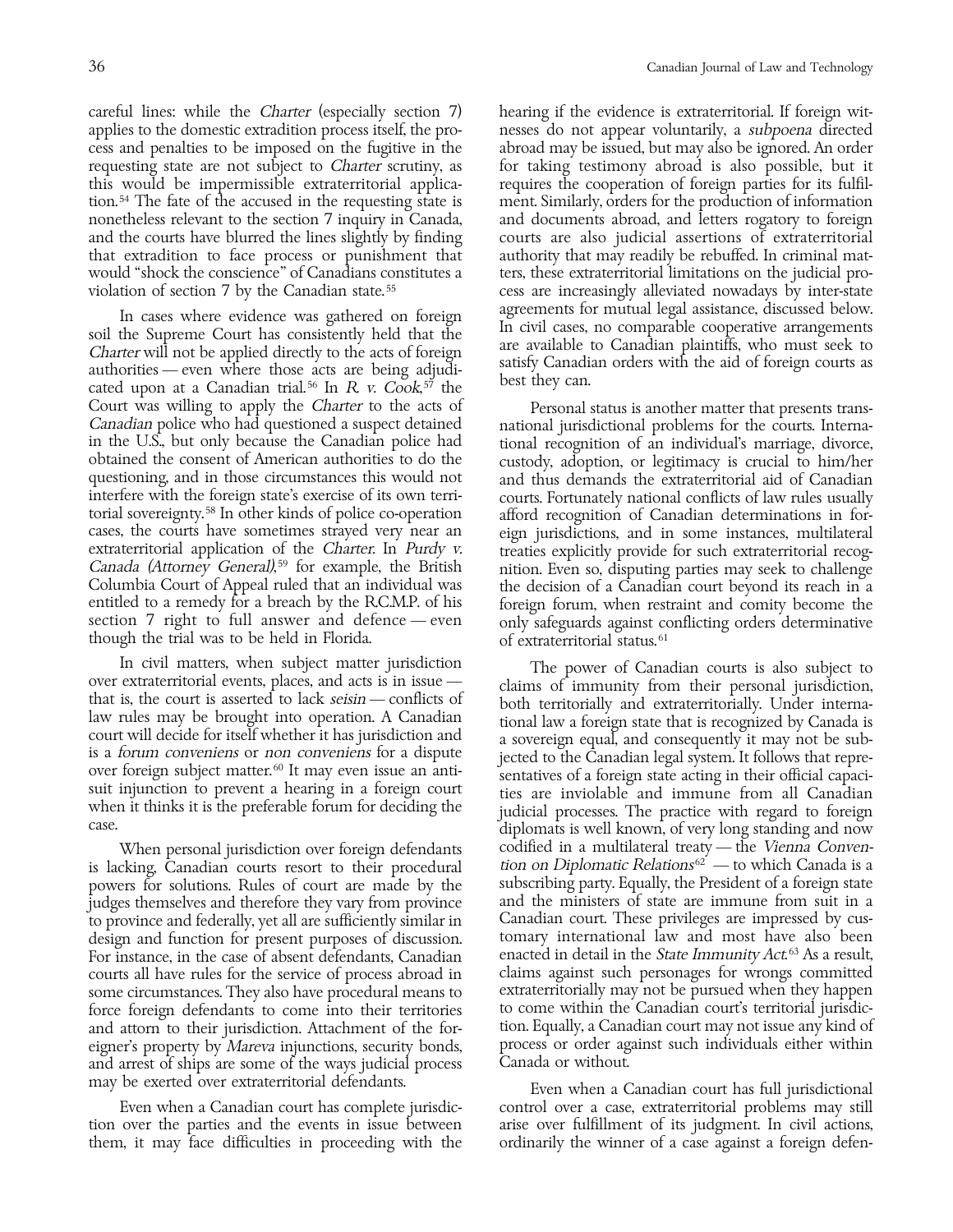dant must seek to enforce the Canadian judgment terms. An example is the Exchange of Notes against the foreign loser in the foreigner's courts. How- (i.e., treaty) between Canada and the United ever, on occasion it may be possible to gain a Canadian States regarding the application between court order for execution of the sanction or remedy them of the NATO Status of Forces Agreewhen it may be levied against some property of the ment, <sup>68</sup> which is given effect in Canada by the foreigner found within Canada, or may be enforced by compulsory transfer of title to movable property of the foreigner that is subject to Canadian control, such as the registration of ships. In criminal cases, judgments against property are unusual but, when made, are subjec

Judgments and court orders for penalties and reme- Another occurs under NAFTA when dies against an absconding defendant pose other extra- bi/trilateral panels hear claims between states territorial problems. Fines for criminal convictions and parties, and when Canadian courts review<br>damages in civil suits may not be collectable if the indi-<br>arbitral awards of Chapter 11 claims by U.S. damages in civil suits may not be collectable if the individual leaves Canada, but court orders may be made to or Mexican corporations of unlawful exprofreeze or seize any local assets left behind. Similarly per- priation in each other's territories. <sup>71</sup> sonal remedies of maintenance, specific performance, injunction and accounting when granted by Canadian<br>courts against fugitive or foreign defendants may not be<br>honoured unless the plaintiff can enlist the aid of a<br>foreign court to enforce them.<br>of extraterritorial jurisdict

is a quick and straightforward way to deal with particular high seas, as regulated under the *Coastal Fish*-<br>extraterritorial incidents,  $64$  but the reverse is also pos-<br>sible: a foreign government might invite Canada to

- (i) Standing agreements for mutual assistance scribe and/or implement standards/norms for Act,<sup>67</sup> for reciprocal application in favour of U.S. extraterritorial requests to Canada. Organization Dispute Settlement Board).
- 

Visiting Forces Act.<sup>69</sup>

- (d) **Bilateral Agreement**<br>
Rather than act unilaterally, Canada's extraterritorial<br>
objectives may be more readily achieved through coop-<br>
eration and agreement with foreign states. Bilateral<br>
agreement<sup>72</sup> Under article 2 eries Protection Act.<sup>73</sup>
- Sible: a foreign government might invite Canada to pro-<br>
vide police or military aid in its territory. In either case,<br>
the permission of the foreign state allows Canadian<br>
authority. These involve concerted<br>
authorities t and cooperation over extraterritorial matters. states' parties (e.g., the Conference of the Par-Classic examples are the Canada–U.S. Agree- ties to the UN Framework Convention on ment Regarding the Application of Their Climate Change, which concluded the Kyoto Competition and Deceptive Marketing Prac- Protocol); (ii) units for inspecting, monitoring, tices Laws 65 and the Canada–U.S. Treaty on verifying, and reporting compliance of states' Mutual Legal Assistance in Criminal Matters.<sup>66</sup> parties with the organization's rules and stan-Their titles explain their intended functions. <br>
dards (e.g., International Atomic Energy The latter has been implemented by the Agency oversight of nuclear facilities); and/or Mutual Legal Assistance in Criminal Matters (iii) organs with supranational decisionmaking authority (e.g., the World Trade

(ii) Standing agreements for reciprocal extraterri- A special form of intergovernmental organization is torial authority. These treaties differ from the United Nations Organization (UNO). Because of the class (i) above in that they are mutual and universality of its functions and membership and the universality of its functions and membership and the cooperative and also have exactly reciprocal uniqueness of its supranational powers in some areas,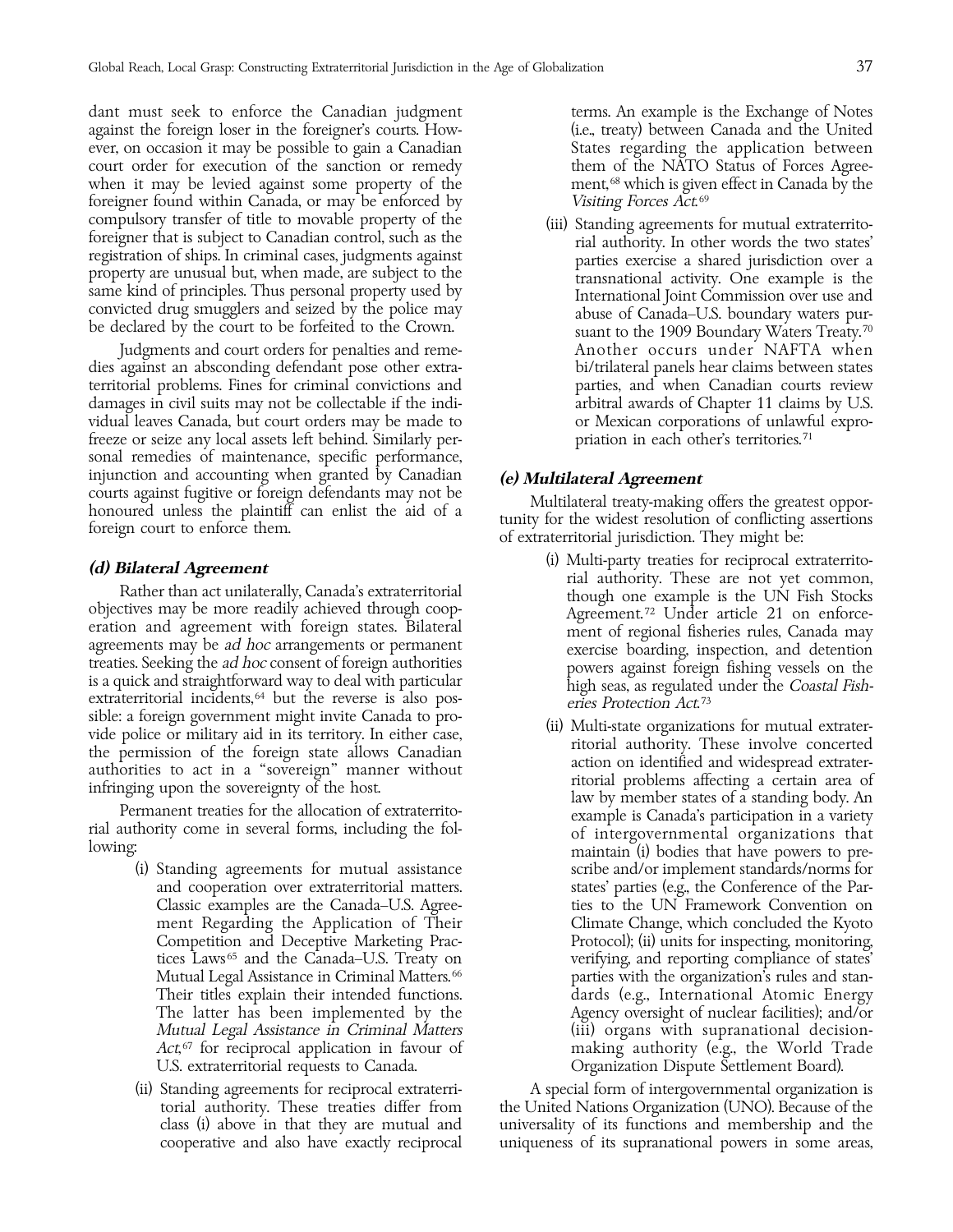UNO to extraterritorial concerns has become a very sig- benefit of Canadian law irrespective of any contracted nificant part of its work as the central world body in the choice of foreign law. current transition to globalism in so many fields of human interest and endeavour. As a member of UNO, Canada bears responsibility, along with all the other **(b) Executive Action** member states, to fulfill its duties under the UN Charter. From time to time, these may include collective mea-<br>sures of the organization or, in other words, extraterrito- can respond in several ways to jurisdictional overreach sures of the organization or, in other words, extraterrito-can respond in several ways to jurisdictional overreach<br>rial action by Canada in association with other member by foreign states. One mechanism is the discretionar rial action by Canada in association with other member by foreign states. One mechanism is the discretionary<br>states in the name of UNO. Under UNO authority, ministerial order, available under many different types of states in the name of UNO. Under UNO authority,

- 
- 

Canada may enact statutory reactions to foreign assertions of extraterritorial power, in order to protect and/or provide remedies to affected Canadians. These **(c) Judicial Process**<br>often take the form of "blocking" and "clawback" stat-<br>utes. An example is the federal *Foreien Extraterritorial* The judiciary has neither the ra utes. An example is the federal *Foreign Extraterritorial* The judiciary has neither the range nor the scope of<br>Measures Act<sup>75</sup> which permits the Attorney General power enjoyed by the legislature and executive branches Measures Act,<sup>75</sup>, which permits the Attorney General, power enjoyed by the legislature and executive branches upon finding that Canadian trade and commercial inter- to respond to extraterritorial acts by foreign states, and

- 
- 
- 

inces, e.g., Ontario's *Business Records Protection*  $\rm \AA ct$ *76* awards — though they do so subject to treaty obligaand Quebec's *Business Concerns Records Act.*  $77$  tions<sup>82</sup> which usually limit this power.

bility Act,<sup>78</sup> by which Canadian shippers/exporters and the choice of a Canadian court or arbitration regardless mental rule of Canadian public policy.<sup>83</sup>

UNO deserves special mention. Multilateral attention by of the terms of any choice of forum clause, and (ii) the

Canada may act extraterritorially when: legislation. A good example is the Extradition Act,<sup>79</sup> (a) Canada implements UNO obligations incurred<br>under a mandatory decision of the Security<br>Council to sanction foreign states, for instance<br>by orders made under the United Nations  $Act^{74}$ , cising extractmitorial jurisdicti forms the basis of the request. <sup>80</sup>

(b) Canada voluntarily participates in measures<br>authorized by Security Council resolution<br>under the United Nations Charter Chapter VII, the executive may also make diplomatic responses to the<br>i.e., peacekeeping missions to tions, state-to-state negotiations) or ''hard'' options (e.g., 3. Responses to Excessive Assertions of unilateral withdrawal of trade and aid). The executive **Extraterritorial Jurisdiction Against Canada** can also make orders for countermeasures, i.e., temporary non-performance or suspension by Canada of treaty obligations to a foreign state commensurate with the injury **(a) Legislation** suffered from its violative extraterritorial acts.

ests are adversely affected by a foreign state's actions: tends to be leery of adjudicating with regard to foreign<br>states or actors. As guardians of their own process and (i) to prohibit natural or legal persons in Canada<br>from (a) following that state's executive direc-<br>tives and judicial orders, or (b) supplying any<br>requested or required documents and infor-<br>mation;<br>tion, normally through

(ii) to prohibit the enforcement of any judgment<br>of that state's courts in Canada;<br>(iii) where the judgment is executed against local<br>assets of the Canadian defendant in the for-<br>This power is not commonly exercised, given assets of the Canadian defendant in the for-<br>
eign state, to permit the Canadian defendant<br>
to sue the foreign plaintiff in the Canadian<br>
elations any more than necessary.<sup>81</sup> They may also to sue the foreign plaintiff in the Canadian relations any more than necessary.<sup>81</sup> They may also courts for recovery of an equal sum. impose remedial restrictions, e.g., refusal to recognize Similar legislation has been enacted by some prov- and/or enforce foreign court judgments and arbitral<br>seg. Ontario's *Business Records Protection Act*.<sup>76</sup> awards—though they do so subject to treaty obliga-

Parliament may also enact legislative overrides of Further, conflicts of law principles ordain that Canaforeign choice of forum and/or choice of law clauses in dian courts, though they may acknowledge a decision of transnational contracts. An example is the Marine Lia- a foreign state's court, will not generally assist in the execution of the foreign state's penal, fiscal and confiscaimporters/consignees of goods by sea may be given (i) tory laws, nor any foreign law that contravenes a funda-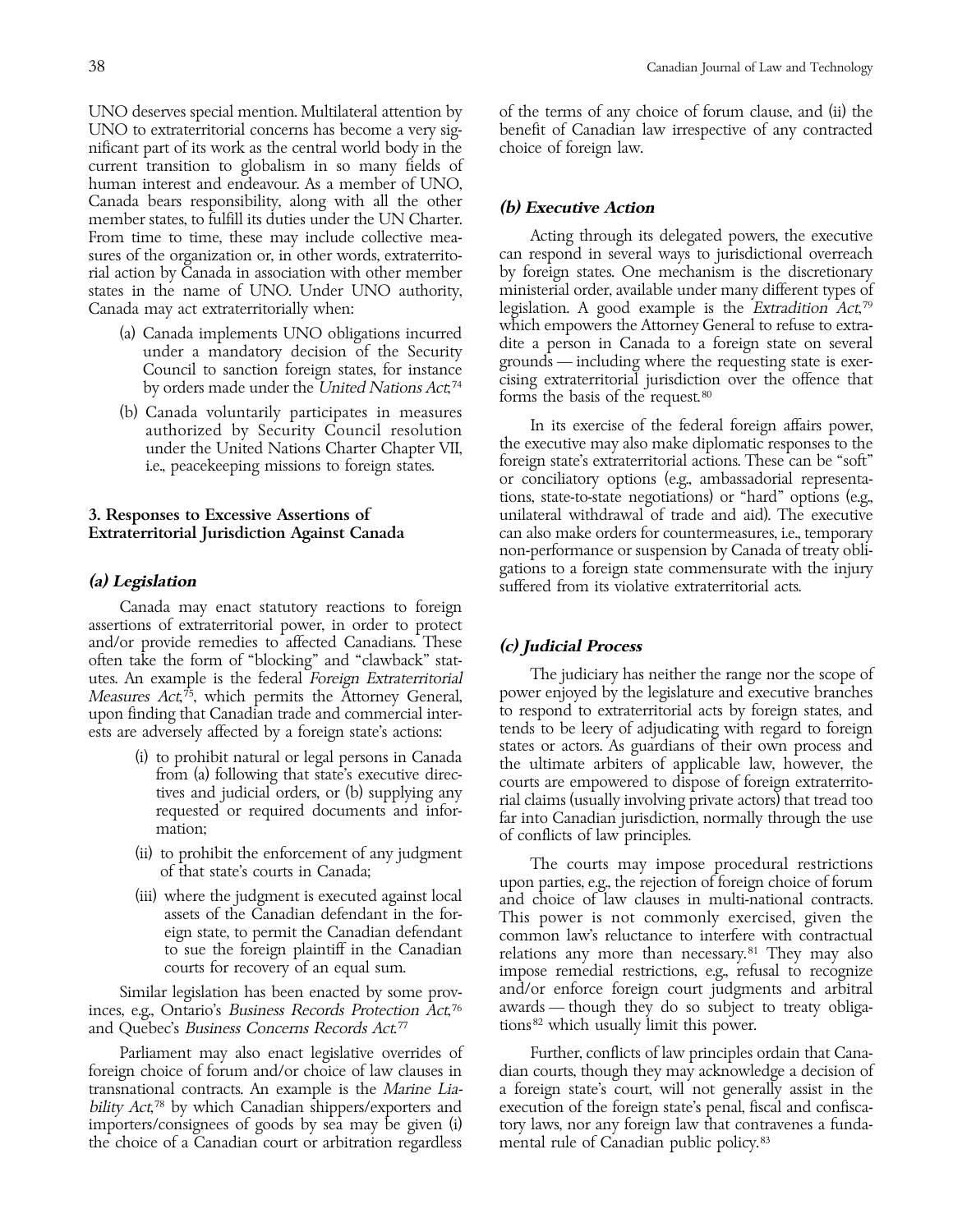All of the bilateral and multilateral treaties men-<br>tioned in Part II(C)(2)(d) and (e), above, operate recipro-<br>cally, affording the same rights of extraterritorial actions<br>by foreign treaty partners where Canada asserts e which provides reciprocal protection for Canadian inter-

**(d) International Agreement** ests. Should a foreign state breach a convention's negoti-

### **Table 1 — Means to Extend Canadian Jurisdiction Extraterritorially**

### ET = Extraterritorial

| Type of<br>Action         | Type of Jurisdiction                                                                        | Example                                                                                               | Comments                                                                                    |
|---------------------------|---------------------------------------------------------------------------------------------|-------------------------------------------------------------------------------------------------------|---------------------------------------------------------------------------------------------|
| Legislation               | Prescription<br>1) Over ET subject matter<br>2) Over ET persons<br>3) Over ET acts & actors | Child sex tourism<br>Offences on board Canadian ships<br>Crimes against humanity                      | Led internat'l initiative<br>Avoids lawless territory<br>Pursuant to universal jurisdiction |
| Executive<br>Action       | Prescription & Enforcement                                                                  |                                                                                                       |                                                                                             |
|                           | 1) Unilateral:                                                                              |                                                                                                       |                                                                                             |
|                           | — prescription                                                                              | Imposition of economic sanctions                                                                      | Usually pursuant to a decision of an<br><b>IGO</b>                                          |
|                           | — enforcement                                                                               | Discretionary immigration decision                                                                    | Int'l law respects national choices                                                         |
|                           | 2) Bilateral: prescription & enforcement                                                    | Can.-US cross border customs<br>procedures                                                            | Mutual Administrative convenience                                                           |
|                           | 3) Multilateral:                                                                            |                                                                                                       |                                                                                             |
|                           | — prescription                                                                              | Harmonization of nat'l laws                                                                           | Convenient and efficient multilateral<br>solutions                                          |
|                           | — enforcement                                                                               | Reciprocal enforcement of arbitral awards                                                             |                                                                                             |
| Judicial<br>Process       | Prescription & Enforcement                                                                  |                                                                                                       |                                                                                             |
|                           | 1) Under legislation: prescription $&$<br>enforcement                                       | Crimes against Humanity Act                                                                           | Pursuant to universal jurisdiction                                                          |
|                           | 2) By inherent powers                                                                       |                                                                                                       |                                                                                             |
|                           | - prescription over ET subject matter                                                       | Forum non/conveniens                                                                                  | Efficient court process                                                                     |
|                           | — prescription over ET persons                                                              | Service of process abroad<br>Limited ET application of Canadian<br>Charter                            | Limited use<br>Restraint in face of foreign sovereignty                                     |
|                           | - enforcement over ET persons                                                               | Seizure of property in Canada                                                                         | Limited means of enforcement abroad                                                         |
| Bilateral<br>Agreement    | Prescription & Enforcement                                                                  |                                                                                                       |                                                                                             |
|                           | 1) <i>Ad hoc</i> assistance                                                                 | Consent for RCMP to operate in US:<br>Cook case                                                       | Administrative convenience                                                                  |
|                           | 2) Standing Assistance                                                                      | Can.-US Treaty on Mutual Legal<br>Assistance                                                          | Administrative convenience                                                                  |
|                           | 3) Reciprocal ET authority                                                                  | Can.-US Status of Forces Agreement                                                                    | Jurisdictional clarity                                                                      |
|                           | 4) Mutual ET authority                                                                      | 1909 Boundary Waters Treaty                                                                           | Mutual solutions                                                                            |
| Multilateral<br>Agreement | Prescription & Enforcement                                                                  |                                                                                                       |                                                                                             |
|                           | 1) Reciprocal ET authority:                                                                 | UN Fish Stocks Agreement                                                                              | Exceptional extension of jurisdiction                                                       |
|                           | 2) Mutual ET authority:                                                                     |                                                                                                       |                                                                                             |
|                           | — prescription<br>$-$ compliance<br>— adjudication                                          | IGOs, e.g.:<br>Kyoto Protocol by COP-3 of UN FCCC<br>IAEA inspections<br>WTO Dispute Settlement Board | Mutual solutions                                                                            |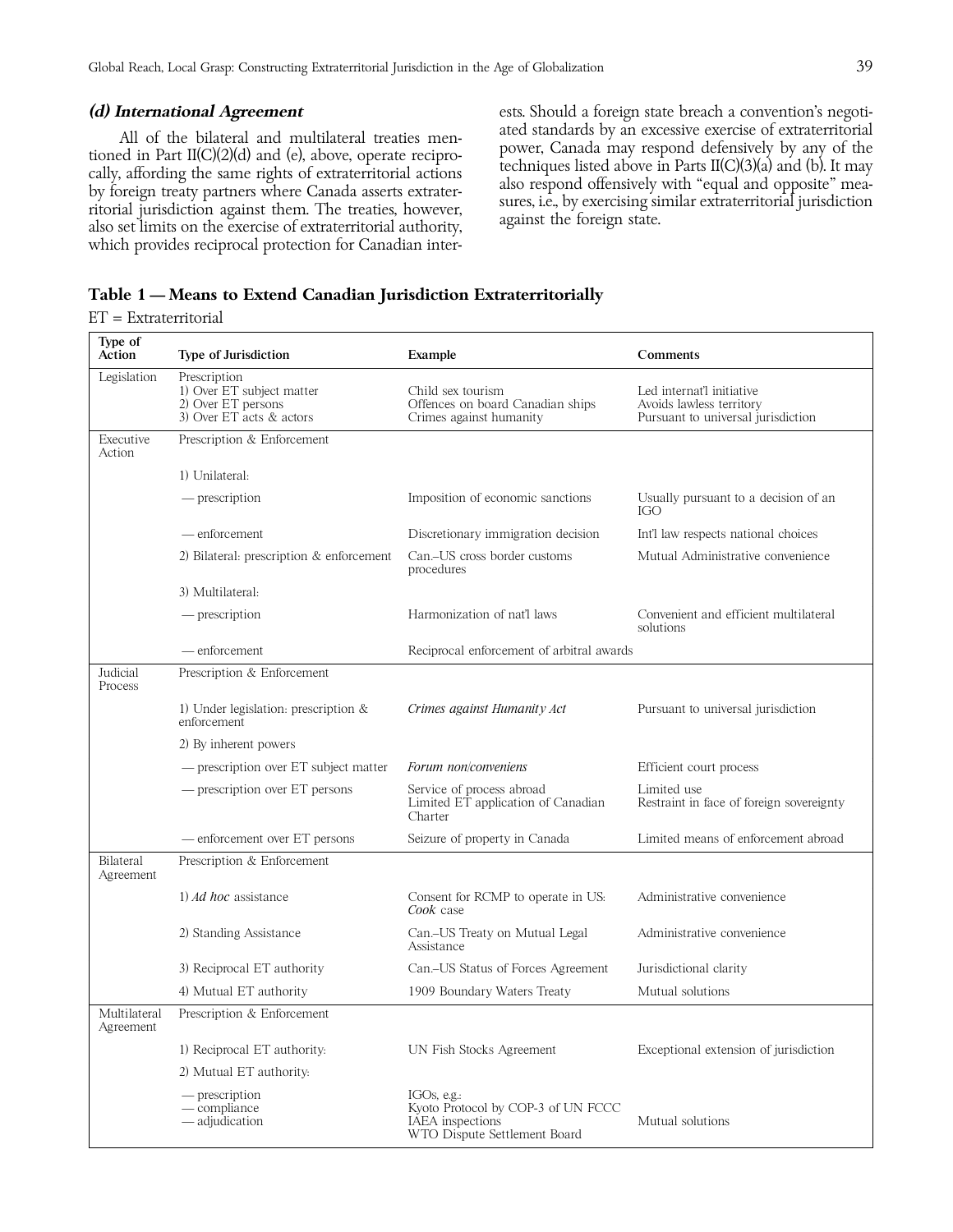| Type of<br>Action          | <b>Type of Jurisdiction</b> | Example                                                                                                            | Comments         |
|----------------------------|-----------------------------|--------------------------------------------------------------------------------------------------------------------|------------------|
| Legislation                | Prescription                |                                                                                                                    |                  |
|                            | 1) Blocking                 | Foreign Extraterritorial Measures Act                                                                              | Exceptional      |
|                            | 2) Override                 | Arbitration choice under <i>Marine</i><br>Liability Act                                                            | <b>Uncommon</b>  |
| Executive<br>Action        | Prescription                |                                                                                                                    |                  |
|                            | 1) Requests                 | Diplomatic overtures                                                                                               | Frequent         |
|                            | 2) Orders                   | Counter measures                                                                                                   | <b>Uncommon</b>  |
|                            | Enforcement                 | Refusal to extradite                                                                                               | Discretionary    |
|                            | 1) Decisions                |                                                                                                                    |                  |
| Judicial<br>Process        | Prescription                |                                                                                                                    |                  |
|                            | 1) Procedural restrictions  | Anti-suit injunctions                                                                                              | Uncommon         |
|                            |                             | Rejection of choice of law clauses                                                                                 | Infrequent       |
|                            | Enforcement                 |                                                                                                                    |                  |
|                            | 1) Remedial restrictions    | Non-enforcement of foreign judgments                                                                               | Infrequent       |
| International<br>Agreement | Prescription & Enforcement  | See treaties in Table $1$ — all operate<br>reciprocally to protect, as well as to<br>extend, Canadian Jurisdiction | Mutual solutions |

**Table 2 — Canadian Responses to Excessive Foreign Assertions of Extraterritorial Jurisdiction**

promotion of Canadian interests and policy objectives, In one category can be found offences that are not and reactively, in response to what Canada views as intended to have an extraterritorial impact at all, but

means: (i) extraterritorial impact without extraterritoriality; (ii) unilateral extraterritorial action; and (iii) multi-<br>lateral extraterritorial action. Here, we will examine the spossess property that was obtained from a crime in

observable motivations for acting extraterritorially. They are: (1) to regulate extraterritorial conduct with a strong or indirectly" as a modifier of "apply force" in the assault<br>connection to Canada: (2) to control the "public face" of provisions — not to add a consideration, bu connection to Canada;  $(2)$  to control the "public face" of Canada; (3) to avoid lawless territory; and; (4) to imple- one. Falling into this category would be offences such as<br>ment international agreements regarding particular procuring illicit sexual intercourse (section 212(a)), ment international agreements regarding particular offences. ating unseaworthy vessels (section 251), making a false

## III. Policy Justifications for A. Regulating Extraterritorial Conduct Extraterritorial Action With a Strong Connection to Canad With a Strong Connection to Canada

In Part II we explained the conceptual framework<br>
There are some Criminal Code provisions that<br>
mechanical operation, and identified the governmental<br>
entities competent to exercise it. We also explored the<br>
means by which

which ignore the fact that certain aspects of the offence In light of the foregoing, we submit that an essential are not territorially based in Canada, because that fact is<br>distinction can be drawn between three choices of on real consequence to the offence. The simplest<br>example

lateral extraterritorial action. Here, we will examine the<br>approach to each of these issues that Canada has taken<br>in the criminal law sphere. This area is a useful one to<br>bad occurred in Canada, would have constituted an<br>e We suggest that in criminal law there are four many offences, phrases like "whether in or out of<br>rvable motivations for acting extraterritorially. They Canada" serve the same function as the phrase "directly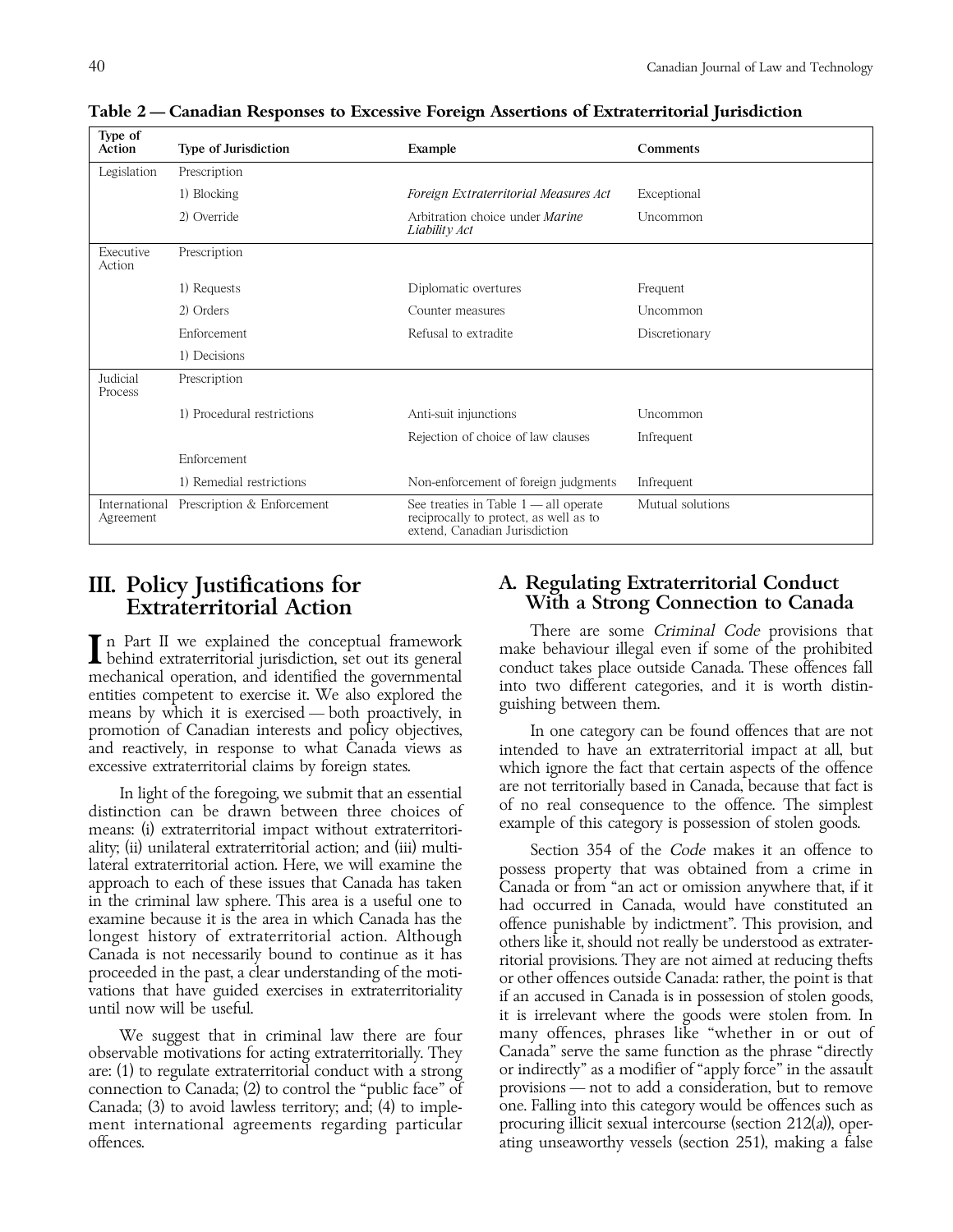document (section 366), gaming in stocks (section 383), The nature of the jurisdictional claims is not iden-

Act (section 26),  $84$  passport and certificate of citizenship offences under the Citizenship Act involving false repre-

A relatively small number of offences make beha- **Offences** viour by some Canadians illegal when it occurs overseas. Specifically, public servants, while acting as employees in In the first 1892 Criminal Code, with the arguable<br>a place outside Canada, are bound by the Criminal Code exception of piracy, there were no extraterritorial prov a place outside Canada, are bound by the *Criminal Code* exception of piracy, there were no extraterritorial provi<br>(section 7(4)), and services offences in the *National* sions based on international agreement. By the time (section 7(4)), and services offences in the *National* sions based on international agreement. By the time of  $Defence Act^{87}$  or the RCMP Code of Conduct apply to the 1982 Revised Statutes there were a significant Defence Act<sup>87</sup> or the RCMP Code of Conduct apply to the 1982 Revised Statutes there were a significant offences committed outside Canada. Formerly, those number, and today there are perhaps twice as many such offences committed outside Canada. Formerly, those employed on Canadian ships overseas were bound by provisions as in 1982. To the extent that Canada's extra-Canadian criminal law, but that provision has been territorial criminal jurisdiction has grown, therefore, the repealed. Finally, section 269.1 of the Criminal Code growth has occurred entirely in this category of internarepealed. Finally, section 269.1 of the *Criminal Code* growth has occurred entirely in this category of interna-<br>makes torture by a Canadian "official" illegal wherever it tional agreement. Canada has signed agreements to makes torture by a Canadian "official" illegal wherever it tional agreement. Canada has signed agreements to pros-<br>- ecute in the case of particular types of crimes. As a result

cumstances, but the danger of lawless territories is devices, offences against United Nations or associated avoided. One of the oldest extraterritorial provisions in personnel, financing terrorism, child sex tourism, and<br>the Criminal Code, therefore, relates to piracy, an offence torture by Canadian officials overseas. Provision the *Criminal Code*, therefore, relates to piracy, an offence occurring on the high seas, and which is an offence the Crimes Against Humanity and War Crimes Act, whether committed in or out of Canada (section 74(2)). which were formerly in the Criminal Code, permit pros-In more recent times, outer space has raised the same ecutions for war crimes and crimes against humanity issue of a jurisdictional gap, and Canada now also asserts that occurred outside Canada. issue of a jurisdictional gap, and Canada now also asserts<br>(in some circumstances) jurisdiction over offences on the international space station (sections 7(2.3)-7(2.34). Similar While none of these policy categories is watertight, provisions cover some offences committed on aircraft what they demonstrate in common is Canada's signifiprovisions cover some offences committed on aircraft what they demonstrate in common is Canada's signifi-<br>and on ships or fixed platforms outside the continental cant interest in regulating extraterritorial conduct where and on ships or fixed platforms outside the continental cant interest in regulating extraterritorial conduct where<br>shelf of any country (sections 7(1), (2), (2.1), and (2.2)). it is both in Canada's interest to do so, and shelf of any country (sections  $7(1)$ ,  $(2)$ ,  $(2.1)$ , and  $(2.2)$ ). Finally, section 477.1(*e*) extends jurisdiction to offences and interfere with, or in fact promotes, certain regimes committed "outside the territory of any state". within the international legal order.

brokers illegally reducing stock (section 384), money tical in each case, however. In some instances, such as laundering (part XII.2) offences, and bigamy (section piracy or offences on aircraft, ships, or fixed platforms, 290). We do not regard these offences as genuinely rele- Canada will assert jurisdiction over anyone committing vant to an extraterritorial discussion. the offence. However, for certain hijacking and terrorist There are some specific offences, though, which<br>actually aim at prosecuting behaviour that occurs<br>outside Canada's borders: treason and high treason (sec-<br>tion 46(3)), offences under the *Security of Information*<br>actually offences (sections 57 and 58), offences under the *Immi*-<br>gration and Refugee Protection Act<sup>85</sup> (section 135), and all. Hence, although Canada will prosecute anyone for gration and Refugee Protection Act<sup>85</sup> (section 135), and all. Hence, although Canada will prosecute anyone for<br>offences under the *Citizenship Act* involving false representations concerning citizenship (section 30).<sup>86</sup> able to seek anyone's extradition to face charges in These offences for the most part fall within our<br>extraterritorial impact without extraterritoriality category. The real focus of these offences is the impact on the<br>gory. The real focus of these offences is the impact on t

# B. Controlling the Public Face of Canada <br>Agreements Regarding Particular

ecute in the case of particular types of crimes. As a result, the Criminal Code contains extraterritorial provisions **C. Avoiding Lawless Territories** dealing with offences on aircraft, offences committed in relation to an "air navigation facility used in interna-A significant policy justification for asserting extra-<br>territorial jurisdiction is that there is no competing terri-<br>torial claim by another state. Not only does Canada not<br>interfere with any other state's sovereignty in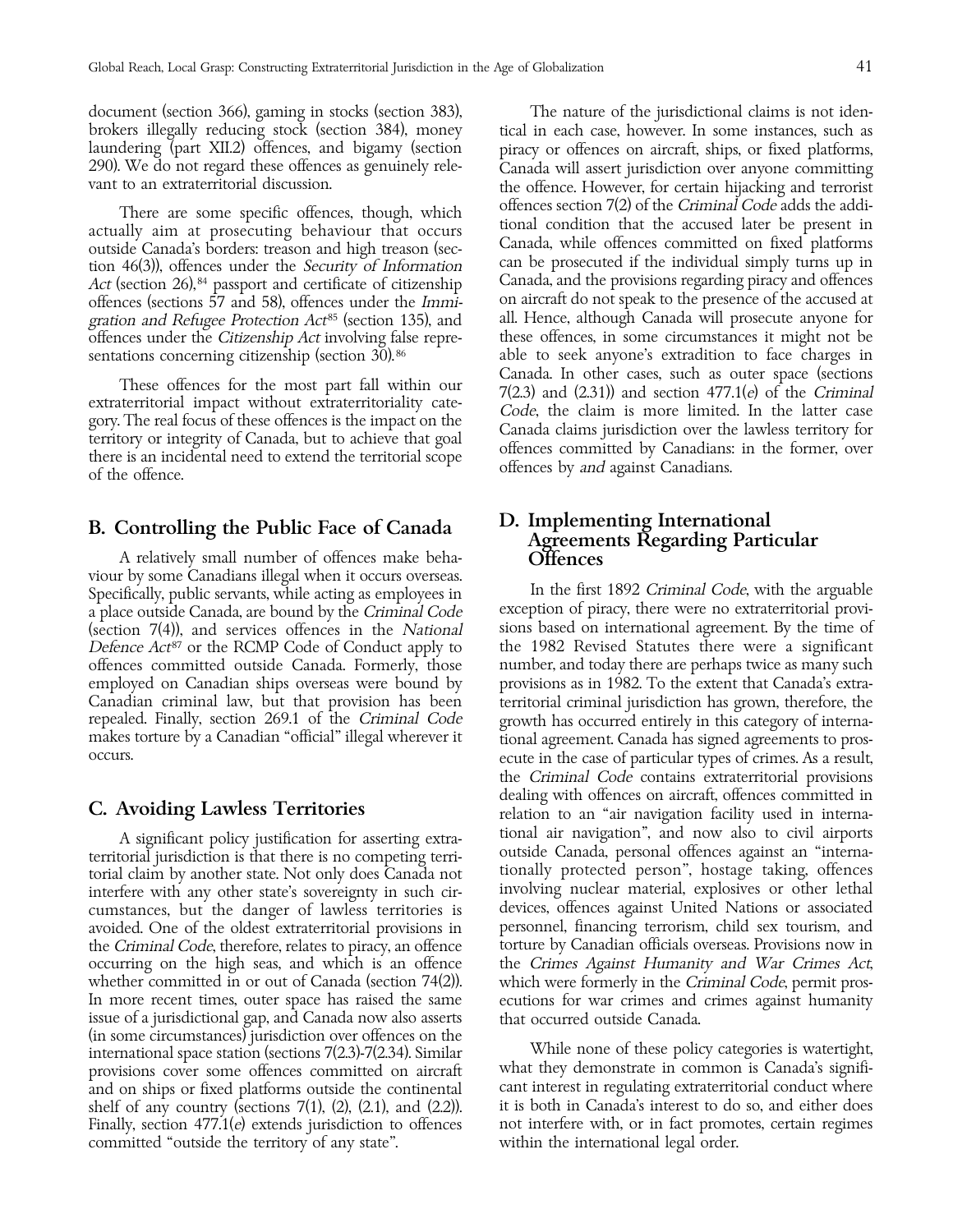# Concern: Sample Case Studies

### A Extraterritoriality and the Internet may actually be a criminal offence.

the Internet permits the transmission of data around the activities, such as the distribution of child pornography, world at great speed. Unlike other conventional media, are simply illegal, and are generally illegal in mo world at great speed. Unlike other conventional media, the Internet is highly interactive and it is this interac-<br>tivity that sets it apart. The Internet can be used as a criminal activity, including fraud, conspiracy, terrorism, tivity that sets it apart. The Internet can be used as a criminal activity, including fraud, conspiracy, terrorism,<br>medium for commercial transactions at the business to money laundering, or other organized crime activitie medium for commercial transactions at the business to

and regulatory issues for national governments. These issues arise in diverse contexts because of the unique issues arise in diverse contexts because of the unique no territorial boundaries".<sup>90</sup> Many issues therefore character of the Internet as a medium.

in an age of digital networks. (i) As a means of transacting business. In some cases, the Internet is the vehicle by which sales are advertised and concluded, with conventional methods being used 1. Territoriality in the Internet Context for the delivery of goods. The purchase of books or other products by Canadians from offshore online vendors In SOCAN, the Supreme Court of Canada consid-<br>raises issues of taxation of offshore consumer spending ered, *inter alia*, the issue of whether music transmitted to raises issues of taxation of offshore consumer spending ered, inter alia, the issue of whether music transmitted to<br>and consumer protection. In some instances the subject Canada over the Internet from a server located outs and consumer protection. In some instances the subject Canada over the Internet from a server located outside of<br>matter of the transaction may be a commodity that is Canada was communicated to the public by telecommumatter of the transaction may be a commodity that is illegal, heavily regulated or subject to different regulatory nication in Canada. The Copyright Board had come to or safety standards in Canada. Concerns over legality and the conclusion that a work was communicated to the regulation run both ways. Trans-border sales also raise public by telecommunication when it was accessed (in issues about the infringement of foreign laws by Cana-

(ii) As a mode of delivery of goods, services or con-<br>tent. It is also possible for a transaction to be completed<br>and the content or subject matter of the transaction to<br>be delivered online. This is the case with the<br>downl content. It is also the case where content is streamed over Binnie J., writing for the majority of the Court, the Internet as in webcasts, Internet radio, and so on. rejected this latter position, ruling that it was "too rigid<br>Such transactions raise issues for copyright law, particu-<br>and mechanical a test".<sup>91</sup> He wrote: "An Inte Such transactions raise issues for copyright law, particularly where the exchange is not authorized (as is the case munication that crosses one or more national boundawith peer to peer file sharing). Thorny issues of taxation ries 'occurs' in more than one country, at a minimum

IV. Substantive Areas of Current are raised where imported goods never pass through Concern: Sample Case Studies Internet.

Maring outlined in Part III the possible policy justifi-<br>
in some situations, where the content and the actual<br>
iunisdiction by Canada in the field of criminal law, it is<br>
iupropriate now to consider some sample areas of l accessing or contributing to such speech on the Internet

As an interconnected, global network of networks, (iii) As a vehicle for criminal activity. Some Internet nermits the transmission of data around the activities, such as the distribution of child pornography,

business or business to consumer level. It can be used to<br>transmit commodities in the form of digitized content, it<br>is a vehicle for gaming activities, and it facilitates or<br>serves as conduit for a wide variety of criminal The Internet has raised many difficult legislative the much larger conundrum of trying to apply national regulatory issues for national governments. These laws to a fast-evolving technology that in essence respects involve coming to terms with the concept of "territory"

dian-based businesses selling offshore.<sup>88</sup> Court accepted this conclusion. However, the Copyright (ii) As a mode of delivery of goods services or con-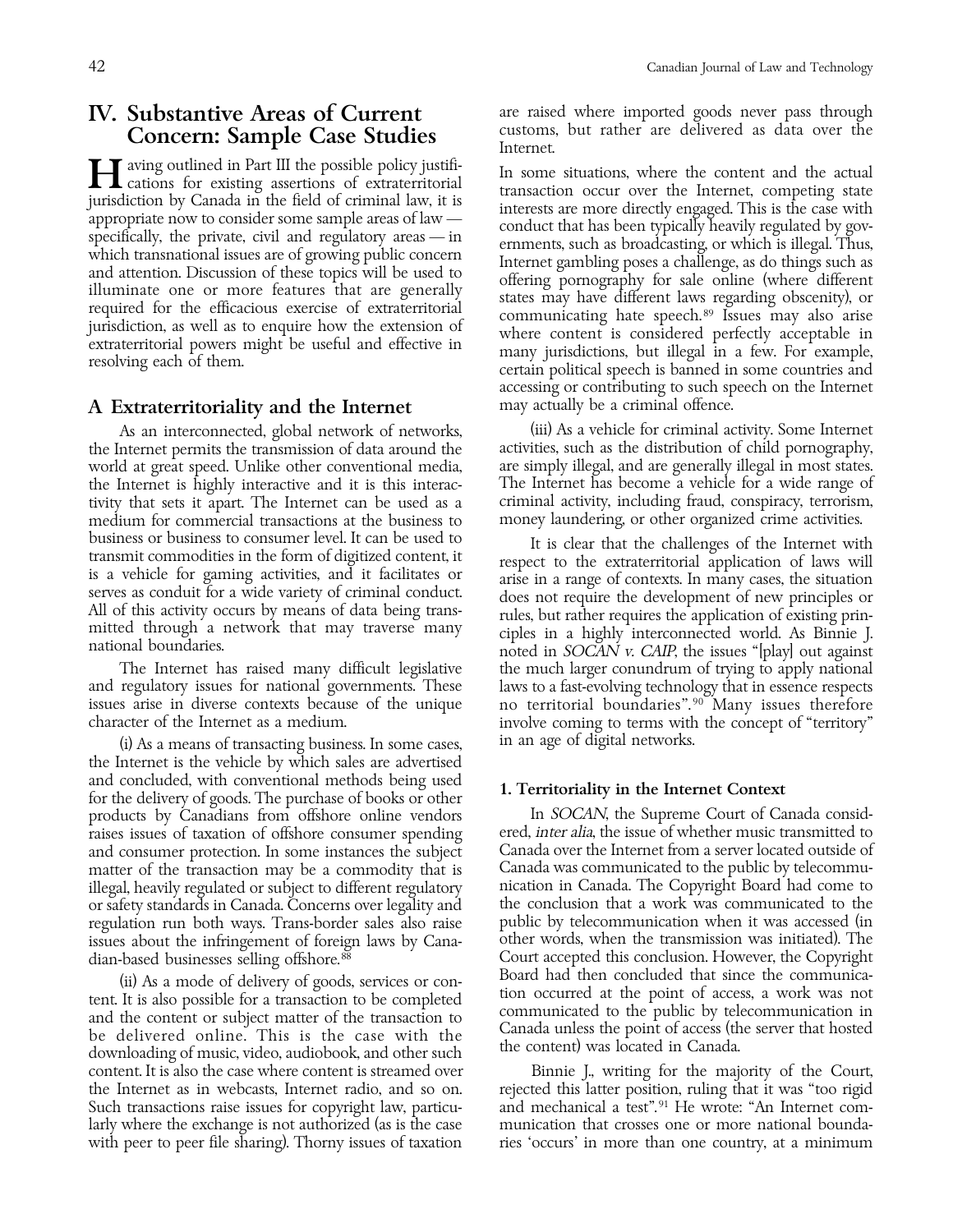the country of transmission and the country of recep- sufficient that there be a ''real and substantial link'' between  $\frac{3}{2}$  Binnie J. argued that this more expansive and offence and this country, a test well-known in public and private international law.<sup>101</sup> approach to the ''location'' of Internet acts was necessary because any other approach ''would have serious conse- The Internet requires a revisiting of the principle of terriquences in other areas of law relevant to the Internet, toriality, as many transactions or interactions over the<br>including Canada's ability to deal with criminal and civil linternet are "both here and there". The search fo including Canada's ability to deal with criminal and civil liability for objectionable communications entering the and substantial connection'' to Canada's territory with

The Court framed its approach in terms of the<br>extraterritorial application of laws. Binnie J. noted that<br>the reach of Canadia's laws was not limited to communi-<br>cations of content that take place within Canada's hor-<br> $Act^{10$ cations of content that take place within Canada's bor-<br>ders. He began his analysis by stating that the principle<br>of territoriality should be generally respected in order to<br>and the complainants were both located in Canad He noted as well that copyright law reflects "the imple-<br>mentation of a 'web of interlinking international treaties' based on the principle of national treatment".<sup>95</sup> Thus,<br>Binnie J. wrote: the case was not whether procee

a foreign state to Canada, or a telecommunication from are involved in the communications, even if only as canada to a foreign state is both here and there  $\frac{mg}{q}$  is completed. Canada to a foreign state, 'is both here and there'<sup>"97</sup> is

that it refers to the extraterritorial application of the ular national territory or territories by the usual factors Copyright Act, suggesting that Canada has taken pre-Copyright Act, suggesting that Canada has taken prefact, by applying the ''real and substantial connection'' the location of victims or recipients of content. test formulated by the Court in *Libman*,<sup>99</sup> and articulated in subsequent decisions,<sup>100</sup> Binnie J. is actually

country from abroad".<sup>93</sup> an eye to international comity would suffice to deal with<br>The Court framed its approach in terms of the many situations that might arise. Thus, in *Citron v.* 

the case was not whether proceedings could be brought The applicability of our *Copyright Act* to communica-<br>
ions that have international participants will depend on expected with how to capture Canadian actors. As such tions that have international participants will depend on whether there is a sufficient connection between this whether there is a sufficient connection between this country and the communication in question for Canada to fairness . . . that ensure security of [cross-border] transactions then there is insufficient linkage to Canadian territory. with justice".<sup>96</sup> But if the communication is "both here and there", then Binnie J.'s opinion that a ''telecommunication from there is a hook to capture the conduct of Canadians who

consistent with an approach that looks for a "real and<br>substantial connection" to Canada for determining<br>incation be public by telecommu-<br>incation has taken place in Canada. In his view, the "real<br>fiction or extraterritori The majority decision in SOCAN is confusing in most activities in "cyberspace" can be linked to a partic-<br>it refers to the extraterritorial application of the ular national territory or territories by the usual factors scriptive jurisdiction over matters outside its borders. In nationalities, the location of facilities or equipment, and

test formulated by the Court in *Libman*,<sup>99</sup> and articu-<br>lated in subsequent decisions,<sup>100</sup> Binnie J. is actually<br>determining based on the territorial bundaries. In the "offline"<br>the offence in question had sufficient co took place in Canada. As it is put by modern academics, it is cation over the Internet might involve a person who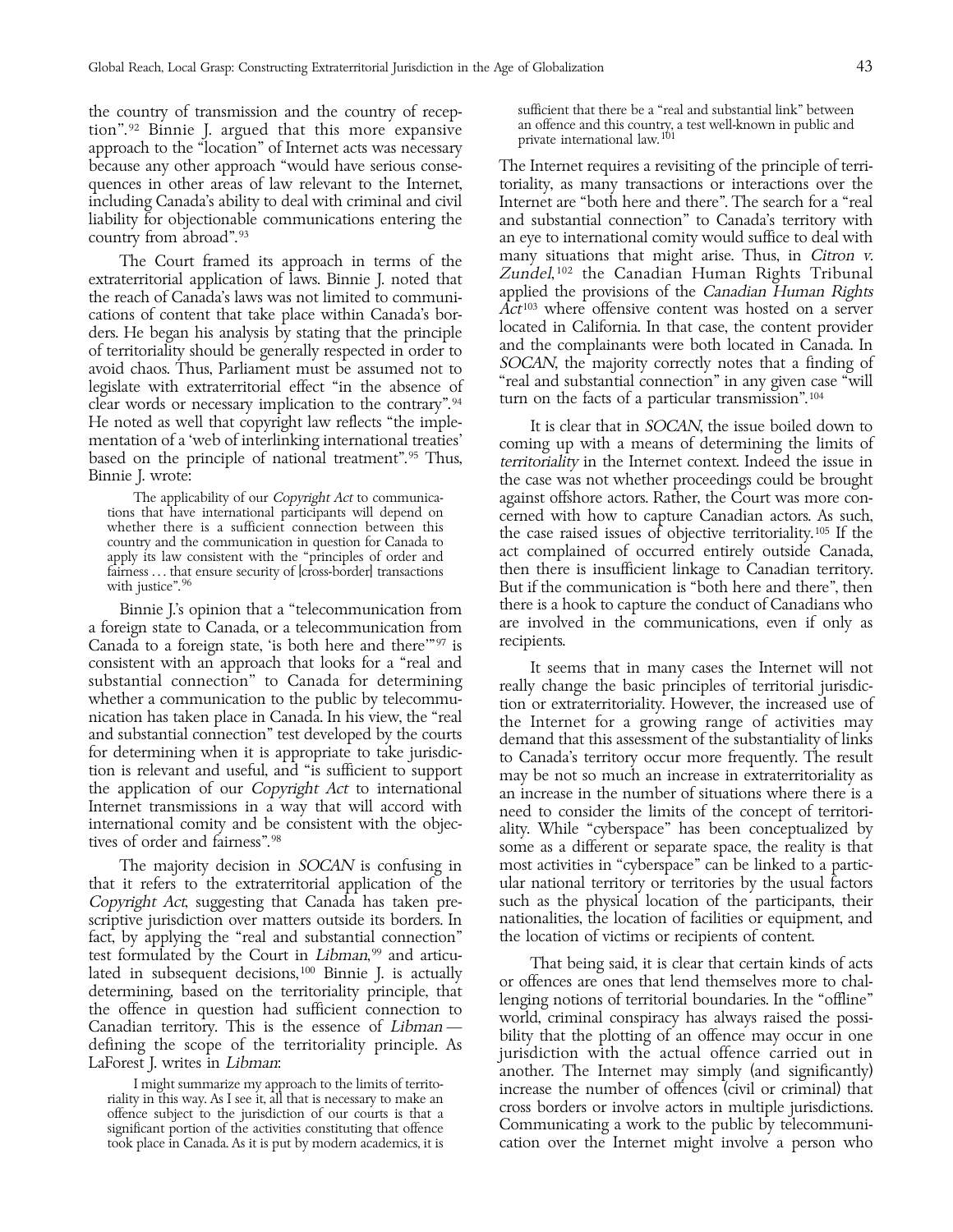receiving public in a variety of jurisdictions. The same state's power to regulate conduct outside of its borders, occurs with defamation, where publication on the even where there is a territorial impact. Thus, for Internet may occur in one jurisdiction, while readers of example, Quebec's Office de la langue française imposes the content (and thus the reputational harm) may be French language requirements only on the Web sites of located in multiple other jurisdictions. It is not surprising businesses that sell products in Quebec and advertise that there has been a significant amount of litigation them on the Web site of a business situated in around Internet defamation, with courts in many juris-<br>dictions seeking to establish those criteria that will estabdictions seeking to establish those criteria that will estab-<br>lish a "real and substantial connection" to the court's<br>home jurisdiction.<sup>106</sup> In the criminal context, the result<br>in R v. Starnet Communications Internationa strongly suggests that to avoid prosecution under<br>Canada's Criminal Code for illegal gaming activity over<br>the Internet, it is necessary to sever links to Canada so as<br>PEI obtained a licence in that province to operate a

jurisdictions to the Canadian approach to territoriality and the Internet,  $109$  and Canadian courts have, in some would have to be conducted in the licensing province. cases, accepted and enforced orders of foreign courts on The Court found that there was a difference between the basis that there was a substantial connection to the conducting a lottery in a province and conducting one foreign jurisdiction. Thus in Somerset Pharmaceuticals from a province. It ruled the Internet lottery scheme to Inc. v. Interpharm Inc., 110 an Ontario Court gave effect to be illegal, noting: ''The global market extends far beyond letters rogatory issued by a Florida Court in a case the boundaries of this province and is therefore outside involving the online sale of pharmaceuticals to the U.S. the territorial limitation imposed by sub-section The Court accepted that the importation of  $207(1)(b)$ ."<sup>114</sup> The provisions of the Criminal Code that The Court accepted that the importation of pharmaceuticals was carried out in a manner that vio-<br>permitted provinces "to conduct and manage a lottery lated U.S. laws. While it acknowledged that a court scheme in that province'' were designed ''to ensure that should not enforce letters rogatory where it would be the activities of lotteries exempted from criminality contrary to public policy in Canada, MacDonald J. found would be strictly confined territorially".<sup>115</sup><br>this to be an appropriate case in which to lend assistance

The dispute over the activities of iCraveTV also process columbia,<sup>116</sup> a pharmacist who had been disciplined for<br>vides an illustration of parallel approaches in other juris-<br>dictions. In that case, a Canadian company pick retransmission (unlike cable retransmission) had the<br>capacity to penetrate the U.S. market, and major copy-<br>right holders in the United States sought to enjoin the<br>company's activities. They were successful in obtaining<br>an an injunction in the United States to restrain the activi-<br>ties of iCraveTV on the basis that by effectively retrans-<br>which has extra-provincial reach.<sup>117</sup> ties of iCraveTV on the basis that by effectively retrans-

communicates in one jurisdiction, and members of the cases, the issues raised are ones related to the limits on a them on the Web site of a business situated in Quebec.<sup>112</sup> Legislation regulating the language of busithe Internet, it is necessary to sever links to Canada so as [DEI obtained a licence in that province to operate a<br>to avoid any "real and substantial connection".<sup>108</sup> lottery, which it planned to establish online. The It should be noted that there are parallels in other Supreme Court of Canada confirmed the decision of the dictions to the Canadian approach to territoriality PEI Court of Appeal that in order to be lawful, the lottery

the activities of intervention to the assistance In Thorpe v. College of Pharmacists of British to a foreign court.<br>Columbia,<sup>116</sup> a pharmacist who had been disciplined for<br>The dispute over the activities of iCraveTV also

mitting their content to U.S. residents via the Internet, its<br>activities infringed their copyrights in the United<br>States.<sup>111</sup> Although iCraveTV was prepared to argue that<br>its activities were legal in Canada, the parties u increasing volume of such issues.

2. Legislative/Prescriptive Jurisdiction and the A particular challenge when dealing with legislative Internet context<br>or prescriptive extraterritoriality in the Internet context Not all issues raised by the Internet turn on the is that the vast majority of statutes in Canada were first location or locations of the offensive conduct. In some enacted at a time when the Internet, or even the scope of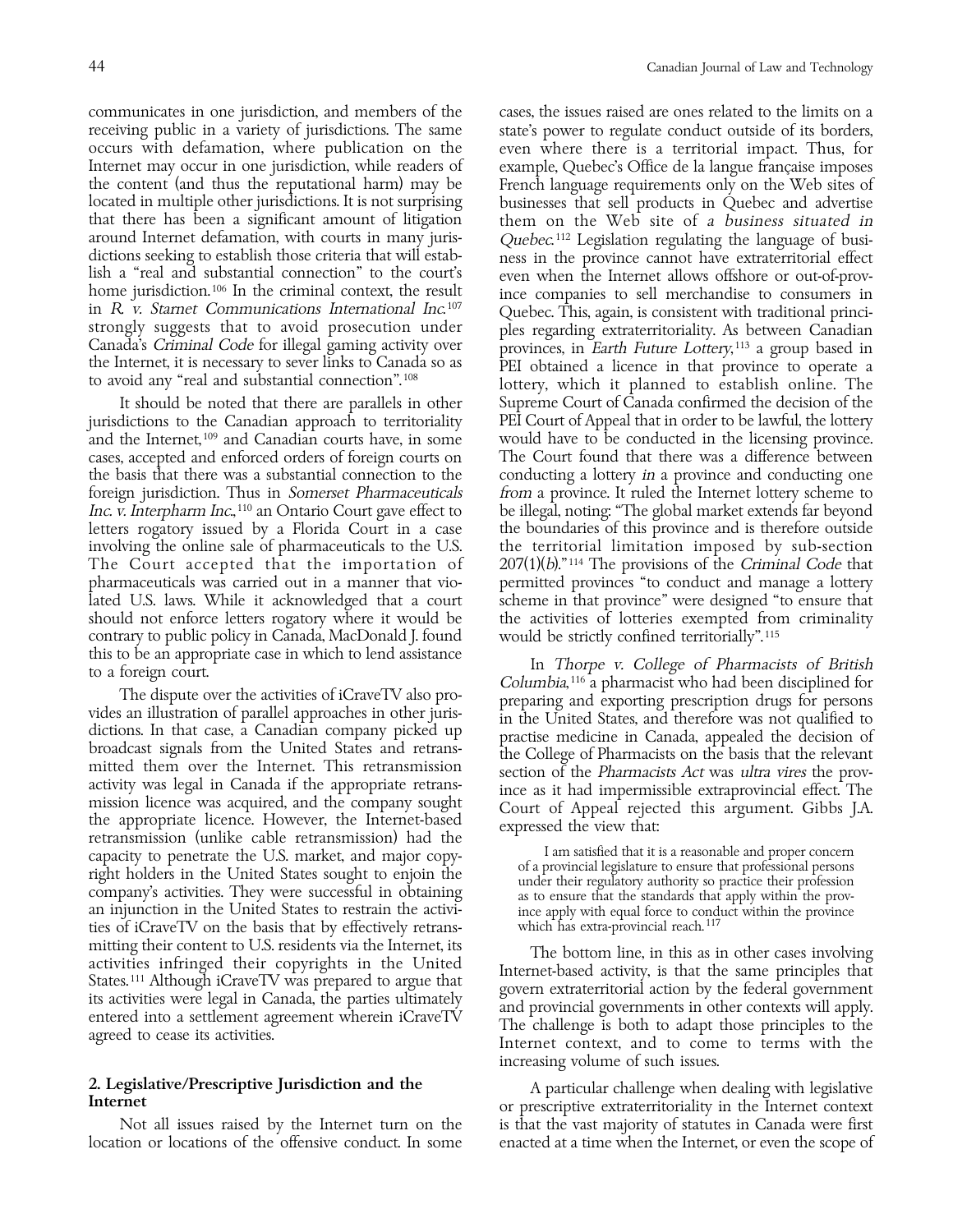Internet-based activity, was never contemplated. This leg- WIPO Performers and Phonograms Treaty (WPPT)<sup>125</sup> islation was therefore enacted without having Parliament are examples of such instruments. In other contexts, the consider whether extraterritorial powers were necessary, challenges of monitoring and regulating conduct on the or in what circumstances they should be exercised. A Internet have led to cooperation and collaboration in major challenge for courts faced with interpreting this policing activities. For example, recent international legislation is the need to determine, as a matter of statu- action resulted in a crackdown on Internet copyright tory interpretation, whether it is appropriate to read the piracy that involved cooperation between police forces legislation, or particular provisions, as conveying extrater- in 11 countries. 126 In 2003, the Virtual Global Task Force ritorial authority. This is perhaps the issue that caused was created by an international alliance of law enforcethe most confusion in the SOCAN decision. LeBel J., in ment agencies to tackle issues of the online abuse of dissent in that case on the issue of extraterritoriality, children.<sup>127</sup> Similar cooperation may be available where framed the issue to be decided as ''whether Parliament the activity being carried out online is of a highly crimdid in fact intend that section  $3(1)(f)$  of the Act apply inal nature, such as plotting terrorism, money laun-<br>extraterritorially".<sup>118</sup> As argued earlier, the real issue was dering, or other organized crime activities.<sup>1</sup> extraterritorially". <sup>118</sup> As argued earlier, the real issue was how to interpret the concept of territoriality in the Internet environment. Nevertheless, LeBel J.'s approach was to ask whether, as a matter of statutory interpreta-<br>Was to ask whether, as a matter of statutory interpreta-<br>B. Personal Information Protection tion, the *Copyright Act* was intended by Parliament to Personal information protection is, in many ways, a<br>have effect outside Canada's borders. His answer was<br>"no". He went on to consider the territorial question:"...<br>" beyond Canada."<sup>121</sup> With respect, this conflates the prin-<br>ciples of extraterritoriality with the enquiry into territori-<br>ality. own *Personal Information Protection and Electronic* 

in the wrong context. Where the issue is whether a particular act has sufficient connection to Canada to give the course of commercial activity. It also gave the federal Canadian courts jurisdiction over the matter, the inquiry Privacy Commissioner powers of oversight, including the into Parliament's intent to legislate extraterritorially is not really relevant. However, where the issue is whether Act gives individuals the ability to bring a complaint to<br>a law confers the power to assert jurisdiction over per-court only after receiving the Commissioner's repor a law confers the power to assert jurisdiction over per-<br>sons, actions or events clearly outside Canada's borders, the investigation of the complaint. sons, actions or events clearly outside Canada's borders,

Internet. The WIPO Copyright Treaty (WCT),<sup>124</sup> and Black wrote:

own Personal Information Protection and Electronic It would seem that LeBel J. made the right enquiry Documents Act (PIPEDA)<sup>130</sup> established norms for the the wrong context. Where the issue is whether a collection, use, and disclosure of personal information in

the question does become one of interpreting the intent<br>of Parliament as expressed in the legislation. As LeBel J.<br>indicates, in such cases courts will look for clear evidence<br>of an express or implied intent on the part of service to Canadian clients and in relation to Canadian 3. Implementing Treaties, Other International subjects. In response to the complaint, an investigation Agreements, and International Cooperation was commenced by the Office of the Privacy Commis-It is to be expected that some of the most difficult, sioner (OPC). The investigator contacted the company, significant or recurring trans-border Internet issues will which refused to provide information about the Canabe dealt with through international cooperation of one dian-based sources for the data they provided on Canakind or another. There are already a number of examples dian data subjects. The Commissioner's office then notiof international co-operation or collaboration with fied the complainant that they could not proceed with respect to trans-boundary Internet issues. In some cases, the complaint as they did not have ''the requisite legislainternational treaties have been signed that reflect new tive authority to exercise our powers outside of norms that will govern certain matters that arise on the Canada''. 131 Assistant Privacy Commissioner Heather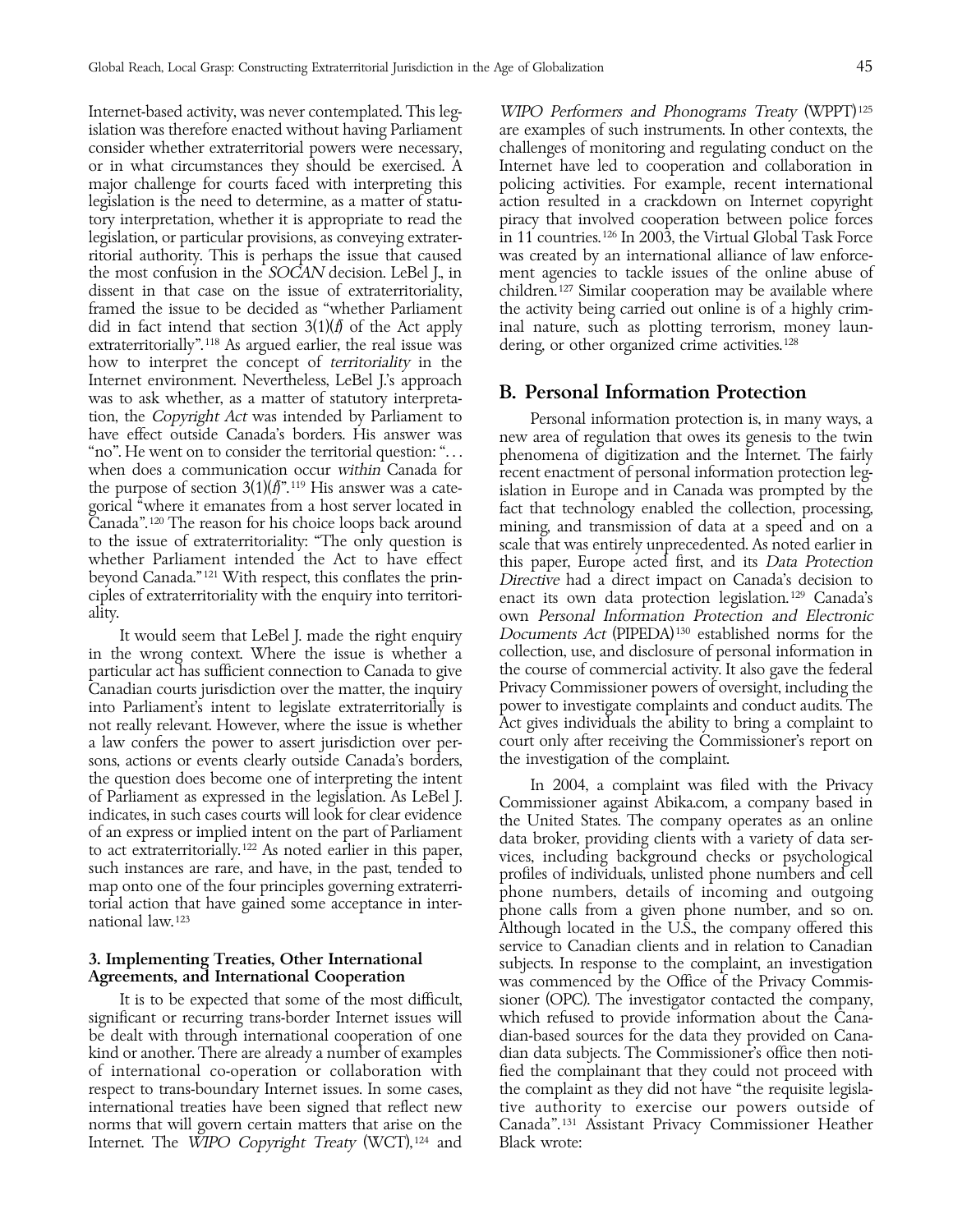about the operations of data-brokers such as Abika.com, procedural point of view, the OPC is correct that it and that they had sought advice from the federal govern- would have no powers to carry out its investigation in and that they had sought advice from the federal govern- would have no powers to carry out its investigation in<br>ment as to the protocols that would allow them to inves- the United States absent some form of MOU or MLAT. ment as to the protocols that would allow them to inves-OPC was exploring mutual cooperation issues in various international fora, that they were seeking to obtain cannot be presumed to have intended that they would authority through a Memorandum of Understanding have such application. (MOU), a Mutual Legal Assistance Treaty (MLAT), or<br>some other arrangement with the United States, and<br>that they had raised the issue with the U.S. Federal Trade<br>Commission.<sup>133</sup> Commission.<sup>133</sup>

clear from the letter from the OPC that two separate would be held accountable. Parliament may not have<br>threads of argument are interwoven in a justification for contemplated that offshore businesses operating in an threads of argument are interwoven in a justification for contemplated that offshore businesses operating in an<br>not taking jurisdiction in this case. On the one hand cunregulated environment would themselves be engaged not taking jurisdiction in this case. On the one hand, unregulated environment would themselves be engaged concerns about the lack of investigative authority outside in collecting data about Canadians and selling it back to Canada's borders are reflected in the discussion of the them through an Internet-operated business. If this is the<br>various means by which cooperation can be sought to case, then the issue is one that would not have been in various means by which cooperation can be sought to permit such investigations to proceed. Certainly, in the the contemplation of Parliament, and thus opens more<br>criminal law context, the fact that Canada might seek to room for argument about whether PIPEDA should be criminal law context, the fact that Canada might seek to room for argument about wheth exert substantive jurisdiction over an individual will not, given some extraterritorial effect.

it lacks substantive jurisdiction, although it ties this lack raises a further issue: given that the U.S. currently has no to its inability to investigate in the United States. The comparable personal information protection legislation, OPC stated that Abika.com had not responded to its the U.S.-based company is not violating any relevant U.S. request for information, and that therefore the OPC had norms. Absent mutuality of values between two jurisdicno information as to the company's Canadian-based tions, it is unlikely there will be the kind of reciprocity sources. In doing so, it was clearly tying its ability to necessary to support any assertion by Canada of extraterexercise jurisdiction to some kind of Canadian presence ritorial jurisdiction.

There is nothing explicit in PIPEDA to suggest that it<br>was meant to apply outside of Canada or that the powers of<br>the Commissioner would extend beyond Canada's borders.<br>According to leading case law, where the language of by Ms. Black: "we have no means of identifying — let effect, then that construction must be adopted. It seems alone investigating — those who would represent a clear that this Act should not be construed to have extrater-<br>ritorial effect. In the absence of any express or imp

Ms Black noted that the OPC was genuinely concerned It is difficult to untangle the two threads. From a<br>about the operations of data-brokers such as Abika.com, procedural point of view, the OPC is correct that it tigate cases of this nature. Ms Black also noted that the Its investigative powers under PIPEDA are thus useless<br>OPC was exploring mutual cooperation issues in various outside of Canada's borders, and clearly Parliament

tion has been enacted in a context where Parliament The complainant in the case has since sought judi-<br>
with the contemplated the effect of the Internet<br>
with the complaint. In the application for judical review in the capical review of the decision of the OPC not to procee The case is an extremely interesting one. It seems zation that supplied the data to them for processing<br>from the letter from the OPC that two separate would be held accountable. Parliament may not have

in and of itself, give Canadian police forces the power to<br>carry out an investigation in the United States, nor will it<br>empower a court to issue search warrants for premises<br>located in the United States. Jurisdiction over At the same time, the OPC seems to also argue that ceeding against the U.S. company in Canada. The case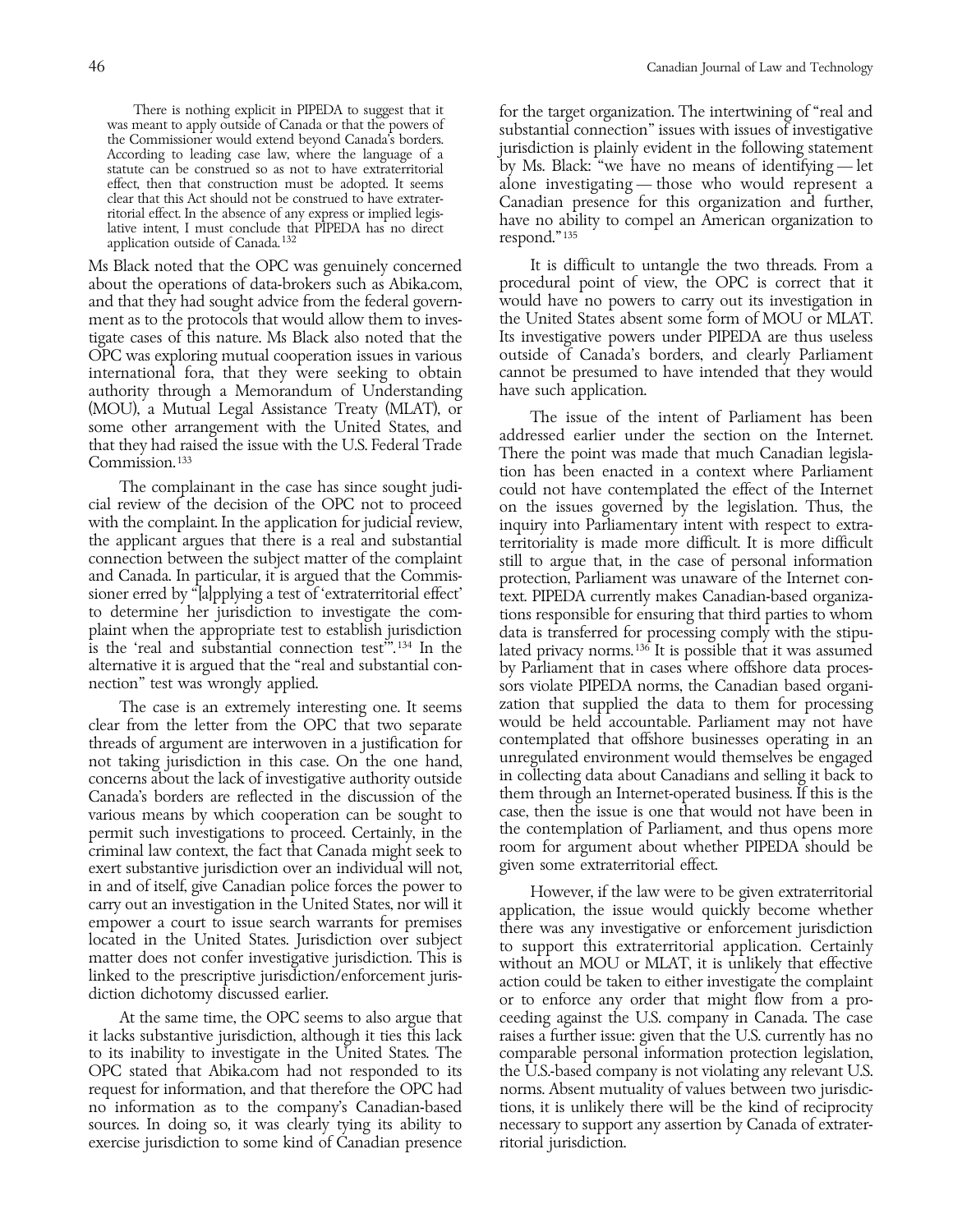territoriality. In other words, the question would be ment could attempt to negotiate MOUs, MLATs or whether there was sufficient connection to Canada's ter-<br>some other form of accord that would allow for the ritory to support an assertion of jurisdiction over the investigation and enforcement of PIPEDA actions complaint by the OPC. If a company in the U.S., in the outside Canada's territorial boundary where the actions course of commercial activity, has collected and dis- of a foreign organization are injurious to Canadian indiclosed the personal information of Canadians, without viduals or interests. While it could be argued that the their consent, to other Canadians located in Canada, it basis for action of this kind is a ''real and substantial has likely violated the normative provisions of PIPEDA. connection'' to Canada's territory, the fact is that there In this scenario, there is a possibility that a "real and will be contexts where finding a "real and substantial substantial connection'' could be found, even absent a connection'' will be meaningless without negotiated physical link between the offending company and arrangements to permit Canadian authorities to reach Canada. The complainant whose rights were infringed is inside another jurisdiction. In such circumstances the located in Canada; the personal information in question "real and substantial connection" is not a justification for was disclosed in Canada without her consent. To the action based on the principle of territoriality. Rather, the extent that the data flowed to and from Canada at dif- ''real and substantial connection'' is the motivation that ferent points in time may simply mean that the offence underpins the decision of the federal government to seek is ''both here and there''. Nevertheless, even if jurisdic- a negotiated resolution to a problem that exceeds its tion were asserted, it would have largely symbolic effect territorial reach. The ''real and substantial connection'' without either a Canadian presence against which a used in the context of territoriality should not be conremedial order could be made, or some form of recip- fused conceptually with the connection that prompts a rocal enforcement agreement. Absent the ability to government to pursue various extraterritorial measures. enforce the decision, any proceeding would have only

Symbolic value.<br>
There are three broad options here. The first would<br>
be for the courts to make a determination about territo-<br>
raditionally, states have been much quicker to<br>
raditionally, states have been much quicker to

PIPEDA was intended to have extraterritorial effect. rarely accessible. Some evidence of this would be required, or, at the very<br>least, an argument would have to be made that the issue<br>of extraterritoriality was beyond the contemplation of<br>Parliament at the time the legislation was drafted, an that therefore it is an issue that the courts must resolve<br>of this obligation was the provision of an adequate legal<br>absent any clear indication. In either event, the courts system for the resolution of any private claims

The issue here could also be approached as one of lateral agreements. In other words, the federal govern-

The second option would be to determine that remedies for individuals so injured extraterritorially are

The third option would be to pursue extraterritorial extraterritorial assertions of criminal jurisdiction could reach through a process of negotiation of bi- or multi- also be used to justify the extraterritorial exercise of civil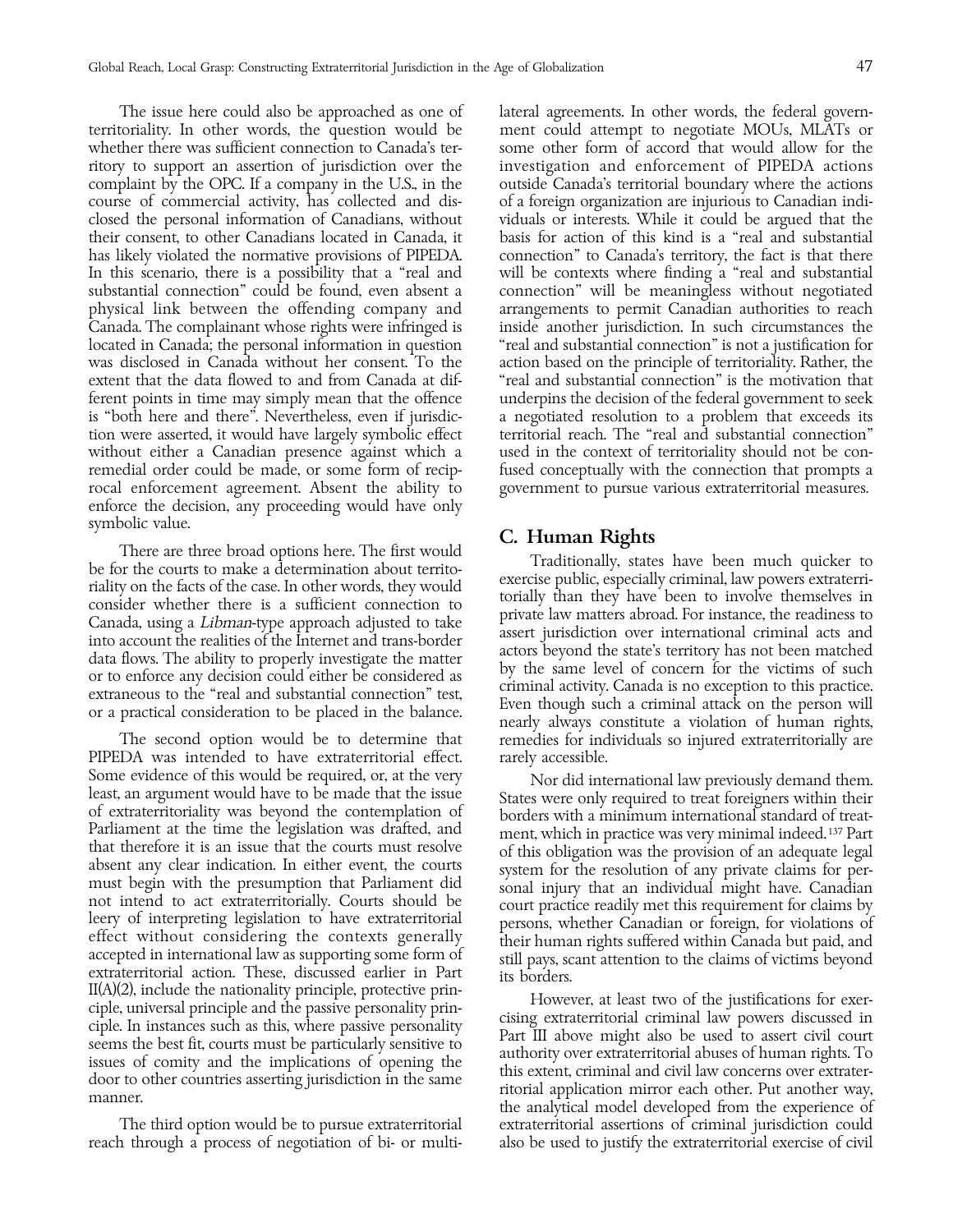from the following discussion, first, of the duty to imple- of criminal law jurisdiction over international offences ment obligatory international agreements and, second, of and offenders. To the extent that gross violations of the right to regulate extraterritorial conduct with a human rights are proscribed as genocide, torture, crimes strong connection to Canada, as each may be applied to against humanity, and war crimes and their perpetrators the extraterritorial protection of human rights. There- are subject to the universal jurisdiction of states, so their after two impediments to projected extraterritorial victims ought to be able to access a remedy against their

First, growth in the international protection of<br>human rights since 1945 has arguably now attained a<br>level of protection that obliges a state to ensure the<br>protection of human rights for all. Certain, if not all,<br>human rig have a legal interest in protecting. Put conversely, the Secondly, as part of Canadian concern for an correlative obligation on the state directly responsible for orderly international society, asserted above, Canada the protection of such a right is an obligation owed to undoubtedly has an interest in upholding human rights the international community as a whole. On this argu-nether worldwide. In particular, there is a real and substantial<br>ment Canada has a duty to uphold *erga omnes* humannet involvement of Canada in cases of abuse of human ment Canada has a duty to uphold *erga omnes* human involvement of Canada in cases of abuse of human rights<br>rights for everyone and has a legal interest in their pro- abroad that concern victims of Canadian origin and refu rights for everyone and has a legal interest in their protection everywhere. gees or stateless persons who come to Canada. Moreover,

The scope of this obligation has been elaborated in<br>the International Covenant on Civil and Political Rights<br>(ICCPR), to which Canada is a party.<sup>139</sup> Article 2(1)<br>requires Canada "to respect and to ensure to all individ-<br> Thus, the rights in the ICCPR, such as the rights to life, However, both arguments for opening Canadian liberty and security of the person and freedom from courts to actions for extraterritorial human rights violaarbitrary arrest, detention, slavery, and torture (arts. 6–9), tions face at least two procedural inhibitions. One is the are owed to everyone under a reciprocally binding treaty conflicts of law principle of *forum non conveniens*. This between Canada and the other state parties. As a conse- may be a valid limit to curial jurisdiction in an ordinary quence, Canada must, and does, provide appropriate pro- tort claim for, say, negligence by a German in running tections and remedies for abuses of human rights within down an Italian in France, because Canada plainly has<br>its territory. One extraterritoriality question is whether no connection at all with such an incident. However, its territory. One extraterritoriality question is whether Canada may hold to account other states that do not live policy objectives behind the principle may have less up to their treaty obligations in their territories. But force where the claim in tort (whether in negligence or, whether Canada does or does not pursue foreign states especially, trespass to person) is for a violation of an for their treaty violations, a second extraterritoriality internationally respected human right since, as explained question is whether it should ensure remedies also to above, Canada does have a serious interest, if not an victims of abuse extraterritorially who find their way to obligation, to assist such victims. Since the creation and Canada. In other words, ought Canadian courts to be application of this principle is a judge-made rule of conopen to claims of human rights abuses that constitute flicts of law (private international law), it may readily be violations of erga omnes obligations whether committed amended or refined either by statute or by the judges by Canadian citizens or foreigners, whether perpetrated themselves, if so minded.

over extraterritorial violations of human rights is not officials during the time of their active duties. Since intersufficiently convincing by itself, there is still the addi- national law, by reason of the sovereign equality of states, tional proposition that Canada might act in this way accords immunity to one state from the jurisdictional because it has a real and substantial interest in the world- authority of another, representatives of the state in cerwide protection of human rights. At least two powerful tain circumstances are also immune and inviolable in

court powers. This important point will become evident The first is an argument that parallels the assertion action by Canada will also be addressed. violators universally. Since Canada has accepted and

against Canadians or foreigners, and whether committed<br>
A second impediment in many instances is likely to<br>
be a claim of immunity by the defendant. Human rights Secondly, if the argument for obligatory jurisdiction abuses are frequently authorized or carried out by state legal arguments may call for affirmative action. foreign countries and their courts. This is not the place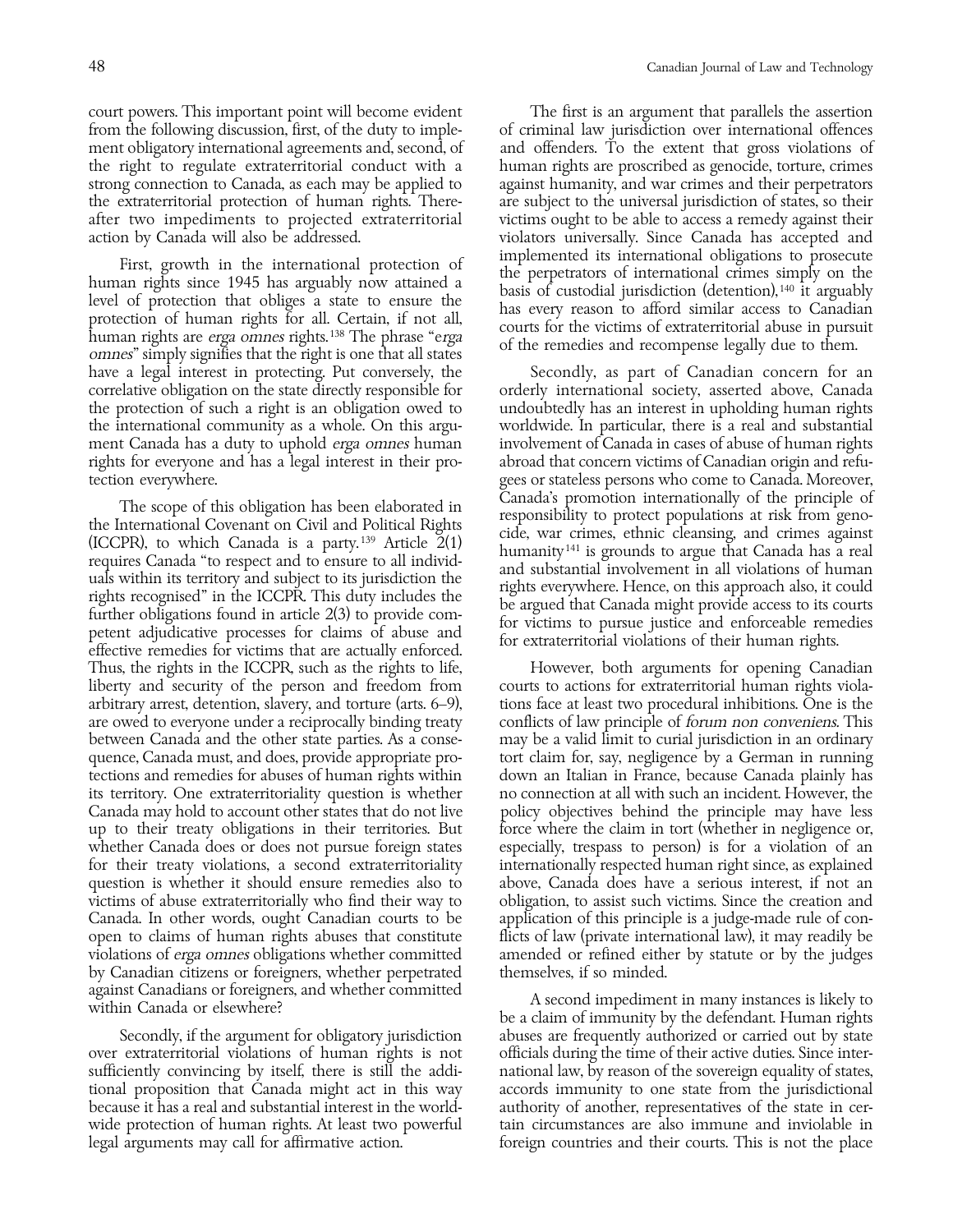high officials for many acts while in office or, after tion abroad that had however slight an effect on Amera private capacity.<sup>143</sup> ants<sup>148</sup> in the expectation they would be honoured, if

today is the scope of so-called private acts of public offi-<br>cials. Torture, for instance, when authorized by a public as occasion permits, against any assets of the foreign<br>official is so far removed from the purposes of office that, as the House of Lords has held, the official This practice is not peculiar to the United States.<br>
cannot claim immunity from prosecution after leaving For instance, Canada, Germany,<sup>149</sup> and the European<br>
offi

Examely Act could easily over-<br>
turn the impediment of immunity of private suits for the<br>
limited and justifiable purpose of providing access to<br>
justice and remedies for victims of violations of interna-<br>
tionally respect

— it has become apparent that competition in the ritorially. National desire to reach corporate colluders "clawback" actions are thextraterritorially has therefore been a longstanding fea-<br>extraterritorially has therefore been a longstanding fea-<br>gainst foreign defendant extraterritorially has therefore been a longstanding fea-

courts is to assert an extended territorial jurisdiction on a negation of international order amongst nation states, account of the impact of the extraterritorial anti-compet- and a denial of the comity between governments that is<br>itive act upon local markets. This is an application of so- so essential to the smooth functioning of intern called objective territorial jurisdiction, as discussed above relations. Fortunately, realistic attitudes have prevailed

to engage in the details of the international law of state in Part  $II(1)(b)$ . This approach was the source of the immunities.<sup>142</sup> Suffice it to note that Canadian courts are notorious U.S. "effects doctrine" by which, in extreme inhibited from asserting jurisdiction over a foreign state's cases, any commercial conspiracy, collusion or combinaleaving office, for past acts done in the capacity of their ican trade was ground enough to assert the application office. After leaving office, such a public figure is no of the Sherman Anti-Trust Act and to impose fines, longer immune from suit for any acts done previously in orders, and penalties on the foreign (corporate) defend-The issue of puzzling concern in international law hot enforced, in the foreign jurisdictions. When they<br>v is the scope of so-called private acts of public offi- were not, these sanctions have frequently been executed,

allows exceptions, does not include one for torts<br>involving human rights violations outside, as opposed to<br>inside, Canada.<sup>146</sup> This reading of the Canadian law<br>signs by lowering jurisdictional expectations through the<br>ins

varying ways, reject another state's extraterritorial acts D. Competition in the Marketplace and orders. In Canada, the Foreign Extraterritorial Mea-The pursuit of freer trade amongst market economy sures Act<sup>159</sup> grants the Attorney-General of Canada<br>tries internationally has always been paralleled by powers to block the orders of a foreign court that countries internationally has always been paralleled by powers to block the orders of a foreign court that market regulation to maintain fair competition nation- adversely affect significant Canadian interests in internaally. Unfortunately, from the early days of the first com-<br>petition legislation — the U.S. *Sherman Anti-Trust Act*<sup>147</sup> ther, where the Attorney-General has exercised these petition legislation — the U.S. *Sherman Anti-Trust Act*<sup>147</sup> ther, where the Attorney-General has exercised these<br>— it has become apparent that competition in the "blocking" powers, a Canadian company that has sufdomestic market can readily be subverted by combina-<br>tions, cartels and price fixing agreements made extrater-<br>back through suit in a Canadian court. Notably, such tions, cartels and price fixing agreements made extrater- back through suit in a Canadian court. Notably, such

ture of competition law that remains unresolved to this These tit-for-tat ripostes are not helpful. Indeed, they day. The favoured technique of national legislatures and confidence on which transnational transactions depend, so essential to the smooth functioning of international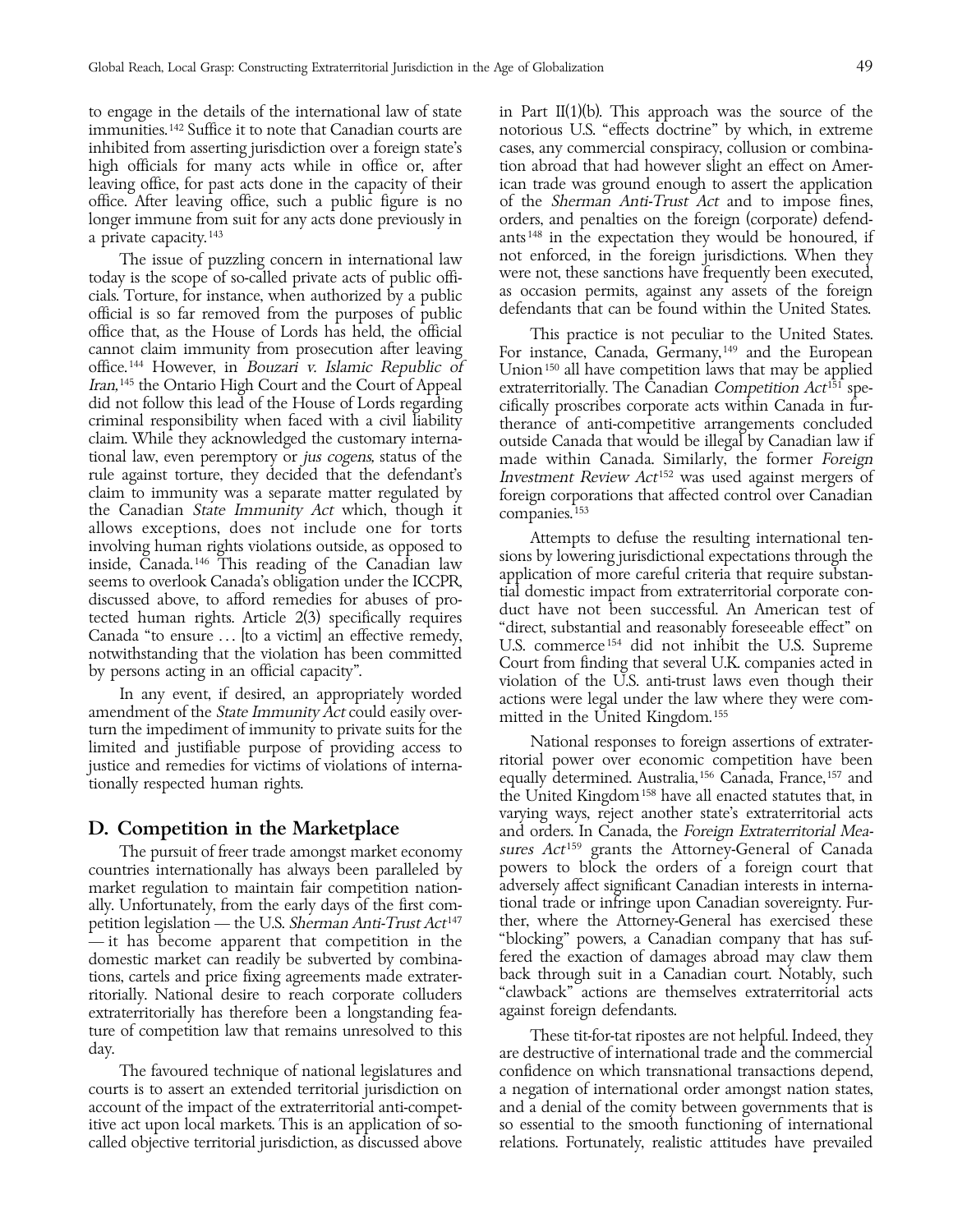Competition and Deceptive Marketing Practices Laws. But a general solution to the problems of extraterritorial<br>jurisdiction in economic affairs has not yet been discov-<br>ered. These problems have become much more pressing<br>since the GATT, and now the WTO, have reduced the<br>aut porting it with transnational constraints on anti-competi- In this concluding section, Part V, we will pursue tive behaviour. Given the institutional authority and more closely the connections between those various legal powers over international trade that reside in the issues, policies, and problem areas, through the lens of legal powers over international trade that reside in the issues, policies, and problem areas, through the lens of<br>WTO, a multilateral solution would seem to be the syntaxies when we view as the key functional consideration

torial problems is the inescapable inequality of commer- framework for such inquiries, in the form of a template cial power and the diversity of economic policies that can be used to help decide when it would be appro-<br>between trade partners. Fair competition in the interna-priate as a means of executing Canadian policy on future between trade partners. Fair competition in the interna- priate as a means of executing Canadian policy on future tional marketplace requires a regulatory regime that may be applied extraterritorially when necessary. The lack of answer or correlation can be proposed, but the relevant<br>an effective system, nationally or internationally, illus-considerations that might guide the choice of one an effective system, nationally or internationally, illustrates an important prerequisite to every exercise of or another, or one subject matter or another, can be laid extraterritorial power. An acceptable competition out. regime, either unilaterally asserted or multilaterally agreed, has not been achieved on account of the lack of mutuality of national interests and the absence of comity  $\qquad \qquad B.$  Enforceability: The Key Criterion

regulatory rules governing behaviour outside Canada's Much the same is true, though perhaps to a lesser borders, licensing or other fees imposed on actors, lob- extent, of regulatory laws that do not prohibit, but which bying with other governments to negotiate treaties or reach informal understandings, or agreeing on proce- taxes, or compliance with other requirements. In general dural rules that allow Canadian procedures or judge- Canada would shy away from purely symbolic but unen-<br>ments to be carried out bevond Canadian territory: forceable laws. However, in this context "enforcement ments to be carried out beyond Canadian territory;

and solutions through intergovernmental cooperation (iii) Against whom or what Canada can effectively have been sought. One example is the Canada*–*United assert extraterritorial jurisdiction — whether against States Agreement Regarding the Application of Their people, places, acts or events, or some combination of them.

WTO, a multilateral solution would seem to be the what we view as the key functional consideration that obvious choice, if agreement can ever be reached.<sup>161</sup> will underpin any inquiry regarding extraterritorial Fundamental to the continuance of these extraterri-<br>1 problems is the inescapable inequality of commer-<br>1 problems is the form of a template

and reciprocity in legal perspectives. As a general observation, one ought to expect a high degree of correlation between the actual enforceability of a law and whether it is worth prescribing the law. That V. Conclusion: Towards An<br>Analytical Framework for although prohibitory laws (such as criminal law) do have<br>some purely symbolic value, as a general rule, they are **Deciding Upon Extraterritorial** useful only to the extent that there is a real possibility of Action **Pullace 2 Constant Constant Constant Constant Constant Constant Constant Constant Constant Constant Constant Constant Constant Constant Constant Constant Constant Constant Constant Constant Constant Constant Cons** although there is symbolic value in declaring that a racist motive will be an aggravating factor in sentencing an **A. The Road Since Travelled** accused for a crime, that symbolism depends on the fact that  $\mathbf{F}$  a Dentify  $\mathbf{F}$  and  $\mathbf{F}$  are particle in the fact the rule can actually be put into effect in individual

The part II we drew a number of distinctions, and raised<br>
a number of considerations to which Canada must<br>
anumber of considerations to which Canada must<br>
but symbolic value, however, they are likely to erode<br>
advert in co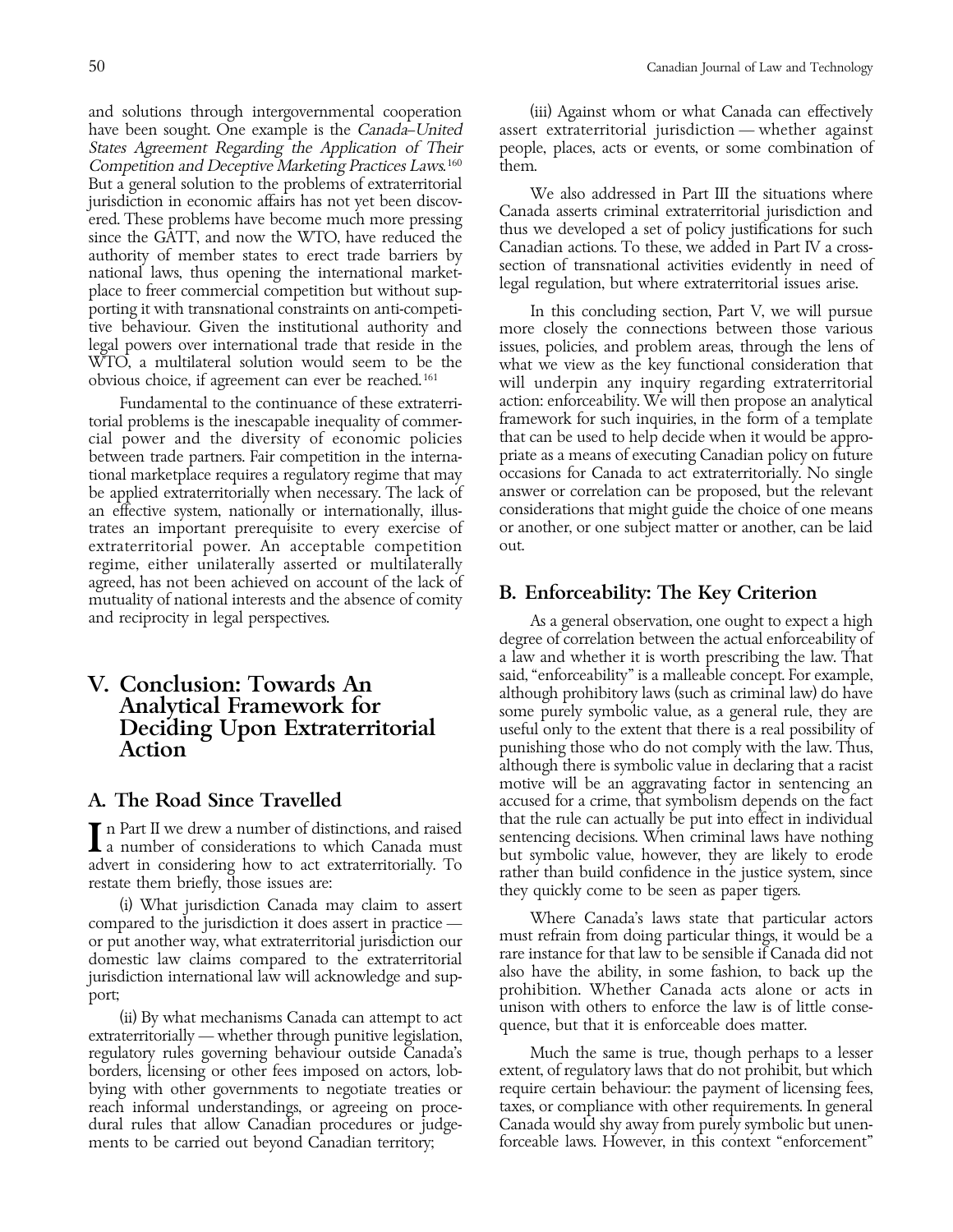might be seen more broadly. It might be reasonable to We also noted that a number of offences are aimed wait longer: in effect, an obligation to pay licensing fees at controlling Canada's public face abroad. These provi-<br>or something similar can be "sat on" longer while sions are also unilateral extensions of Canadian jurisd waiting for an effective enforcement opportunity, such as tion, but would, for the most part, be supported at inter-

method in such cases might be through incentives: for<br>example, the negative incentive of closing Canadian<br>markets to companies that do not comply or the posi-<br>be a Canadian citizen. The Law Reform Commission markets to companies that do not comply, or the posi-<br>tive incentive of offering government contracts to those has noted that this provision therefore potentially

It is worth observing the way in which these various both.<sup>165</sup>

offences, which aim at conduct occurring outside offender is more likely to be prosecuted by a treaty Canada's borders. These offences, though examples of partner with more connections to the event than to be unilateral extraterritoriality, all fairly obviously invoke extradited to Canada. Hence, although Canada will proswould be easily justified under the protective principle. anyone's extradition to face charges in Canada. These That principle does not quite so obviously explain section (4) of the Criminal Code, which deems conspiracies and carrelation of Canada's arm so much as a shouldering of a<br>commit an offence in Canada to have occurred in Ca other nations would recognize as legitimate Canada's In other cases, such as outer space and section request for extradition.<sup>162</sup>  $477.1(e)$  of the *Criminal Code*,<sup>166</sup> the claim is more lim-

sions are also unilateral extensions of Canadian jurisdicthe return of the obligee to Canada. The national law by the nationality principle. One should not "Enforceability" becomes an even broader concept<br>when one considers regulatory laws that demand certain<br>standards, but where the focus is not necessarily on fees<br>or taxes. The policy objective might be to have corpora-<br>or tive incentive of offering government contracts to those that this provision therefore potentially that do.<br>that do. exceeds Canada's jurisdiction recognized at international law: a request for extradition based on it migh Alternatively, Canada might also in such circum-<br>
stances, or in other regulatory contexts (e.g., environ-<br>
mental regulation), lobby with other governments to try<br>
to produce an international consensus around the Cana-<br>
d

concerns can be seen reflected in the exercise of extrater-<br>itorial criminal jurisdiction we have described earlier. In<br>that context, the enforceability question can be under-<br>stood as two questions: when can Canada effect We noted offences such as treason or passport jurisdiction is immediate upon the offence but the ecute anyone for these offences, it will not always seek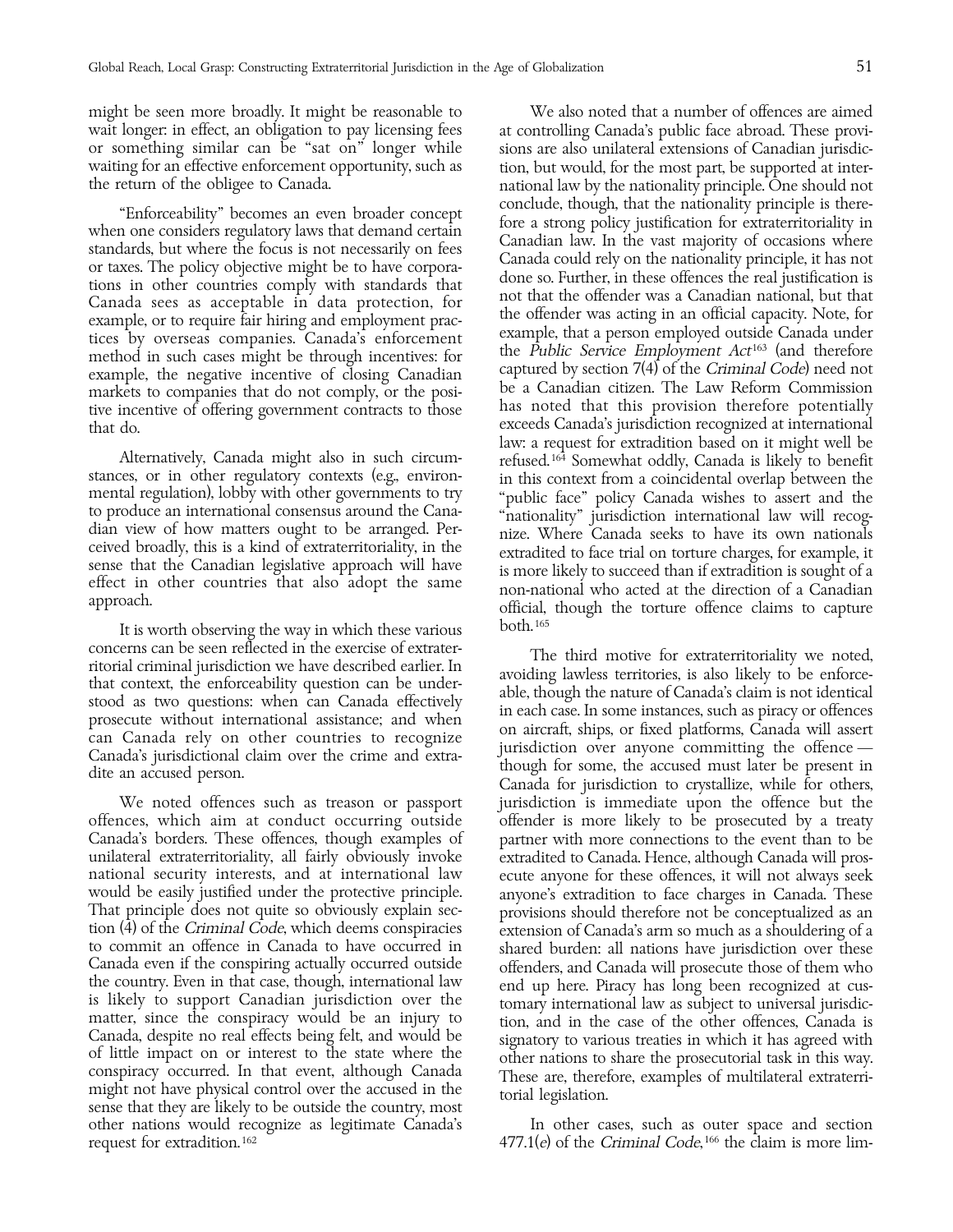the lawless territory for offences committed by tions may be ventured with relative confidence.

by Canada: hostage taking, offences involving nuclear<br>materials, child sex tourism, and so on. The provisions same issues that have long been contested by states over<br>implementing these agreements at first glance present a

that the extraterritorial provisions in the *Criminal Code* extraterritorial authority in these fields of regulatory con-<br>dealing with terrorism offences encompass the specific error is unlikely to be enforceable without m dealing with terrorism offences encompass the specific cern is unlikely to be enforceable without multi-state<br>treaty obligations Canada has taken on, but also unilater- agreement, for instance through a multilateral conven treaty obligations Canada has taken on, but also unilater-consequent agreement, for instance through a multilateral conven-<br>ally extend a claim of jurisdiction over "terrorist activity tion, that either sets international ally extend a claim of jurisdiction over "terrorist activity tion, that either set<br>committed outside Canada" (section 7(3.75)) which is a nizes national ones. committed outside Canada" (section  $7(3.75)$ ) which is

diction in the criminal field does not necessarily apply in far limited use of its authority over nationals. On the the regulatory and private law context. Of obvious differ- other hand, the fact that Canada's use of the nationality ence, there is little substantiated experience on which to principle has been limited reflects some kind of policy rely or on which to found an analysis such as has been choice, and departure from previous practice merits

ited. In the latter case, Canada claims jurisdiction over tably be wholly predictive. Even so, a number of proposi-

Canadians: in the former, over offences by and against<br>Canadians. The claim regarding astronauta is again mull-<br>tilateral, in that it arises from international agreement,<br>and Canada's claim under section 477.1(e) over<br>cana

implementing these agreements at first glance present a<br>
their national competition laws. The Internet offers a<br>
beholly new kind of international marketplace which,<br>
bestudiering jurisdiction when the offerce was on a Can The one exception worth noting in this context is scriptive powers are acceptable. As a result, the extraterritorial authority in these fields of regulatory con-

broader than those treaties. Perhaps given the exceptional nature of the response to terrorism by Western<br>mations in the past few years, this could still be presented<br>as loosely by international agreement, but it is certai The prognosis for extraterritorially enforceable juris- prescription because Canada is entitled to expand the so made in the criminal context. The template must inevi- inquiry as to what this policy choice is, and why it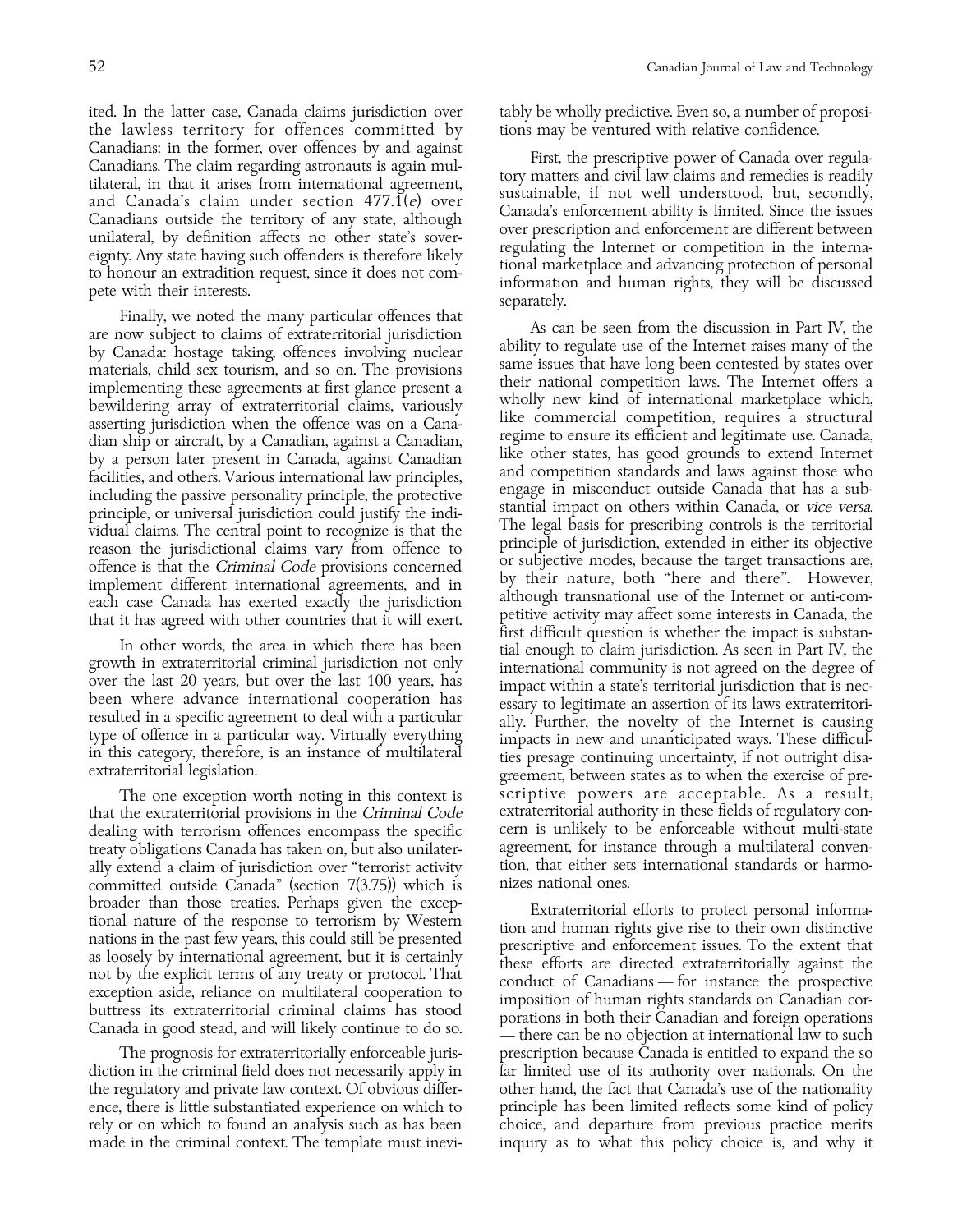expected to cause rather greater concern in foreign criminal justice. capitals.

the public amounts to an export of its public values. **Analytical Framework** Many of these are expressed in law in the *Canadian*<br>Charter of Rights and Freedoms Indeed, the Canadian<br>Counts have already had some experience with the expor-<br>station on the macro level is the ability of such an anal-<br>co

Canada exports by prescribing rules and procedures for<br>the protection of individuals within its legal system are<br>entirely justifiable so long as they are encompassed, and<br>therefore backed, by the network of customary and c

inal context, extradition offers a possible, even probable, question of what sort of extraterritorial action might be dian courts may grant service of civil process, order the that can help guide the analysis. production of documents, or subpoena witnesses abroad,

complainant or government officer, as the case may be,<br>
in Canada or, alternatively, find property of the defen-<br>
dant within Canada that a court is willing to attach in<br>
order to force the defendant to respond. In the end tion, with a multilateral agreement. In this case the (c) International law agreements should be impleobjective would be to establish internationally accepted mented and executed in good faith. This prin-

should change. Certainly, however, the protection from standards of remedial responsibilities and mutual legal extraterritorial abuse of Canadians and others who are assistance between states in the sphere of civil law, as has present in Canada but who are not nationals may be already begun in the transnational administration of

## At bottom, Canada's desire to protect members of C. Constructing Extraterritoriality: An

However, the enforceability of Canadian regulation tions aimed at deciding whether extraterritorial action is and protection of personal information and human advisable in any given situation, in the sense that it is a rights is much less sure. In the criminal and quasi-crim- practical response to the issue. As part of that analysis, the route to enforcement against a fugitive abroad; but no appropriate will be incorporated. Further, within each such mechanism is available outside this context. Cana- question we will point to a number of considerations

but their directives may be ignored and foreign courts<br>are not bound or likely to execute them. The empty<br>symbolism of such directives is more likely to dissuade<br>Canada should support the exercise of extra-territo-<br>rial ju

- 
- 
-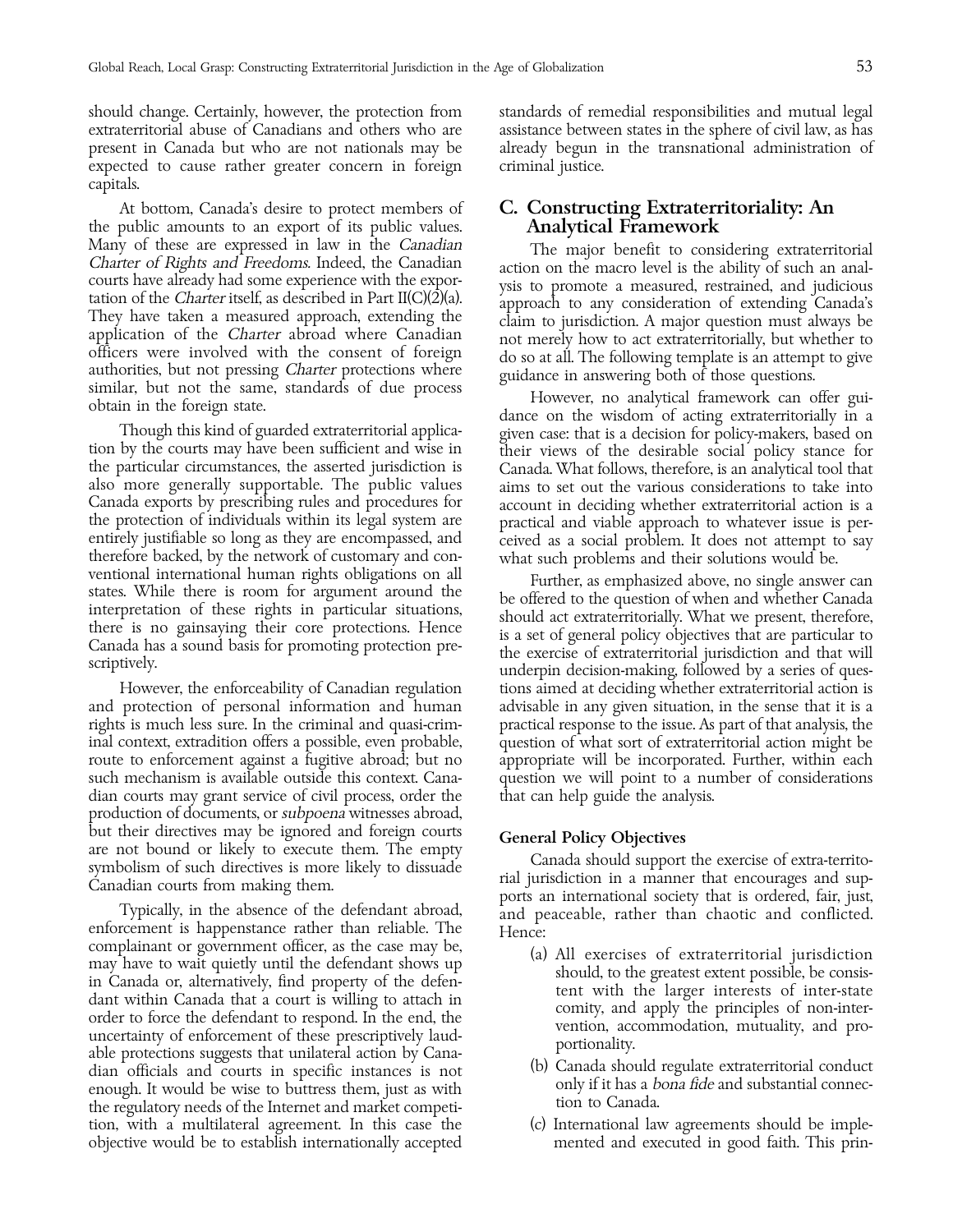whether extraterritorial action is genuinely required at all. This observation is not necessarily just a note of<br>caution, but also an observation that much can be done<br>that will be recognized by Canadian courts and others as<br>based on a real and substantial connection to Canada<br>A rating into any analysis. **Comments**: Even if a proposed exertion of extra-

ognized at international law as legitimate steps for that justification cannot really be defined or limited,<br>Canada-to-take is this one of the rare instances where it the other than to note that it would require particular Canada to take, is this one of the rare instances where it is worthwhile to act in the absence of international con- compelling circumstances to justify a departure from sensus? In particular, is the issue of such great signifi-<br>cance that it is worth suffering whatever negative conse-<br>evant query will be whether, in appropriate circumcance that it is worth suffering whatever negative consequences might flow from such unilaterality? Further, is stances, Canada should defer to an appropriate interna-<br>there a realistic prospect that the measures will achieve tional forum that is or could become seized of the i there a realistic prospect that the measures will achieve.

''no'', then it would be surprising if it were still seen as ment of Canadian standards outside Canadian territory, worthwhile for extraterritorial measures to be intro- this might be accomplished through mandatory legisladuced. However, that it would be surprising is not to say tion where the combination of legislative and judicial that it is utterly unimaginable. There could be rare mechanisms make enforcement likely. In other circum-<br>instances where, due to the importance of the issue at stances executive action to enlist foreign assistance in instances where, due to the importance of the issue at stake and the lack of other options, Canada decides to enforcing Canadian penal or regulatory laws might be a

ciple is particularly important in regard to act against the accepted international view. Our template human rights treaties in connection with juris- can offer no guidance on when policy-makers should see diction over the person. **and a** issue as being of such unusually pressing importance (d) Canada should uphold the international rule of<br>law by extending its jurisdiction in a manner<br>that avoids having lawless territories.<br>**Question 1:** Can the desired goals be accom-<br>plished, or largely accomplished, or la **Comments**: The first question must always be enforce the law only when Canada already had jurisdiction extraterritorial action is genuinely required at tion over the person.

**Question 2:** Will the proposed measures be recog-<br>nized under jurisdictional principles at international law, it does not follow that the action is consistent<br>as legitimate steps for Canada to take?<br>**Comments**: Assuming t ion to be asked is whether such action on Canada's part<br>
will be seen as acceptable by other States. Canada's goal<br>
ought not to be merely to symbolically assert jurisdiction<br>
over actions occurring outside Canada's territ **Question 3**: If the proposed measures are not rec-<br>zed at international law as legitimate steps for that justification cannot really be defined or limited,

their ends (whether those are actually to enforce rules, to change international opinion, or some other goal) without the initial support of other nations?<br>Westlingther action 5: If extraterritorial action is, in the circu **Comments:** If the answer to our second question is of acting extraterritorially. Where the goal is enforce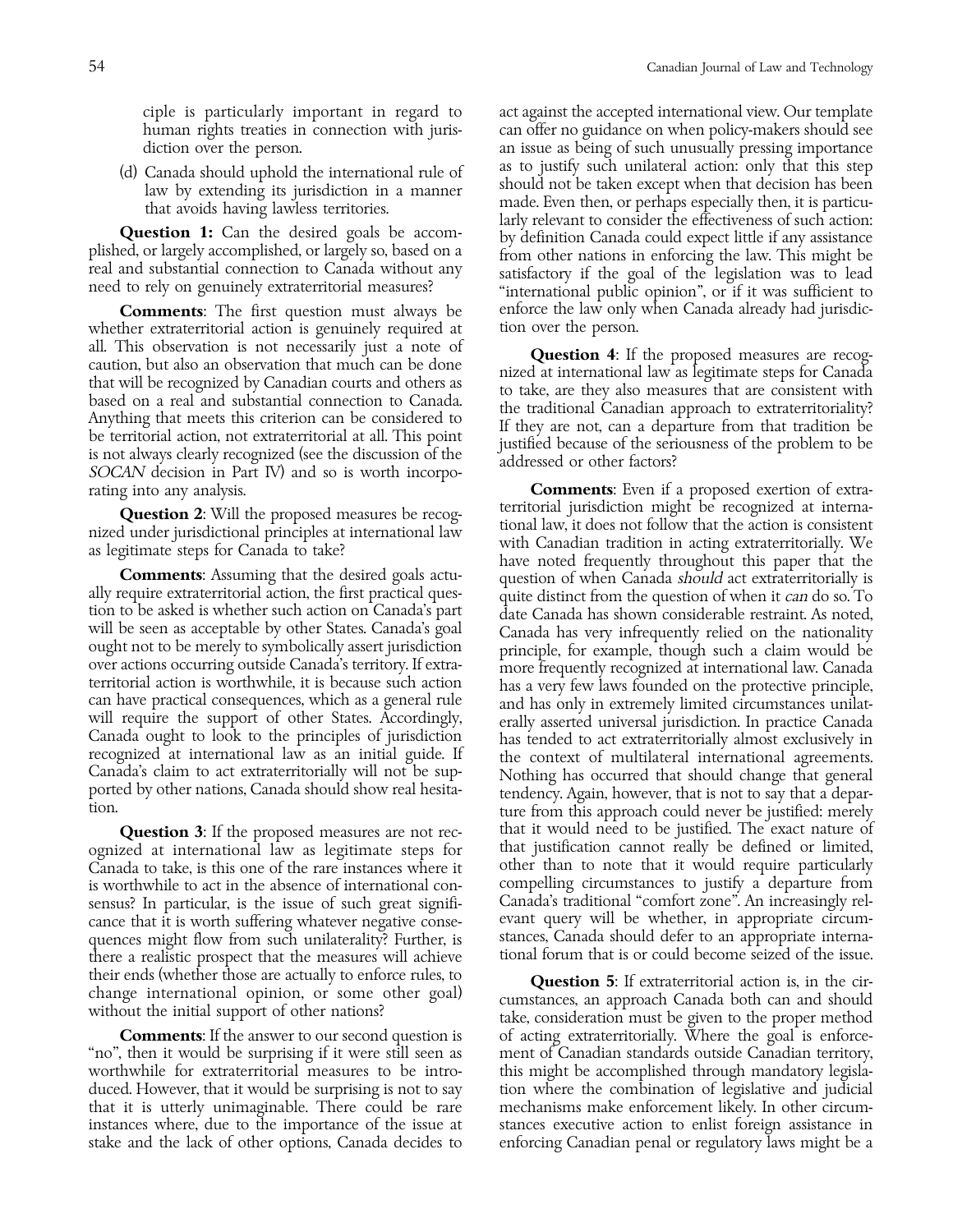better approach. Much will depend on the precise goal of would be more than outweighed by the negative consethe extraterritorial action. quences that could flow.

mined that the problem to be addressed falls into cir- impacts, or more subtly, no impacts from diminished

as we have noted above, these will not always be the and becomes effective or most appropriate methods.

In some cases, purely executive action might be a more appropriate approach. As discussed above, in Part  $\quad$  D. The Way Ahead?

potential *international* impacts of this extraterritorial

concerns should arise in this regard. However, states norconsider whether other states might take action in ceived gains to Canada from the extraterritorial action tion or compel states to exercise it. The legislature can

**Comments:** Presuming that it has been deter- Equally, even if there are no direct retaliatory cumstances where Canada both can and should act relations with other states, a further issue to be considextraterritorially, the next question becomes the method ered is the attitude that Canada would adopt to other by which Canada should act. The answer to this inquiry nations asserting a similar extraterritorial claim — in par-<br>will be shaped by the target at whom the action is ticular, whether such claims would infringe unacceptticular, whether such claims would infringe unacceptdirected, i.e., whether Canada is seeking to extraterritori- ably on Canada's territorial jurisdiction. In assessing any ally affect the behaviour of individuals, corporations or extraterritorial approach, particularly man ally affect the behaviour of individuals, corporations or extraterritorial approach, particularly mandatory laws, Canada should consider their reciprocal application. Most obviously, it is possible to act through legisla-<br>
tion. The simplest manner in which this can be done is<br>
from a purely national perspective gains might be per-<br>
ceived from asserting an extraterritorial claim: if th

II(C)(2), there can be problems to which economic sanc-<br>
illy regotiating a Memorandum of Understanding with<br>
another state or states might provide Canada with any<br>
seems clear that Canada continues the march to global-<br>
i **Question 6**: Does a cost-benefit analysis of the particular problems, by various means that have been ntial *international* impacts of this extraterritorial proposed throughout this paper.

action indicate that it is the preferable route for Canada<br>to take? In particular, do the potential responses by other<br>states (if any) represent more in the way of costs than<br>Canada is willing to bear in order to fulfil it **Comments:** Finally, even if based on all the consid-<br>states. On the regulatory side, in the short term the erations above it appears that the circumstances are such courts can continue to develop the ''real and substantial that extraterritorial action by Canada seems appropriate, connection'' test, making more nuanced and contextany final decision should wait on first asking what the specific attempts than they have thus far to locate the consequences might be of the action. If the action is point at which connectedness and inter-state comity taken in accordance with a multilateral agreement, few may collide. The courts, however, have the resources to mally do not unilaterally act extraterritorially because of longer term these efforts can be supported by the execuconcerns about comity: if Canada chooses on some occa- tive, which is better equipped to develop actual policy sion to unilaterally act extraterritorially, it is important to responses to the pressures and changes stemming from<br>consider whether other states might take action in the globalization of both trade and communication. The response to Canada's decision, and what the nature and executive can negotiate international agreements that consequences of that action might be. Possibly any per- either dispense with the need for extraterritorial jurisdic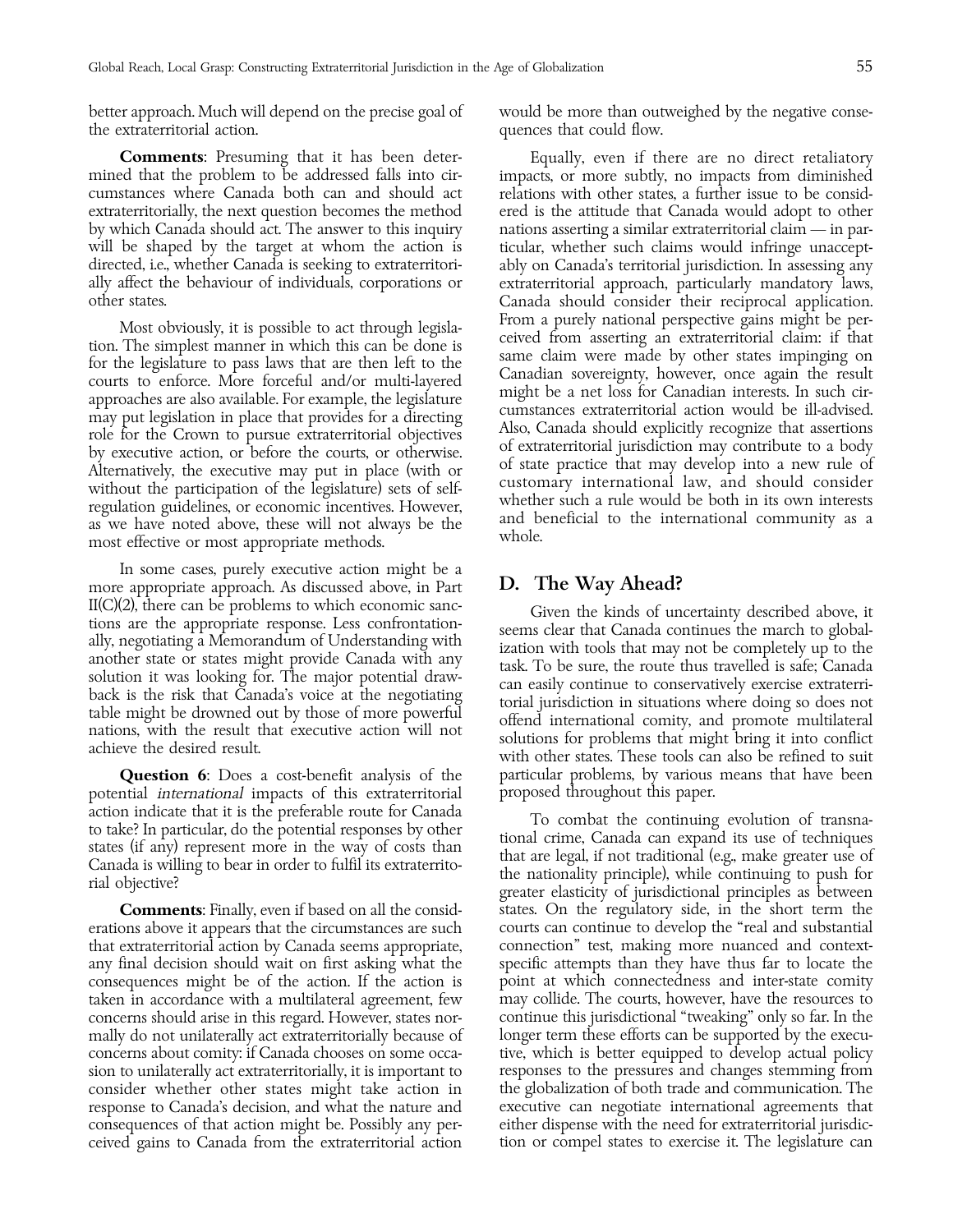well thus far. **alternative but to comply:** the United States, though, the discussion above, the major lesson from extraterrito- of legislation that Canada did, but has not lost access to rial criminal jurisdiction is that Canada has not acted lear person markets. Similarly, Canada could try unilater-<br>Inilaterally except in circumstances where there was lally to impose its views on copyright law on the inte unilaterally except in circumstances where there was ally to impose its views on copyright law on the interna-<br>clear international law consensus supporting its ability to tional community, taking the robust approach to "re clear international law consensus supporting its ability to do so. Thus, most exercises of extraterritoriality are delib-<br>erately multilateral, and those which are not are support-<br>gests. This carries a certain risk, however, that if Canada able by general international consensus on when it is

That is not universally true, however. It is open to<br>
Canada to act extraterritorially in advance of consensus<br>
having formed: in effect, to attempt to lead international<br>
opinion by example. We have noted earlier Canada's

sparingly and cautiously. Canada, though not the own interests in the new global order.

### Notes:

- <sup>1</sup> V. Lowe, "Jurisdiction" in M. Evans, ed., *International Law* (Oxford: and substantial connection" test has also been mooted as the basis for Oxford University Press, 2003), at 329. asserting jurisdiction over copyright infringements.
- <sup>2</sup> See generally Hugh M. Kindred and Phillip M. Saunders, eds., *Interna* <sup>12</sup> For the classic exposition see Michael Akehurst, "Jurisdiction in Interna-<br>tional Law: (1972-73) 46 Brit. Yb. Int'l L. 145, at 145. tional Law: Chiefly as Interpreted and Applied in Canada, 7th ed. (Toronto: Emond Montgomery, 2006) ("Kindred"), Chapter 2.
- 
- <sup>4</sup> R. Higgins, *Problems and Process: International Law and How We Use It* of International Jurisdiction (Oxford: Clarendon Press. 1994). at 56. ("Higgins)". (Oxford: Clarendon Press, 1994), at 56, ("Higgins)".
- <sup>5</sup> Ian Brownlie, *Principles of Public International Law*, 6th ed. (Oxford:  $14$  Peter W. Hogg, Constitutional Law of Canada, Student Ed. (Scarborough, Oxford University Press, 2003) ("Brownlie"), at 297-98. Ont: Thomson
- <sup>6</sup>This discussion of jurisdictional principles is drawn in part from Robert J. *Ine Constitution* (5th ed Currie & Steve Coughlan, "Extraterritorial Criminal Jurisdiction: Bigger [1946] A.C. 527, 541-42.<br>Picture or Small Picture or Smaller Frame?" (2006) 10 Can. Crim. L. Rev. ("Currie & <sup>15</sup> See, for example, *Attorney General of Israel v. Eichmann* (1961), 36 LLR. Coughlan"). The States COUGHLA Coughlan"). The State Scale Scale Scale Scal
- 
- 
- 
- domestic or territorial jurisdiction of another state, and that "elements of the Higgins, above note 4, at 70; John Dugard, International Law: A South accommodation, mutuality, and proportionality" are applied; *ibid.* A f framed by Brownlie relates to whether states may take jurisdiction over a particular subject matter at international law, while the "real and substan- tial connection" test as used by the Supreme Court of Canada relates to tial connection" test as used by the Supreme Court of Canada relates to<br>the separate but related question of whether Canadian courts can exer-<br>the separate but related question as a matter of domestic law.<br> $\frac{20 \text{ Criminal Code}}{\text{minimal$
- <sup>11</sup> Morguard Investments Ltd. v. Savoye, [1990] 3 S.C.R. 1077 (Morguard), Beals v. Saldanha, [2003] 3 S.C.R. 416 (Beals). As explored below, the "real

then implement these agreements, prescribing the exer- smallest boat on the lake, most frequently sails with cise of extraterritorial jurisdiction clearly and in a larger ones: the odds of it being caught in someone else's manner that directly reflects the vagaries of the subject wake are far greater than of Canada changing the course matter. Indeed, as has been shown here, this kind of of others. Canada's domestic privacy legislation, as we synergy between the branches of government in formu-have noted, largely results from the economic influence<br>lating extraterritoriality has served Canada reasonably of the European Union, which left Canada little practical of the European Union, which left Canada little practical There is more, however, that can be done. Recalling being a larger market still, did not create the same kind<br>discussion above, the maior lesson from extraterrito-of legislation that Canada did, but has not lost access to erately multilateral, and those which are not are support- gests. This carries a certain risk, however, that if Canada<br>able by general international consensus on when it is "legitimizes" one state unilaterally imposing its legitimate to claim such jurisdiction. on others by doing so itself, this helps to free up the<br>That is not universally true however. It is onen to dominant players to act likewise, and in a way that

line with international treaties, actually preceded the<br>signing of those treaties.<sup>167</sup> Perhaps the terrorism provi-<br>sions not yet consequent on international treaties will<br>eventually lead to the existence of such treaties That said, this is an option that should be used measures as it seeks both to protect and to promote its

- 
- (Toronto: Emond Montgomery, 2006) ("Kindred"), Chapter 2. (2005)  $\frac{13}{2}$  Michal Gondek, "Extraterritorial Application of the European Conven-<br><sup>3</sup> M. Shaw, *International Law*, 6th ed. (Cambridge: Cambridge University (
	- Ont.: Thomson/Carswell, 2003), at p. 301, citing Jennings, *The Law and* the Constitution (5th ed., 1959), 170-71 and *B.C. Elec. Ry. v. The King*,
- Coughlan").<br>
5 (Dist. Ct. Jerusalem), aff'd (1961), 36 I.L.R. 277 (Israel S.C.); United States<br>
7 Kindred, above note 2, at 559.<br>
7 Kindred, above note 2, at 559. v. Alvarez-Machain, 112 S. Ct. 2188 (1992). Canadians are not immune from abduction; see Wade A. Buser, "The *Jaffe* Case and the Use of <sup>8</sup> Brownlie, above note 5, at 309.<br><sup>9</sup> Also that in exercising jurisdiction, the state is not intervening in the<br><sup>9</sup> Also that in exercising jurisdiction, the state is not intervening in the<br>domestic or territorial jurisd
	-
	-
	-
	-
	-
	- $^{21}$  B.C. Electric Railway Co. v. The King [1946] A.C. 527, at paras 8–10.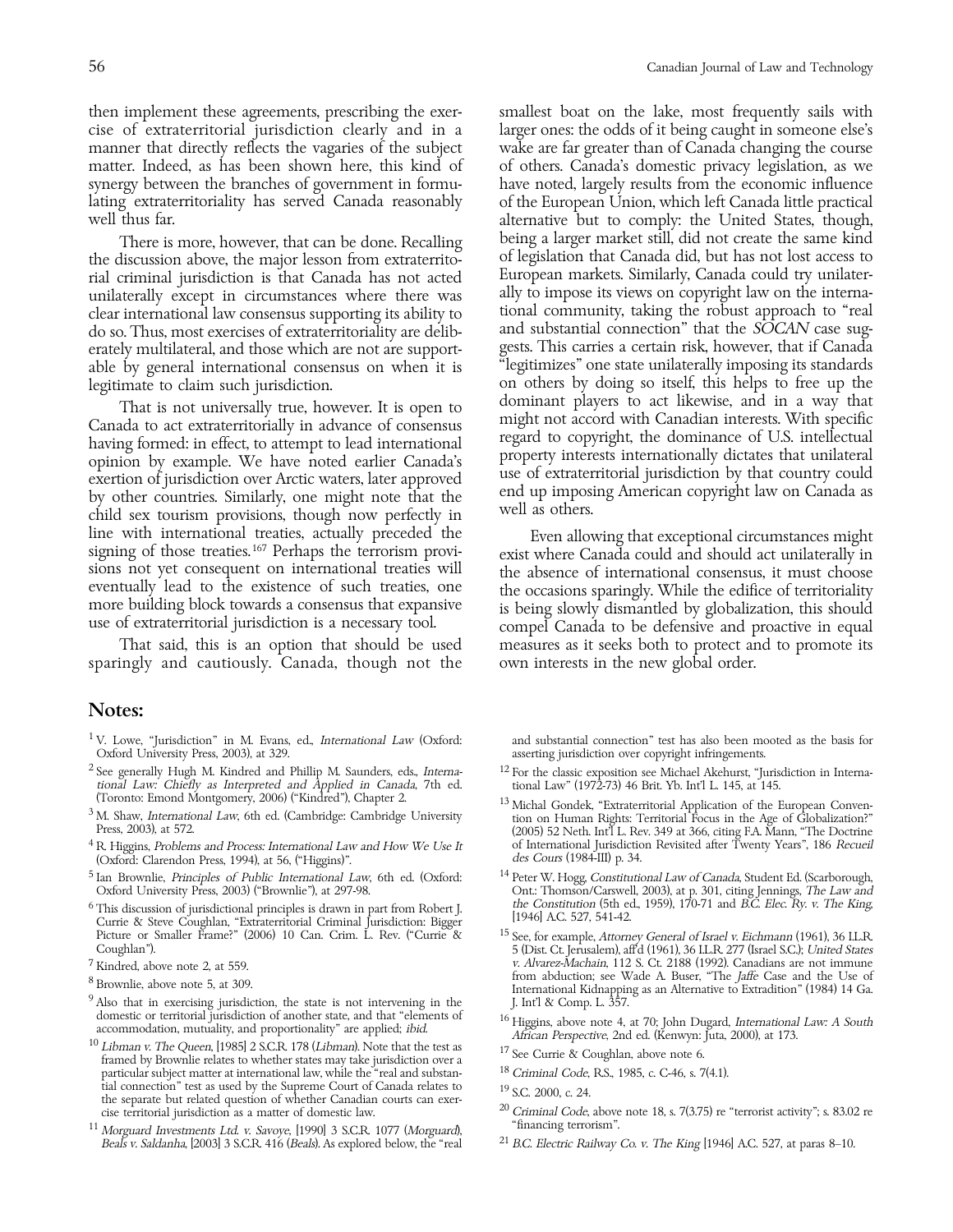- $^{23}$  For example, in a recent report focusing on the accountability of transnational states of the United States) for more convenient administration or matrional corporations in conflict zones, the authors called upon c See: Georgette Gagnon, Audrey Macklin & Penelope Simons, Decon-<br>structing Engagement: Corporate Self-Regulation in Conflict Zones structing Engagement: Corporate Self-Regulation in Conflict Zones —<br>
Implications for Human Rights and Canadian Public Policy, January<br>
2003. Online: Law Commission (Canada: Anttp://www.lcc.gc.ca/
52 Canada (Human Rights C research\_project/gr/gbb/rp/gagnon-en.asp>.
- 
- <sup>25</sup> Oxfam Community Aid Abroad, Submission to the Joint Parliamentary<br>
Committee on Securities and Corporations inquiry into the Corporate<br>
Code of Conduct Bill 2000, December 2000. Online: <http:// <sup>54</sup> United States v. Code of Conduct Bill 2000, December 2000. Online: <http://www.oxfam.org.au/campaigns/submissions/corpcodeconduct.pdf>.
- $\frac{26}{24}$  Directive 95/46/EC of the European Parliament and of the Council of 24 October 1995 on the protection of individuals with regard to the Official Journal of the European Communities of 23 November, 1995 27 Dal. L.J. 235.
- 
- <sup>28</sup> S.C. 2000, c. 33. See Teresa Scassa and Michael Deturbide, *Electronic* <sup>57</sup> [1998] 2 S.C.R. 597 (*Cook*). Commerce and Internet Law in Canada, (Toronto: CCH Canadian, 58 The annlication of the *Ch*
- 
- <sup>30</sup> Croft v. Dunphy, [1933] A.C. 156. See also *Statute of Westminster, 1931*,  $\begin{array}{r} 59 \text{ (2003), 15 C.R. (6th) 211 (B.C.C.A.)} \ \text{R.S.C. 1985, Appendix II, No. 27, s. 3.} \end{array}$
- 
- 
- $^{33}$  A.G. Canada v. A.G. Ontario (Labour Conventions), [1937] A.C. 326. Lord T.S. 1983 No. 35.<br>Atkins ruled that while the federal government might enter into treaties,  $^{62}$  1966 Can. T.S. 29. Atkins ruled that while the federal government might enter into treaties, their implementation fell to the level of government having jurisdiction
- their implementation fell to the level of government having jurisdiction<br>over the subject-matter of the treaty.<br><sup>34</sup> Hogg, *supra* note 32, at 297. See also A.G. Ontario v. Scott, [1956] S.C.R.<br><sup>64</sup> As in Cook, above note
- 
- <sup>35</sup> Hogg, ibid. <sup>66</sup> Can T.S. 1990 No. 19.<br><sup>36</sup> Royal Bank of Canada v. The King [1913] A.C. 283; Ladore v. Bennett, <sup>67</sup> R.S.C. 1985, c. 30 (4th Supp.). <sup>36</sup> Royal Bank of Canada v. The King [1913] A.C. 283; Ladore v. Bennett, [1939] A.C. 468. S. 92 of the Constitution Act contains language explicitly (1939) A.C. 468. S. 92 of the Constitution Act contains language explicitly<br>limiting legislative competence to matters "in each province". See also  $^{68}$  Can T. S. 1994 No. 34, with reference to Can T. S. 1953 No. 13.<br>Ho
- $^{37}$  Reference Re: Upper Churchill Water Rights Reversion Act 1980, [1984]  $\,$  1 S.C.R. 297 at 332.
- S.C.R. 477, Manitoba legislation was found invalid in part because it mentation Act, S.C. 1993, c. 44. For a Chapter 11 example, purported "to nullify the effect of permission duly granted by the regula- (Attorney General) purported "to nullify the effect of permission duly granted by the regula- (Attorney General) v. S. tory authority of another jurisdiction". (Per Ritchie J., at 521).  $12$  (1995) 34 I.L.M. 1542. tory authority of another jurisdiction". (Per Ritchie J., at 521).
- <sup>39</sup> Ibid. at 512 (per Pigeon J.). In the recent case *British Columbia v. Imperial 73* R.S.C. 1985, c. C-33, as am. S.C. 1994, c. 14 & regs.<br> *Tobacco Canada Ltd.*, [2005] 2 S.C.R. 473, the Supreme Court of Canada *7*<sup></sup> an impermissible extraterritorial effect; the determination turns on whether, in pith and substance, the legislation relates to subject matter<br>within provincial competence and "has a meaningful connection to the<br>enacting province and pays respect to the legislative sovereignty of other<br>terr
- 
- 
- 
- 
- 44 U.N. Doc. A/CONF.62/122 (1982).
- 
- 
- 
- 
- <sup>49</sup> As noted above, provinces, though they may not make laws with extrater-<br>itional effect or conclude treaties with foreign states, may and do reach  $84$  RS.C. 1985, c. O-5. ritorial effect or conclude treaties with foreign states, may and do reach

 $^{22}$  Ibid.<br><sup>22</sup> Ibid. MOUs with foreign states or their political sub-divisions (e.g., individual states of the United States) for more convenient administration of mat-

- 
- 
- 
- <sup>53</sup> Society of Composers, Authors and Music Publishers of Canada v. Cana-<br>25 Orfore Composers (2004) 2 S.C.R., 427, [2004] SCC 45
	-
	- $55$  It has been ventured that it is misplaced concern about extraterritorial application of the Charter that has caused this blurriness; see Robert J. Currie, "Charter Without Borders? The Supreme Court of Canada, Transnational Crime and Constitutional Rights and Freedoms" (2004) processing of personal data and on the free movement of such data, Transnational Crime and Constitutional Rights and Freedoms'' (2004)
- No L. 281. 56 R v. Terry, [1996] 2 S.C.R. 207; R v. Harrer, [1995] 3 S.C.R. 562; Schreiber v. Canada (Attorney General), [1998] 1 S.C.R. 841. <sup>27</sup> Ibid. Article 25.
	-
- Commerce and Internet Law in Canada, (Toronto: CCH Canadian, 58 The application of the Charter in this kind of case appears to turn on whether the Canadian police are conducting their own investigative 29 See, for example: See, for example: *Tele-Direct (Publications) Inc. v. American Business* activities with the consent of the foreign authorities to do so, or whether *Information Inc.* (1996), 74 C.P.R. (3d) 72 (F.C.T.D.) aff'd [1998] 2 F. they are engaged in policing activities under the direction of the foreign police authority. A case on this very point is pending before the Supreme (1997), 76 C.P.R. (3d) 296 (F.C.A.), leave to appeal to S.C.C. denied, [1998] police authority. A case on this very point is pending before the Supreme 1 S.C.R. xv; see also the dissenting reasons of Binnie J. in Harvard College Court of Canada at the time of writing (R v. Hape (2005), 201 O.A.C. 126 (Ont. C.A.), leave to appeal granted, S.C.C. Bulletin 2006, at 48 (Hape)).
	-
	-
- R.S.C. 1985, Appendix II, No. 27, s. 3. 60<br><sup>31</sup> Examples of such laws are provided throughout this text.<br><sup>31</sup> Examples of such laws are provided throughout this text.<br><sup>32</sup> Peter Hogg, *Constitutional Law of Canada*, 3rd Ed well, 1992), at 283. courts under the Convention on Civil Aspects of Child Abduction, Can.
	-
	-
	-
	-
	-
	-
	-
	-
	-
- $177$  North American Free Trade Agreement, Can. T.S. 1994 No. 2, implemented in Canada by the North American Free Trade Agreement Imple-<sup>38</sup> In Interprovincial Co-Operatives Ltd. v. Dryden Chemicals Ltd, [1976] 1 mented in Canada by the North American Free Trade Agreement Imple-<br>S.C.R. 477, Manitoba legislation was found invalid in part because it mentatio
	-
	-
	-
	-
	-
	-
	-
	-
	-
	-
- territories" (at para. 36).<br>
<sup>40</sup> RS.C.1985, c. C-34.<br>
<sup>41</sup> RS.C.1985, c. C-34.<br>
<sup>41</sup> Above note 18.<br>
<sup>42</sup> Above note 19.<br>
<sup>42</sup> Above note 19.<br>
<sup>43</sup> RS.C 1985, c. A-12.<br>
<sup>43</sup> RS.C 1985, c. A-12.<br>
<sup>43</sup> RS.C 1985, c. A-12.<br>
- <sup>45</sup> See Part II(B)(2) above.<br><sup>82</sup> E.g., the UN Convention on the Recognition and Enforcement of Foreign<br>46 S.C 1996, c. 31.<br><sup>46</sup> S.C. 2001. c. 27.<br><sup>47</sup> S.C. 2001. c. 27.<br><sup>47</sup> S.C. 2001. c. 27. 1985, c. 16 (2nd Supp.).
- <sup>48</sup> S.C 1992, c.17.<br><sup>83</sup> See Laane and Baltser v. The Estonian State Cargo and Passenger Steam-<br><sup>49</sup> As noted above provinces though they may not make laws with extrater.<br><sup>49</sup> As noted above provinces though they may not
	-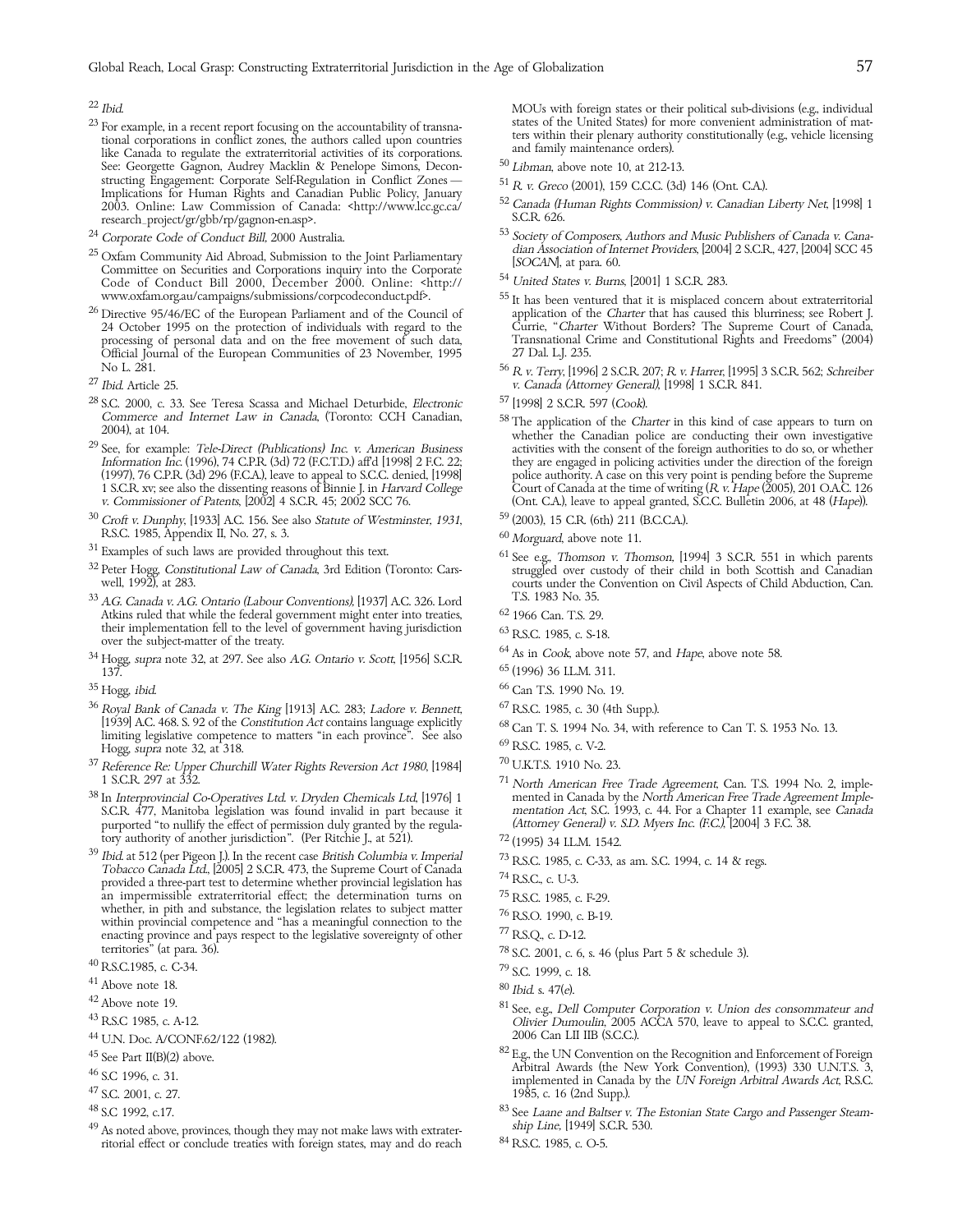- 
- 
- <sup>87</sup> R.S.C. 1985, c. C-29.<br><sup>87</sup> R.S.C. 1985, c. N-5.<br><sup>87</sup> R.S.C. 1985, c. N-5.<br><sup>87</sup> R.S.C. 1985, c. N-5.<br><sup>87</sup> R.S.C. 1985, c. N-5.<br><sup>87</sup> R.S.C. 1985, c. N-5.<br><sup>87</sup> R.S.C. 1985, c. N-5.<br><sup>125</sup> WIPO Performances and Phonograms on the Canadian government to act to limit this industry.<br>
<sup>89</sup> Citron v. Zundel (2002), 41 C.H.R.R. D/274 (C.H.R.T.).<br>
<sup>89</sup> Citron v. Zundel (2002), 41 C.H.R.R. D/274 (C.H.R.T.).
- 
- 
- 
- 
- 
- 
- 
- 
- 
- <sup>97</sup> Ibid. at para 59. <sup>132</sup> Ibid. <sup>132</sup> Ibid. <sup>132</sup> Ibid. <sup>133</sup> Ibid. <sup>133</sup> Ibid.  $98$  SOCAN, above note 53, at para 60.
- 
- 100 See, for example: *Tolofson v. Jensen*, [1994] 3 S.C.R. 1022; *Morguard*, Policy and Public Interest Clinic: <http://www.cippic.ca/>. above note 11; Beals, above note 11.  $135$  OPC Letter, above note 131.
- 
- 
- 
- 
- 
- 
- 
- 
- <sup>107</sup> (August 17, 2001), Vancouver 125795-1 (B.C.S.C.)<br>
<sup>197</sup> (August 17, 2001), Vancouver 125795-1 (B.C.S.C.)<br>
<sup>108</sup> See C. Ian Kyer and Danielle Hough, "Is Internet Gaming Legal in<br>
Canada: A Look at Starnet", (2001) 1 one end of the scale are situations where there are clear business con-<br><sup>143</sup> See Case Concerning the Arrest Warrant of 11 April 2000 (Yerodia tacts and repeated and deliberate interactions. At the other end of the Case), (Congo v. Belgium), I.C.J. 14 Feb. 2002, 41 I.L.M. 536. scale are "passive" Web sites, which merely contain content that can be viewed by any Internet user. More interactive sites are in the middle,<br>viewed by any Internet user. More interactive sites are in the middle, with the degree, nature, and frequency of interactivity being relevant to<br>
a determination of the substantiality of the connection. See: Zippo<br>
Manufacturing Co. v. Zippo Dot Com, Inc., 952 F.Supp. 1119 (W.D.Pa.<br>
146 See a Manufacturing Co. v. Zippo Dot Com, Inc., 952 F.Supp. 1119 (WDFa.<br>
146 See also Jones v. Ministry of the Interior of the Kingdom of Saudi Arabia<br>
1997); CompuServe, Inc. v. Patterson, 89 F. 3d 1257 (6th Cir. 1996);<br>
Maritz
- 
- 
- 
- 
- 
- 
- 
- 
- 
- 
- 
- 
- 
- 
- 58 Canadian Journal of Law and Technology
- $^{85}$  Above note 47.  $^{124}$  WIPO Copyright Treaty, December 20, 1996, WIPO Publication No. <sup>86</sup> 226 (entered into force 6 March, 2002). R.S.C. 1985, c. C-29.
	-
	-
	-
- $^{89}$  Citron v. Zundel (2002), 41 C.H.R.R. D/274 (C.H.R.T.). 128 Interpol, the international police organization operates a number of programs targeting online crime, including money laundering, intellec-<br><sup>90</sup> SOCAN, abo % SOCAN, above note 53, at para 41.<br>
<sup>91</sup> Ibid. at para 44.<br>
<sup>92</sup> Ibid.<br>
<sup>92</sup> Ibid.<br>
<sup>93</sup> Ibid.<br>
<sup>93</sup> Ibid.<br>
<sup>93</sup> Ibid.<br>
<sup>93</sup> Ibid.<br>
<sup>93</sup> Ibid.<br>
<sup>93</sup> Ibid.<br>
<sup>94</sup> Ibid. at para 54.<br>
<sup>94</sup> Ibid. at para 54.<br>
<sup>94</sup> Ibid. at pa
	-
	-
- <sup>96</sup> www.privcom.gc.ca/legislation/let/let\_051118\_e.asp>. (OPC Letter) Ibid. at para 57, citing Morguard, above note 11 at 1097.

- 
- <sup>99</sup> Libman, above note 10.<br>
<sup>134</sup> Notice of Application, December 19, 2005. Online: Canadian Internet Policy and Public Internet Policy and Public Internet Clinic: <http://www.cippic.ca/>.
	-
- $^{101}$  Libman, above note 10, at para 74.  $^{136}$  See 4.1.3 of Schedule I to PIPEDA, above note 28.<br> $^{137}$  See the Neer Claim (United States v. Mexico) (1
	- <sup>137</sup> See the *Neer Claim (United States v. Mexico)* (1926), 4 RIAA. 60 at 61-62.
- $\begin{array}{r} 103 \text{ RS}, 1985, \text{c. H-6.} \\ 104 \text{ SOCAN} \text{ above note 53. at para 77.} \end{array}$ <sup>104</sup> SOCAN, above note 53, at para 77.<br>
<sup>105</sup> See the *Barcelona Traction Case (Belgium v. Spain)*, [1970] I.C.J. Rep. 3 at<br>
<sup>105</sup> See discussion above Part II (A).<br>
<sup>106</sup> See, for example: *Bangoura v. Washington Post*,
	-
	-
	-
	-
	-
	-
	- $^{145}$  [2002] O.J. No. 1624, (2004), 243 D.L.R. (4th) 406 (Ont C.A.); leave to appeal to S.C.C. discussed January 27, 2005.
	-
	-
	-
	-
- The Content of Translation of Indication of Indication of Indication of Indication of Indication of Indication<br>
113 Reference Re Earth Future Lottery, 2002 PESCAD 8, (2002), 215 D.L.R.<br>
114 (4th) 656; (2002), 166 C.C.C. (3
	-
	-
- <sup>114</sup> Ibid. at para 10.<br>
<sup>115</sup> Ibid. at para 11.<br>
<sup>115</sup> Ibid. at para 11.<br>
<sup>115</sup> Ibid. at para 11.<br>
<sup>116</sup> 1992 CanLII 895 (BC C.A.); (1992), 97 D.L.R. (4th) 634 (*Thorpe*).<br>
<sup>152</sup> S.C. 1973-74, c. 46, now replaced by the
- 119 Ibid. at para 144.<br>
120 Ibid. at para 146.<br>
120 Ibid. at para 146.<br>
120 Ibid. at para 146.
- 1246, 15 U.S.C. § 61 (1982).<br>
1246, 15 U.S.C. § 61 (1982).<br>
127 Ibid. at para 148.<br>
128 Ibid. at para 144.<br>
128 See discussion above Part II (A)(2).<br>
129 See discussion above Part II (A)(2). the Cayman Islands regarding the production of documents by a Cana-